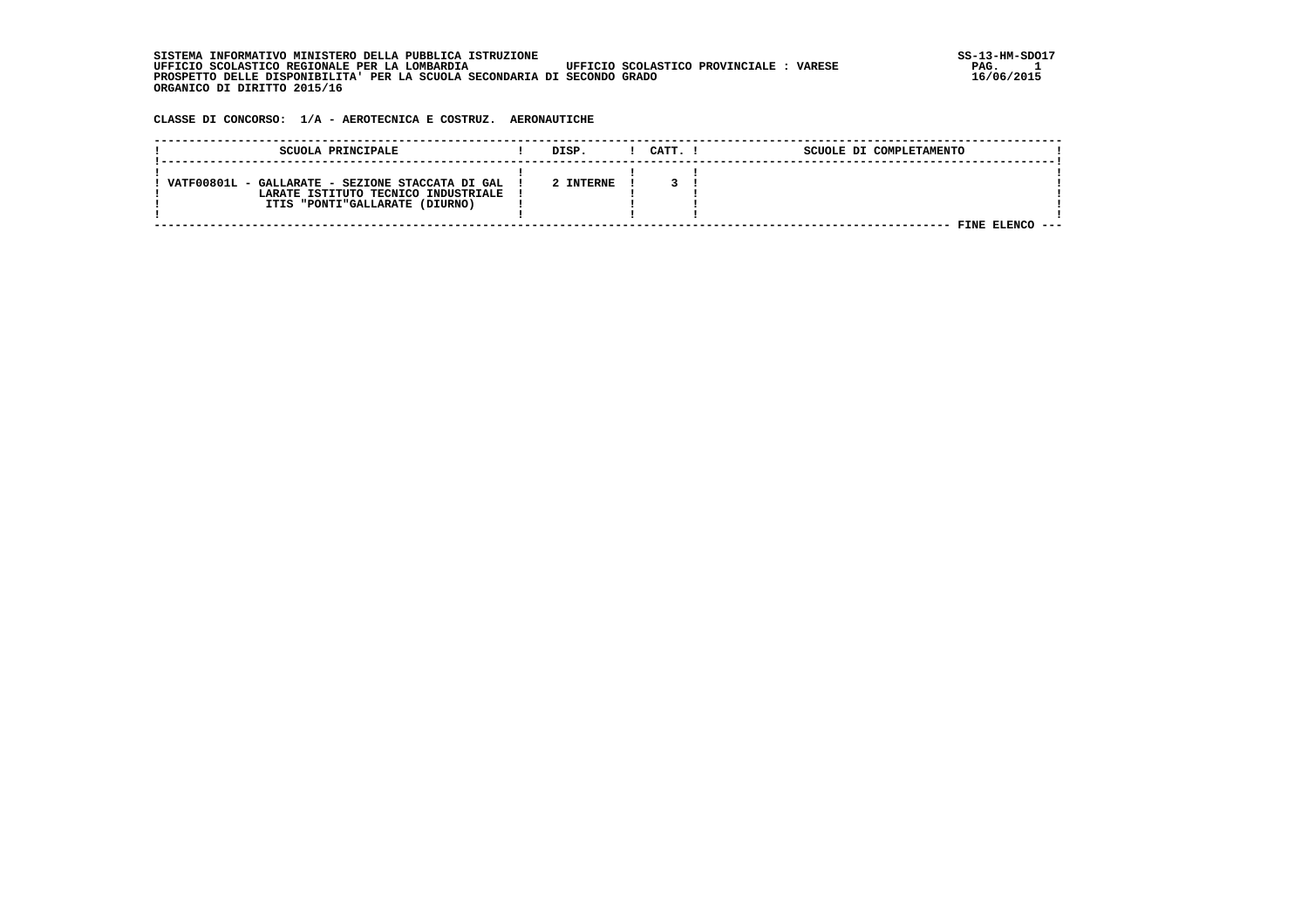| . INFORMATIVO MINISTERO DELLA PUBBLICA ISTRUZIONE<br>STSTEMA                                      | SS-13-HM-SDC |
|---------------------------------------------------------------------------------------------------|--------------|
| UFFICIO SCOLASTICO REGIONALE PER LA LOMBARDIA<br>UFFICIO SCOLASTICO PROVINCIALE:<br><b>VARESE</b> | PAG.         |
| PROSPETTO DELLE DISPONIBILITA' PER LA SCUOLA SECONDARIA DI SECONDO GRADO                          | 16/06/2015   |
| ORGANICO DI DIRITTO 2015/16                                                                       |              |

 **CLASSE DI CONCORSO: 7/A - ARTE DELLA FOTOGR. E GRAFICA PUBBL.**

| SCUOLA PRINCIPALE                                                                                                | DISP.     | CATT. ! | SCUOLE DI COMPLETAMENTO |  |
|------------------------------------------------------------------------------------------------------------------|-----------|---------|-------------------------|--|
| VASL011017 - TRADATE - SEZIONE STACCATA DI TRADA<br>TE LICEO ARTISTICO L. ART. "DON MIL<br><b>ANI" - TRADATE</b> | 1 INTERNA |         | FINE ELENCO ---         |  |
|                                                                                                                  |           |         |                         |  |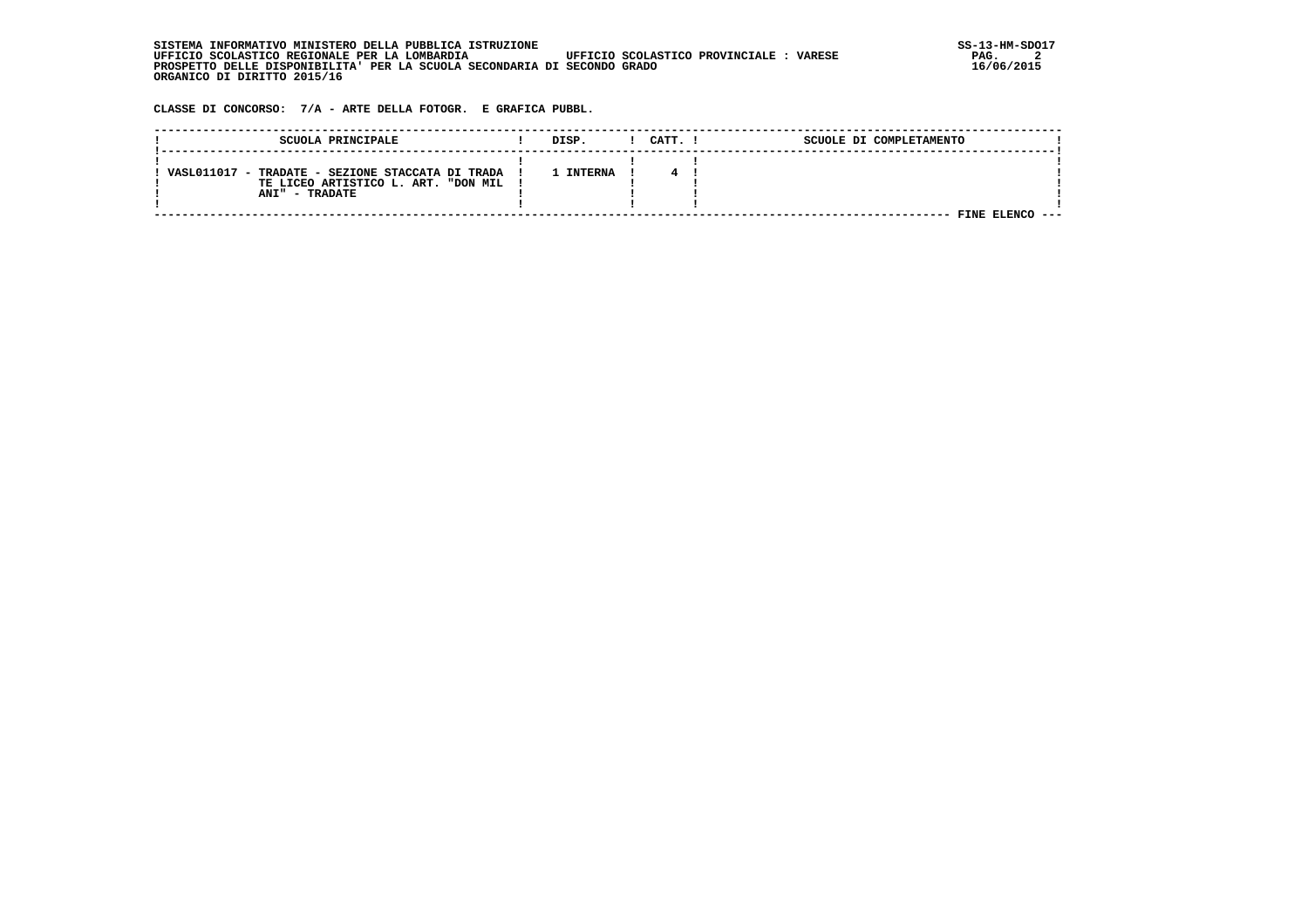**CLASSE DI CONCORSO: 13/A - CHIMICA E TECNOLOGIE CHIMICHE**

| $1$ OR. EST. F $\;$ I<br>*VARC030007 - BUSTO ARSIZIO - IST PROF PER I SERV<br>VARI04000E - SARONNO - IST PROF INDUSTRIA E ARTI<br>GIANATO I.P.S.I.A. "ANTONIO PARMA"<br>- SARONNO<br>.C.T. "P.VERRI" -BUSTO ARSIZIO<br>VATF020006 -<br>$1$ OR.EST.F $\overline{1}$<br>*VATL019017 - CASTELLANZA - SEZIONE STACCATA DI C<br>SARONNO - ISTITUTO TECNICO INDUSTRI<br>ALE I.T.I.S "RIVA" - SARONNO<br>TELLANZA | SCUOLA PRINCIPALE | DISP. | $!$ CATT. $!$ | SCUOLE DI COMPLETAMENTO                                                                                           |  |
|------------------------------------------------------------------------------------------------------------------------------------------------------------------------------------------------------------------------------------------------------------------------------------------------------------------------------------------------------------------------------------------------------------|-------------------|-------|---------------|-------------------------------------------------------------------------------------------------------------------|--|
|                                                                                                                                                                                                                                                                                                                                                                                                            |                   |       |               | IZI COMMERCIALI E TURISTICI I.P.S.S                                                                               |  |
|                                                                                                                                                                                                                                                                                                                                                                                                            |                   |       |               | ASTELLANZA ISTITUTO TECNICO PER GEO<br>METRI I.T.G. ISIS "FACCHINETTI" CAS                                        |  |
| VARI019016 -<br>I" CASTELLANZA                                                                                                                                                                                                                                                                                                                                                                             |                   |       |               | CASTELLANZA - SEZIONE STACCATA DI C<br>ASTELLANZA IST PROF INDUSTRIA E ART<br>IGIANATO I.P.S.I.A ISIS "FACCHINETT |  |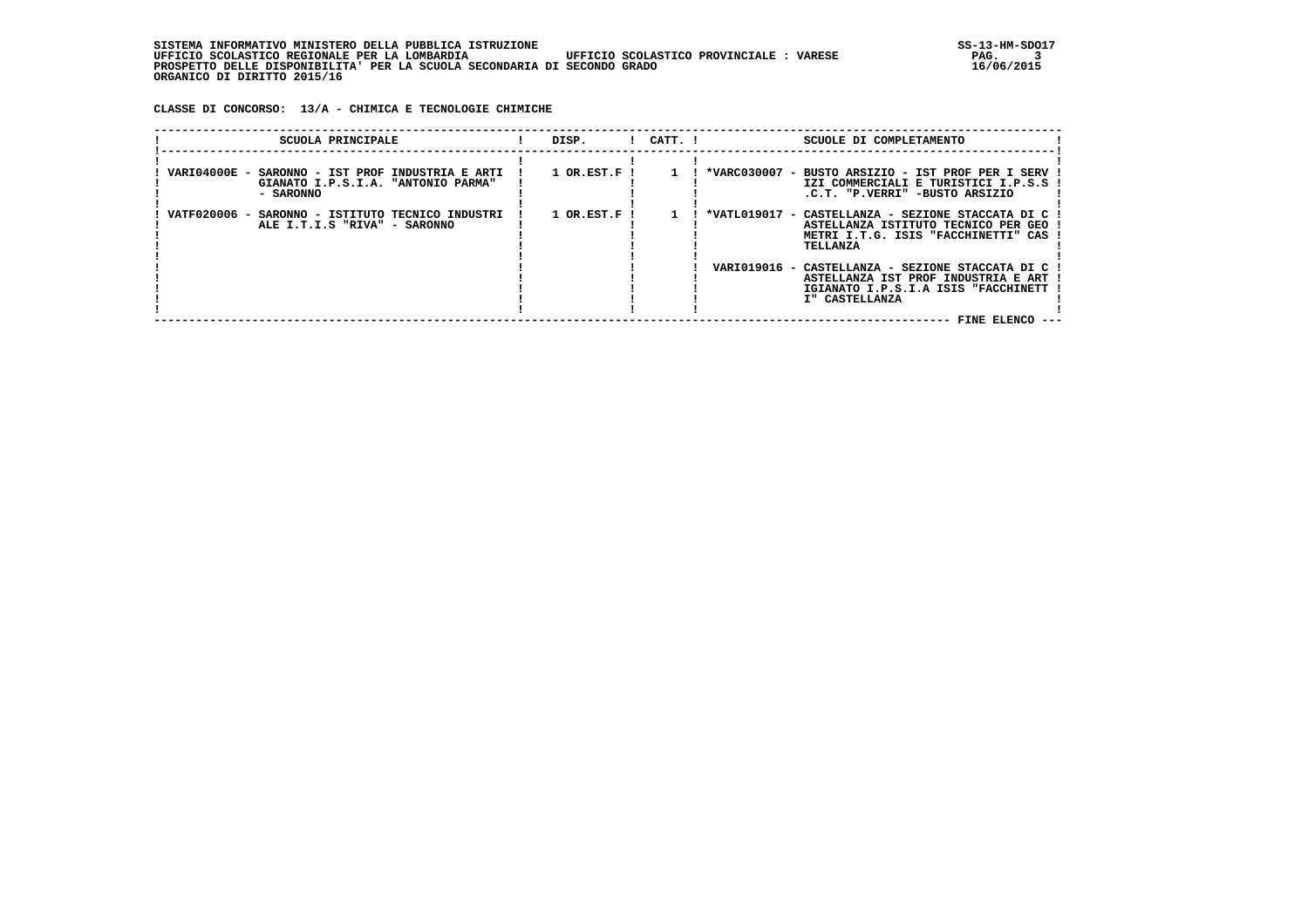SISTEMA INFORMATIVO MINISTERO DELLA PUBBLICA ISTRUZIONE UPFICIO SCOLASTICO PROVINCIALE : VARESE SS-13-HM-SDO17<br>1 GEFICIO SCOLASTICO REGIONALE PER LA LOMBARDIA UFFICIO SCOLASTICO PROVINCIALE : VARESE  **UFFICIO SCOLASTICO REGIONALE PER LA LOMBARDIA UFFICIO SCOLASTICO PROVINCIALE : VARESE PAG. 4 PROSPETTO DELLE DISPONIBILITA' PER LA SCUOLA SECONDARIA DI SECONDO GRADO 16/06/2015 ORGANICO DI DIRITTO 2015/16**

 **CLASSE DI CONCORSO: 18/A - DISCIP. GEOM. ,ARCHIT. ARRED. E SC**

| SCUOLA PRINCIPALE                                | DISP.          | CATT. | SCUOLE DI COMPLETAMENTO |  |
|--------------------------------------------------|----------------|-------|-------------------------|--|
|                                                  |                |       |                         |  |
| VASL011017 - TRADATE - SEZIONE STACCATA DI TRADA | <b>INTERNA</b> |       |                         |  |
| TE LICEO ARTISTICO L. ART. "DON MIL              |                |       |                         |  |
| <b>ANI" - TRADATE</b>                            |                |       |                         |  |
|                                                  |                |       |                         |  |
|                                                  |                |       | FINE                    |  |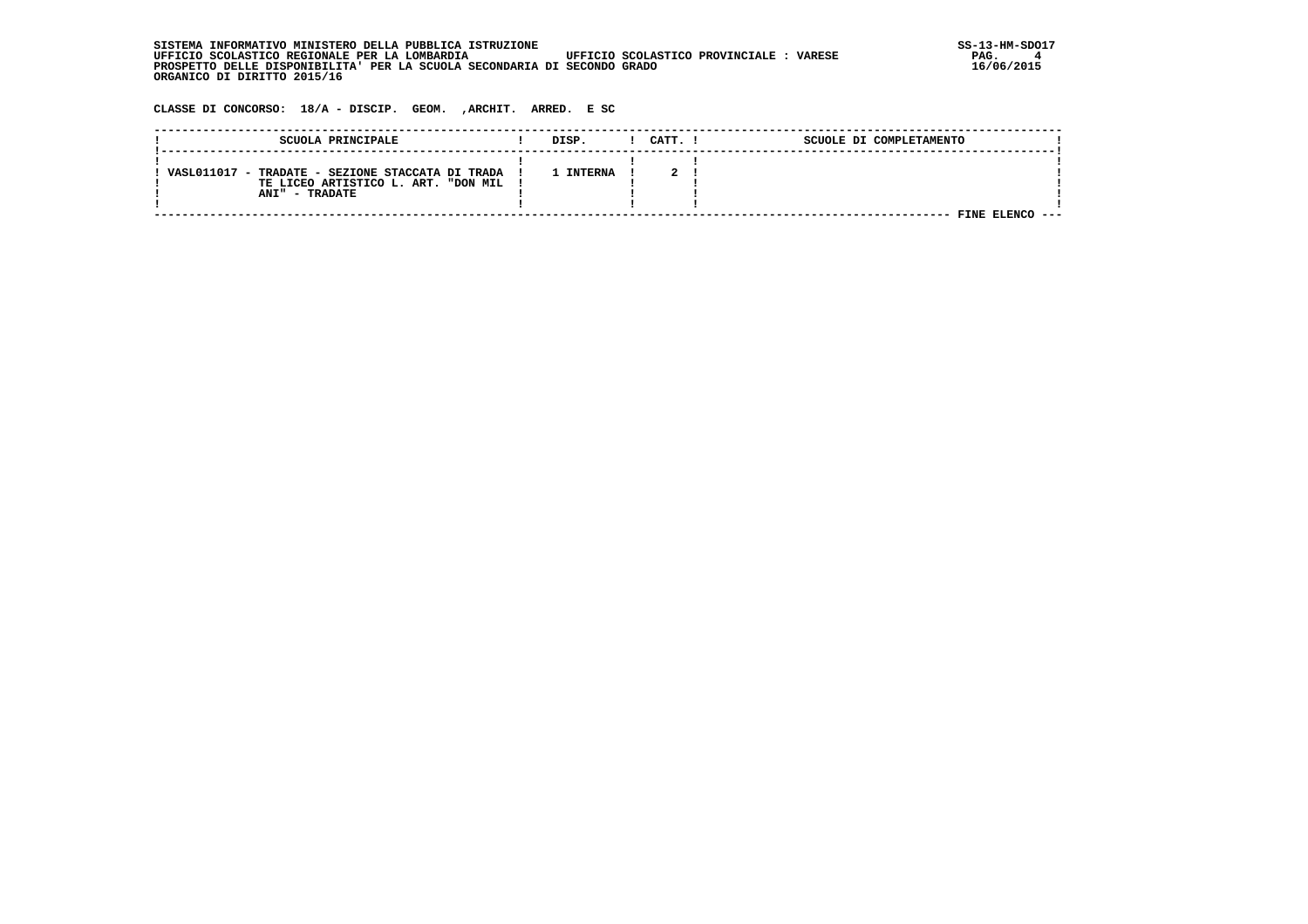| , INFORMATIVO MINISTERO DELLA PUBBLICA ISTRUZIONE<br>STSTEMA                                      | SS-13-HM-SDC |
|---------------------------------------------------------------------------------------------------|--------------|
| UFFICIO SCOLASTICO REGIONALE PER LA LOMBARDIA<br>UFFICIO SCOLASTICO PROVINCIALE:<br><b>VARESE</b> | PAG.         |
| PROSPETTO DELLE DISPONIBILITA' PER LA SCUOLA SECONDARIA DI SECONDO GRADO                          | 16/06/2015   |
| ORGANICO DI DIRITTO 2015/16                                                                       |              |

 **CLASSE DI CONCORSO: 19/A - DISCIPLINE GIURIDICHE ED ECONOMIC.**

| SCUOLA PRINCIPALE                                                                                                                             | DISP.            | $!$ $CATT$ . $!$ | SCUOLE DI COMPLETAMENTO                                                                                                               |  |
|-----------------------------------------------------------------------------------------------------------------------------------------------|------------------|------------------|---------------------------------------------------------------------------------------------------------------------------------------|--|
| VAPC00101L - GALLARATE - SEZIONE STACCATA DI GAL<br>LARATE LICEO CLASSICO LICEO CLASSIC<br>O "GIOVANNI PASCOLI"                               | $1$ OR.EST.S $1$ | $1 \quad 1$      | *VATD02101R - GALLARATE - SEZIONE STACCATA DI GAL<br>LARATE ISTITUTO TECNICO COMMERCIALE<br>ITC-ITPA "GADDA-ROSSELLI" - GALLAR<br>ATE |  |
| VARC030007 - BUSTO ARSIZIO - IST PROF PER I SERV<br>IZI COMMERCIALI E TURISTICI I.P.S.S<br>.C.T. "P.VERRI" -BUSTO ARSIZIO                     | 1 INTERNA        |                  |                                                                                                                                       |  |
| VATD02000X - BUSTO ARSIZIO - ISTITUTO TECNICO CO<br>MMERCIALE "E.TOSI"                                                                        | 1 INTERNA        | 14               |                                                                                                                                       |  |
| VATF00901C - SESTO CALENDE - SEZIONE STACCATA DI<br>SESTO CALENDE ISTITUTO TECNICO IND<br>USTRIALE IST.TECNICO TECNOLOGICO "D<br>ALLA CHIESA" | $1$ OR.EST.S $1$ |                  | *VAPM00901B - SESTO CALENDE - SEZIONE STACCATA DI<br>SESTO CALENDE ISTITUTO MAGISTRALE<br>LICEO DELLE SCIENZE UMANE                   |  |
|                                                                                                                                               |                  |                  | FINE ELENCO --                                                                                                                        |  |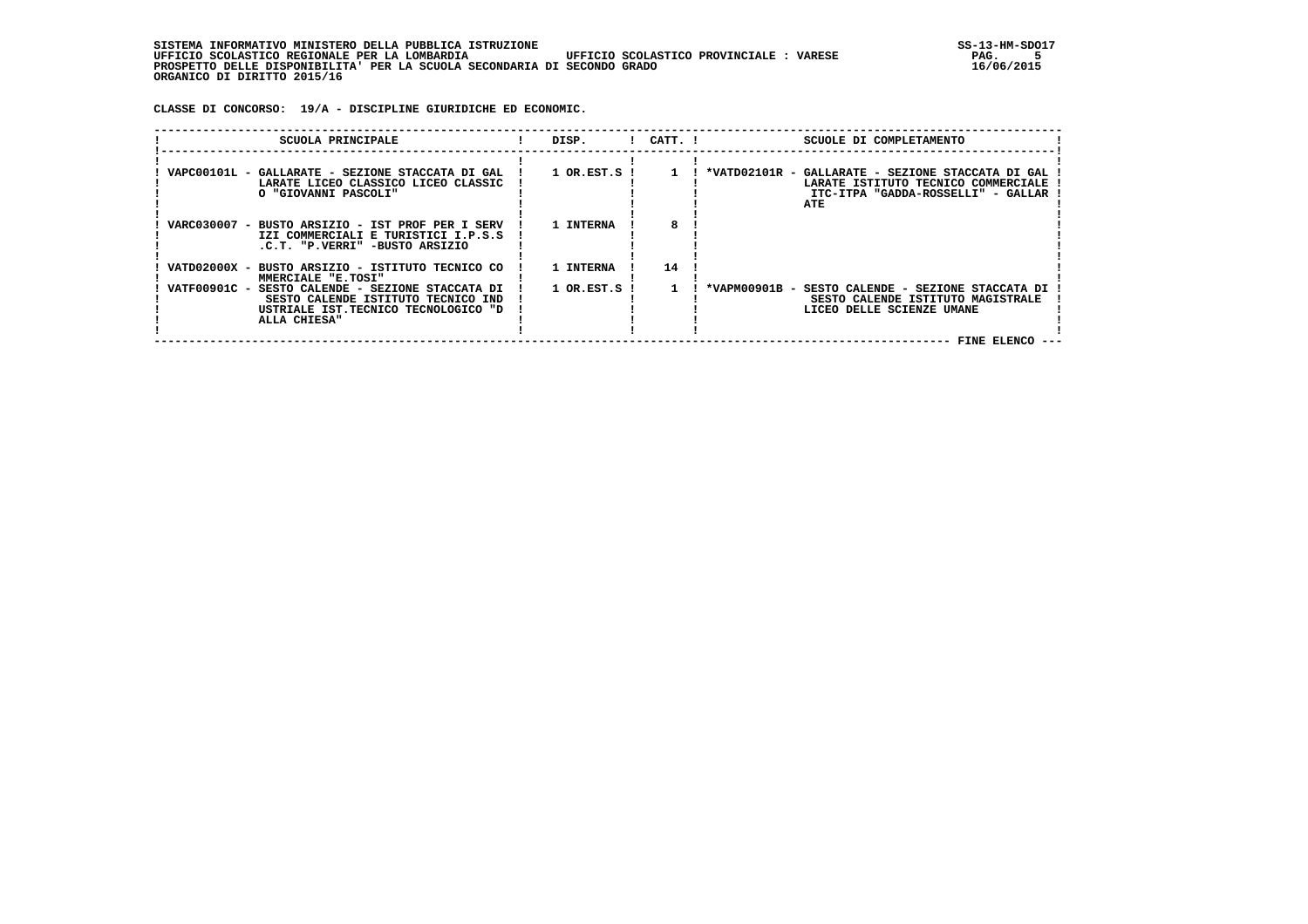**CLASSE DI CONCORSO: 20/A - DISCIPLINE MECCANICHE E TECNOLOGIA**

| SCUOLA PRINCIPALE                                                                                                                                | DISP.                       | $!$ $CATT$ . $!$ | SCUOLE DI COMPLETAMENTO                                                                                                                                     |
|--------------------------------------------------------------------------------------------------------------------------------------------------|-----------------------------|------------------|-------------------------------------------------------------------------------------------------------------------------------------------------------------|
| VARC023015 - GALLARATE - SEZIONE STACCATA DI GAL !<br>LARATE IST PROF PER I SERVIZI COMME<br>RCIALI " GIOVANNI FALCONE"                          | <b>1 INTERNA</b>            | $\overline{2}$   |                                                                                                                                                             |
| VARI008010 - GALLARATE - SEZIONE STACCATA DI GAL !<br>LARATE IST PROF INDUSTRIA E ARTIGIA<br>NATO IPSIA "PONTI" GALLARATE (DIURN<br>O)           | $1$ OR.EST.S $\overline{1}$ | $\mathbf{1}$     | *VATF00801L - GALLARATE - SEZIONE STACCATA DI GAL<br>LARATE ISTITUTO TECNICO INDUSTRIALE<br>ITIS "PONTI"GALLARATE (DIURNO)                                  |
| VARIO19016 - CASTELLANZA - SEZIONE STACCATA DI C<br>ASTELLANZA IST PROF INDUSTRIA E ART<br>IGIANATO I.P.S.I.A ISIS "FACCHINETT<br>I" CASTELLANZA | $1$ OR.EST.S !              | $\overline{1}$   | ! *VATF019013 - CASTELLANZA - SEZIONE STACCATA DI C<br>ASTELLANZA ISTITUTO TECNICO INDUSTR<br>IALE I.T.I.S. "FACCHINETTI" - CASTE<br>LLANZA                 |
| VATF00801L - GALLARATE - SEZIONE STACCATA DI GAL<br>LARATE ISTITUTO TECNICO INDUSTRIALE<br>ITIS "PONTI"GALLARATE (DIURNO)                        | $1$ OR.EST.S $1$            | $\mathbf{1}$     | *VARC023015 - GALLARATE - SEZIONE STACCATA DI GAL<br>LARATE IST PROF PER I SERVIZI COMME<br>RCIALI " GIOVANNI FALCONE"                                      |
| VATF020006 - SARONNO - ISTITUTO TECNICO INDUSTRI<br>ALE I.T.I.S "RIVA" - SARONNO                                                                 | $1$ OR.EST.F !              | $\mathbf{1}$     | *VATF019013 - CASTELLANZA - SEZIONE STACCATA DI C<br>ASTELLANZA ISTITUTO TECNICO INDUSTR<br>IALE I.T.I.S. "FACCHINETTI" - CASTE<br>LLANZA<br>FINE ELENCO -- |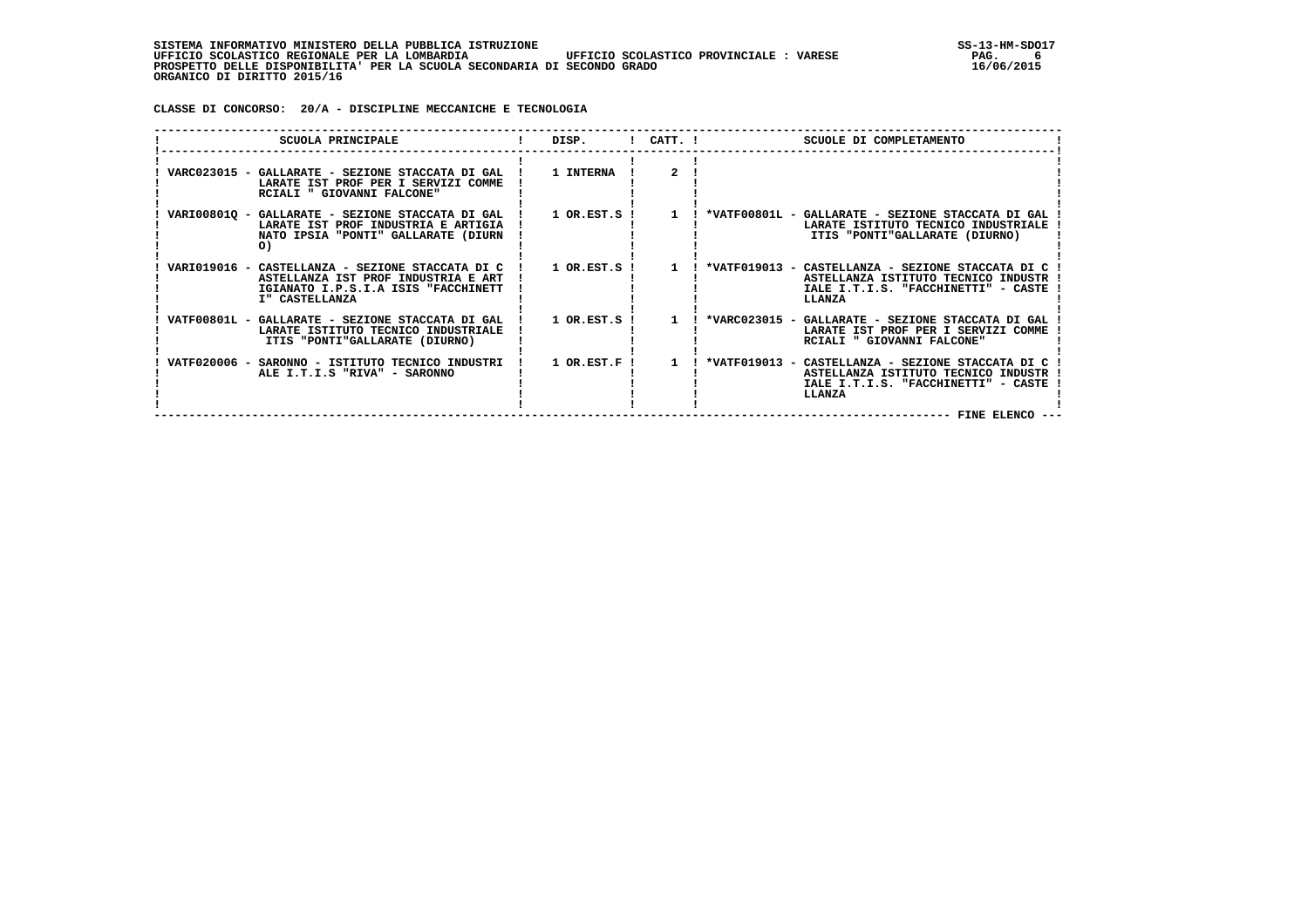| . INFORMATIVO MINISTERO DELLA PUBBLICA ISTRUZIONE<br>STSTEMA                                      | SS-13-HM-SDC |
|---------------------------------------------------------------------------------------------------|--------------|
| UFFICIO SCOLASTICO PROVINCIALE:<br>UFFICIO SCOLASTICO REGIONALE PER LA LOMBARDIA<br><b>VARESE</b> | PAG.         |
| PROSPETTO DELLE DISPONIBILITA' PER LA SCUOLA SECONDARIA DI SECONDO GRADO                          | 16/06/2015   |
| ORGANICO DI DIRITTO 2015/16                                                                       |              |

 **CLASSE DI CONCORSO: 21/A - DISCIPLINE PITTORICHE**

| SCUOLA PRINCIPALE                                | DISP.          | CATT. I | SCUOLE DI COMPLETAMENTO |  |
|--------------------------------------------------|----------------|---------|-------------------------|--|
|                                                  |                |         |                         |  |
|                                                  |                |         |                         |  |
| VASL01000A - BUSTO ARSIZIO - LICEO ARTISTICO L.  | <b>INTERNA</b> | 10      |                         |  |
| ART. "CANDIANI" - BUSTO ARSIZIO                  |                |         |                         |  |
| VASL040006 - VARESE - LICEO ARTISTICO "ANGELO FR | TNTERNA        | 14      |                         |  |
| <b>ATTINT"</b>                                   |                |         |                         |  |
|                                                  |                |         | FINE FLENCO             |  |
|                                                  |                |         |                         |  |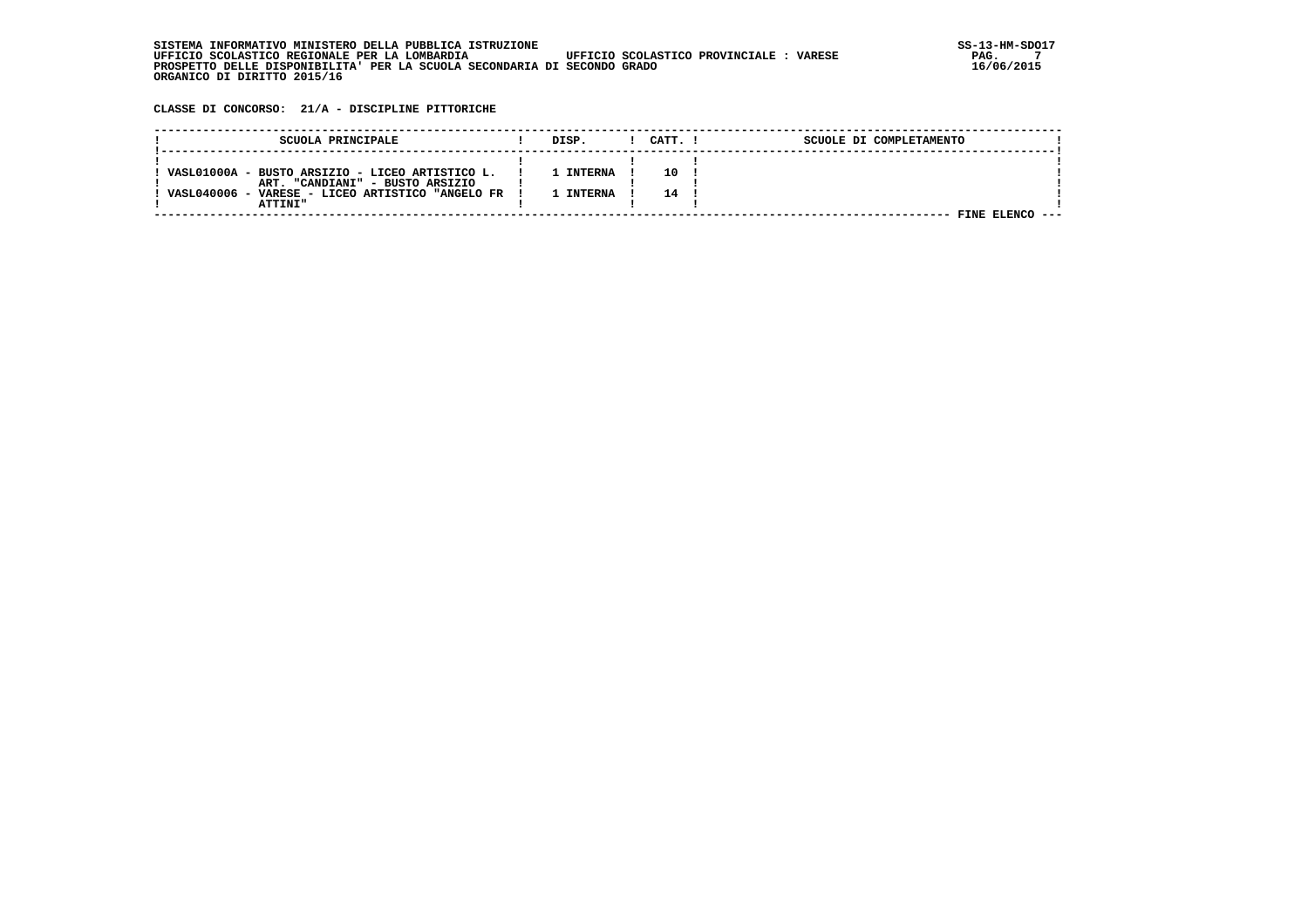| . INFORMATIVO MINISTERO DELLA PUBBLICA ISTRUZIONE<br>STSTEMA                                      | SS-13-HM-SDC |
|---------------------------------------------------------------------------------------------------|--------------|
| UFFICIO SCOLASTICO REGIONALE PER LA LOMBARDIA<br>UFFICIO SCOLASTICO PROVINCIALE:<br><b>VARESE</b> | PAG.         |
| PROSPETTO DELLE DISPONIBILITA' PER LA SCUOLA SECONDARIA DI SECONDO GRADO                          | 16/06/2015   |
| ORGANICO DI DIRITTO 2015/16                                                                       |              |

 **CLASSE DI CONCORSO: 22/A - DISCIPLINE PLASTICHE**

| SCUOLA PRINCIPALE                                                                     | DISP           | CATT. | SCUOLE DI COMPLETAMENTO |      |
|---------------------------------------------------------------------------------------|----------------|-------|-------------------------|------|
| VASL01000A - BUSTO ARSIZIO - LICEO ARTISTICO L.<br>"CANDIANI" - BUSTO ARSIZIO<br>ART. | <b>INTERNA</b> |       |                         |      |
|                                                                                       |                |       | FINE ELENCO             | ---- |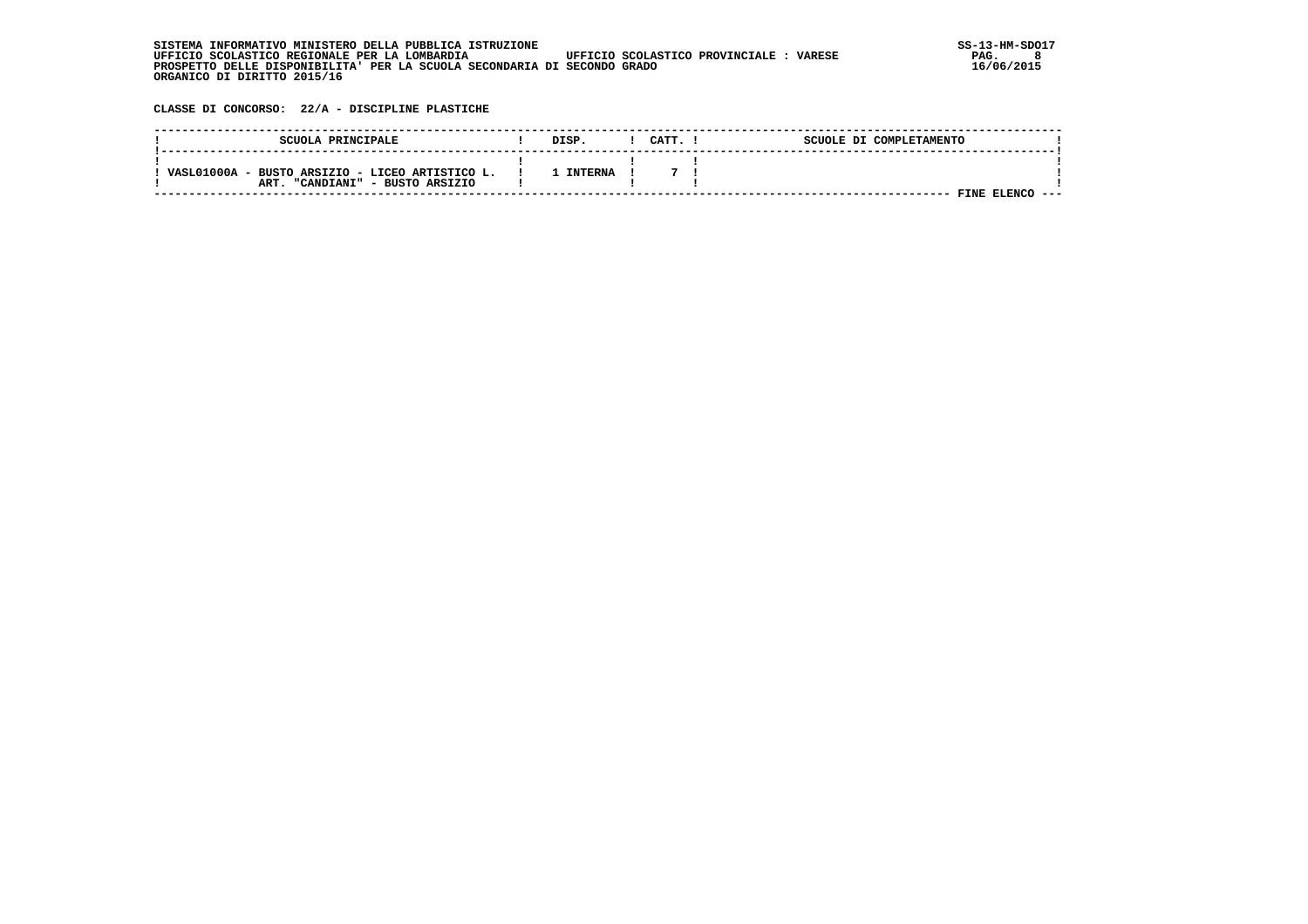**CLASSE DI CONCORSO: 25/A - DISEGNO E STORIA DELL'ARTE**

| SCUOLA PRINCIPALE                                                    | DISP.                | CATT. ! | SCUOLE DI COMPLETAMENTO                          |                                                                           |  |
|----------------------------------------------------------------------|----------------------|---------|--------------------------------------------------|---------------------------------------------------------------------------|--|
| VAPS11000A - LUINO - LICEO SCIENTIFICO L. SCIENT<br>"SERENT" - LUINO | $1$ OR $RST$ $F$ $I$ |         | *VAPS11001B - LAVENO-MOMBELLO - SEZIONE STACCATA | DI LUINO LICEO SCIENTIFICO L. S. LA !<br>VENO M. SEZ. STACC. SERENI LUINO |  |
|                                                                      |                      |         |                                                  | FINE ELENCO                                                               |  |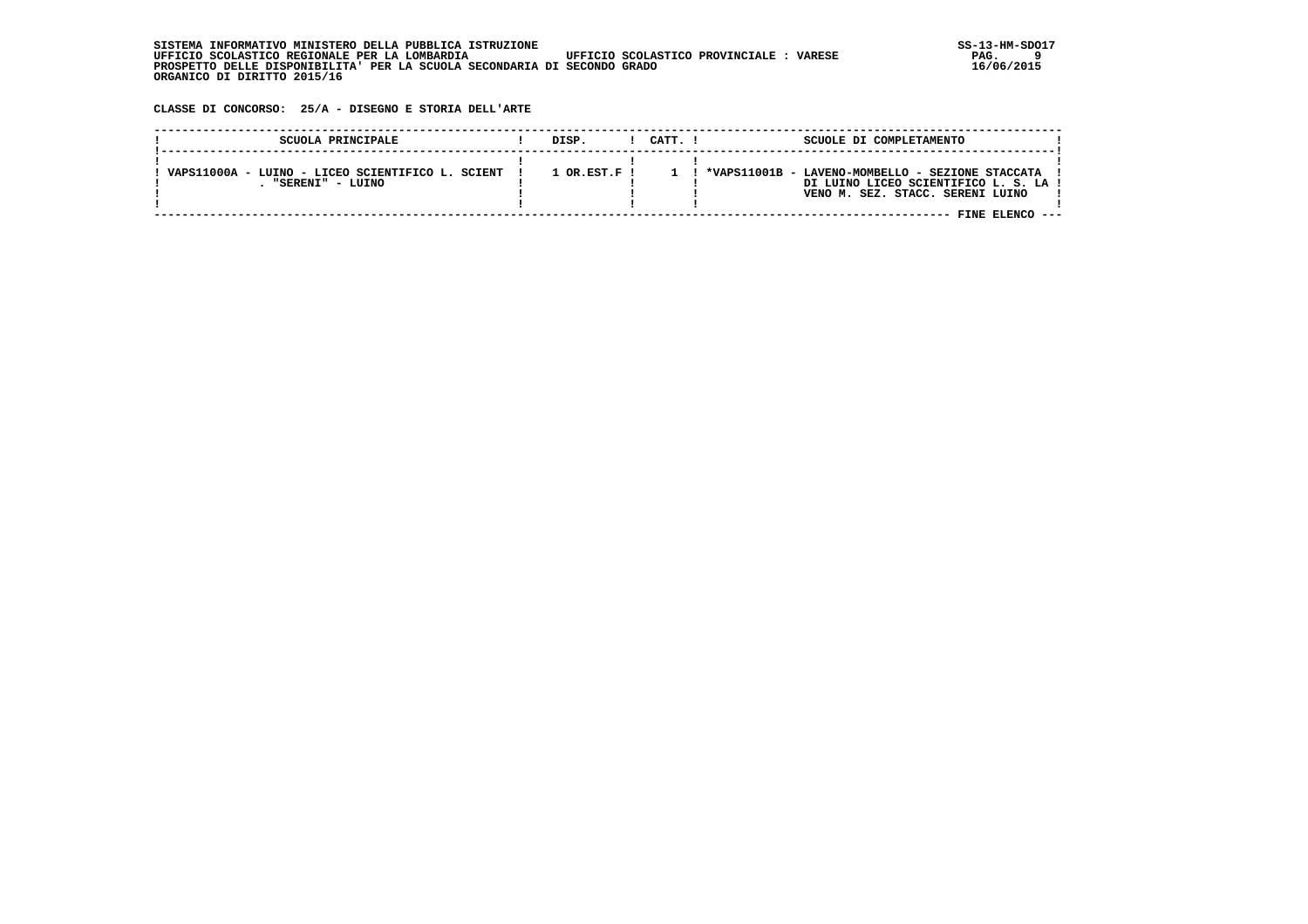**CLASSE DI CONCORSO: 29/A - EDUCAZIONE FISICA II GRADO**

| SCUOLA PRINCIPALE                                                                                                                                | DISP.          | $!$ $CATT$ . $!$ | SCUOLE DI COMPLETAMENTO                                                                                                       |
|--------------------------------------------------------------------------------------------------------------------------------------------------|----------------|------------------|-------------------------------------------------------------------------------------------------------------------------------|
| VAPS11000A - LUINO - LICEO SCIENTIFICO L. SCIENT !<br>. "SERENI" - LUINO                                                                         | $1$ OR.EST.F ! | $\mathbf{1}$     | ! *VAPS11001B - LAVENO-MOMBELLO - SEZIONE STACCATA<br>DI LUINO LICEO SCIENTIFICO L. S. LA<br>VENO M. SEZ. STACC. SERENI LUINO |
| VARC023015 - GALLARATE - SEZIONE STACCATA DI GAL<br>LARATE IST PROF PER I SERVIZI COMME<br>RCIALI " GIOVANNI FALCONE"                            | 2 INTERNE      | 5.               |                                                                                                                               |
| VARI019016 - CASTELLANZA - SEZIONE STACCATA DI C<br>ASTELLANZA IST PROF INDUSTRIA E ART<br>IGIANATO I.P.S.I.A ISIS "FACCHINETT<br>I" CASTELLANZA | 1 INTERNA      |                  |                                                                                                                               |
| VATD02000X - BUSTO ARSIZIO - ISTITUTO TECNICO CO<br>MMERCIALE "E.TOSI"                                                                           | 1 OR.EST.S     | $\mathbf{1}$     | *VASL01000A - BUSTO ARSIZIO - LICEO ARTISTICO L.<br>ART. "CANDIANI" - BUSTO ARSIZIO                                           |
| VATF019013 - CASTELLANZA - SEZIONE STACCATA DI C<br>ASTELLANZA ISTITUTO TECNICO INDUSTR<br>IALE I.T.I.S. "FACCHINETTI" - CASTE<br>LLANZA         | 1 INTERNA      |                  | <b>FINE ELENCO</b>                                                                                                            |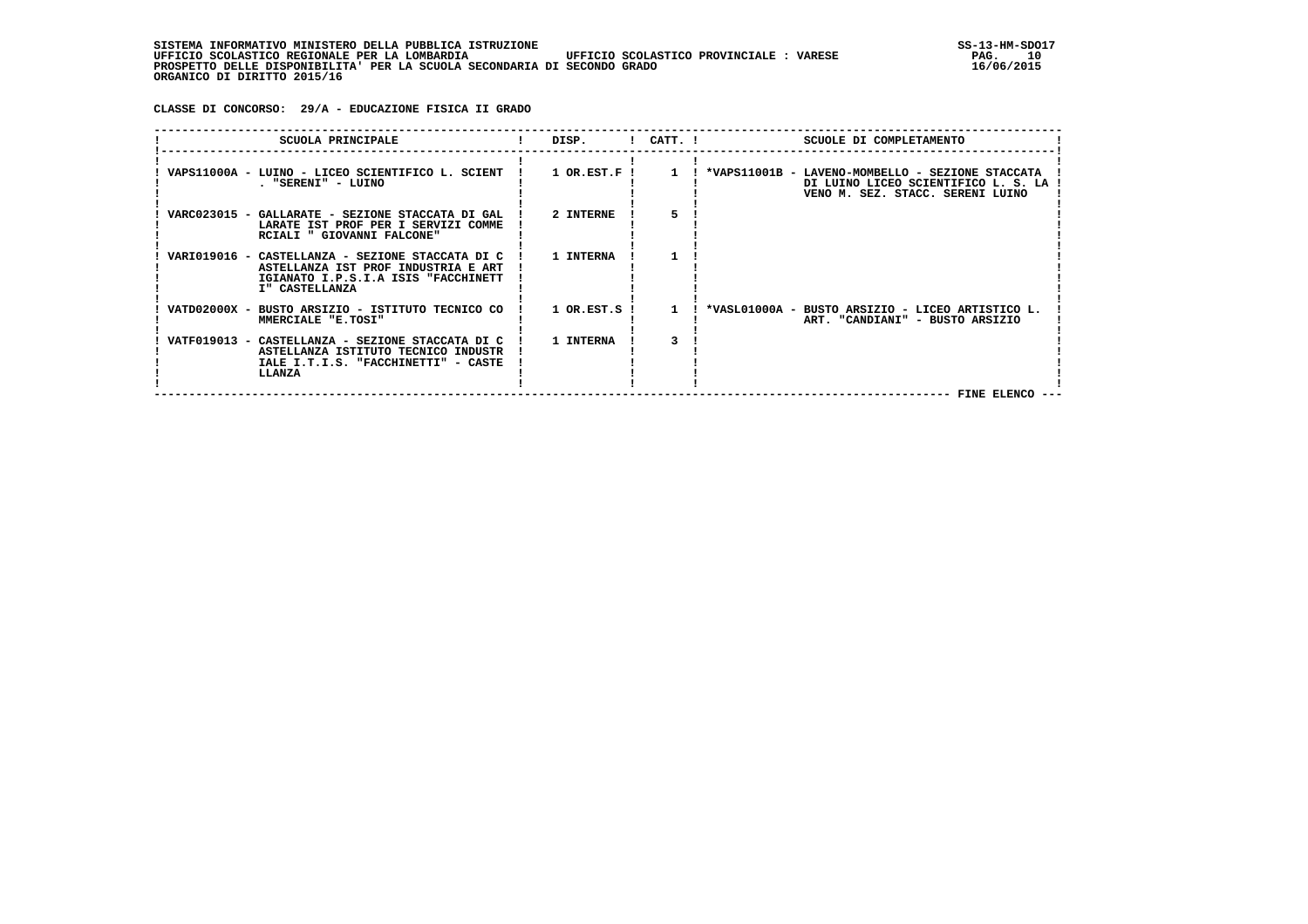**CLASSE DI CONCORSO: 34/A - ELETTRONICA**

| SCUOLA PRINCIPALE                                                                                                                                     | and the set of the set of the set of the set of the set of the set of the set of the set of the set of the set o |    | SCUOLE DI COMPLETAMENTO |
|-------------------------------------------------------------------------------------------------------------------------------------------------------|------------------------------------------------------------------------------------------------------------------|----|-------------------------|
| VARI00901G - SESTO CALENDE - SEZIONE STACCATA DI !<br>SESTO CALENDE IST PROF INDUSTRIA E<br>ARTIGIANATO IPSIA "DALLA CHIESA" S<br><b>ESTO CALENDE</b> | 1 INTERNA                                                                                                        | -1 |                         |
| VARI01701E - VARESE - SEZIONE STACCATA DI VARESE !<br>IST PROF INDUSTRIA E ARTIGIANATO I<br>.P.S.I.A. ISIS "NEWTON" - VARESE                          | 1 INTERNA                                                                                                        |    |                         |
| VATF00301D - LUINO - SEZIONE STACCATA DI LUINO I ! 1 INTERNA<br>STITUTO TECNICO INDUSTRIALE CITTA D<br>I LUINO-CARLO VOLONTE (ELE-INF)                |                                                                                                                  |    |                         |
| VATF00901C - SESTO CALENDE - SEZIONE STACCATA DI !<br>SESTO CALENDE ISTITUTO TECNICO IND<br>USTRIALE IST.TECNICO TECNOLOGICO "D<br>ALLA CHIESA"       | 1 INTERNA                                                                                                        | 6  |                         |
| VATF018017 - GAZZADA SCHIANNO - SEZIONE STACCATA !<br>DI GAZZADA SCHIANNO ISTITUTO TECNI<br>CO INDUSTRIALE ITIS - ISIS "KEYNES"<br>- GAZZADA SCHIANNO | 2 INTERNE                                                                                                        |    |                         |
| VATF026016 - TRADATE - SEZIONE STACCATA DI TRADA !<br>TE ISTITUTO TECNICO INDUSTRIALE I.T<br>.I.S. ISIS "L.GEYMONAT" - TRADATE                        | 4 INTERNE                                                                                                        | 10 | FINE ELENCO ---         |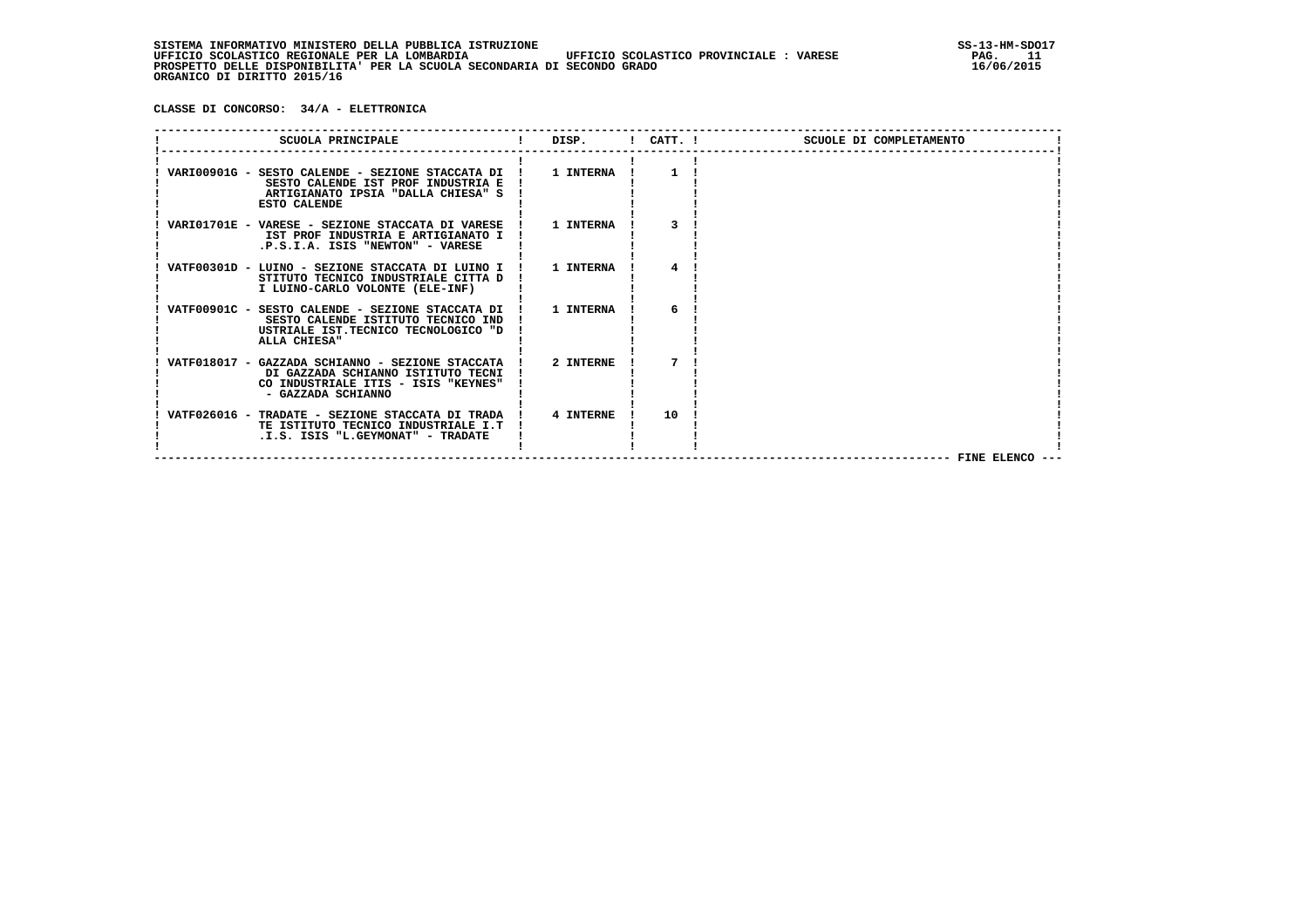**CLASSE DI CONCORSO: 35/A - ELETTROTECNICA ED APPLICAZIONI**

| SCUOLA PRINCIPALE                                                                                           | DISP.                       | CATT. ! | SCUOLE DI COMPLETAMENTO                                                                                                                             |
|-------------------------------------------------------------------------------------------------------------|-----------------------------|---------|-----------------------------------------------------------------------------------------------------------------------------------------------------|
| VARI04000E -<br>SARONNO - IST PROF INDUSTRIA E ARTI<br>GIANATO I.P.S.I.A. "ANTONIO PARMA"<br>- SARONNO      | $1$ OR.EST.F $\overline{1}$ |         | *VARI019016 - CASTELLANZA - SEZIONE STACCATA DI C !<br>ASTELLANZA IST PROF INDUSTRIA E ART<br>IGIANATO I.P.S.I.A ISIS "FACCHINETT<br>I" CASTELLANZA |
| VATF020006 -<br>SARONNO - ISTITUTO TECNICO INDUSTRI<br>ALE I.T.I.S "RIVA" - SARONNO                         | 2 INTERNE                   |         |                                                                                                                                                     |
| VATF02050G -<br>SARONNO - SARONNO ISTITUTO TECNICO<br>INDUSTRIALE I.T.I.S. "RIVA" SARONNO<br>(CORSO SERALE) | 1 INTERNA                   |         |                                                                                                                                                     |
|                                                                                                             |                             |         | FINE ELENCO                                                                                                                                         |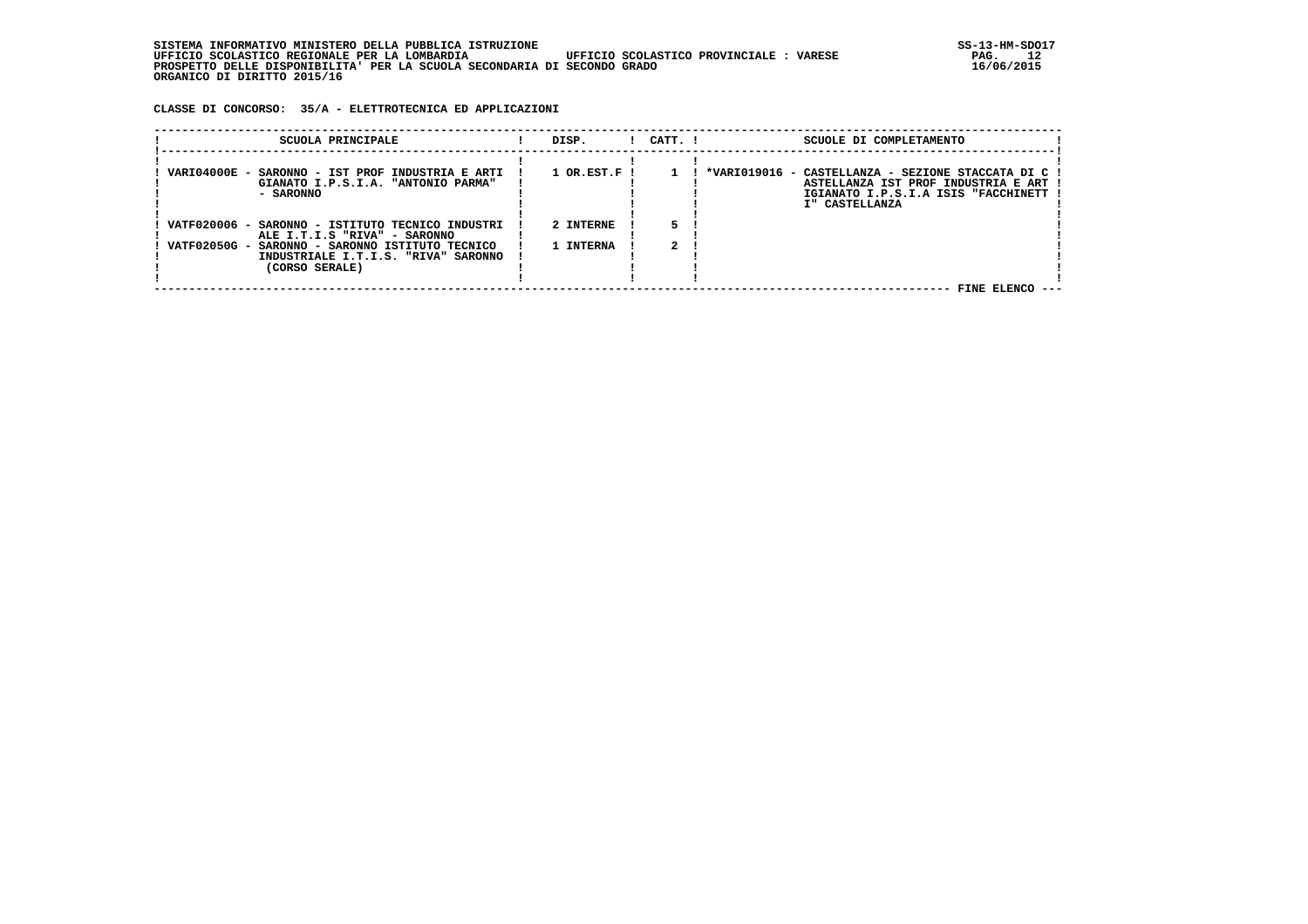SISTEMA INFORMATIVO MINISTERO DELLA PUBBLICA ISTRUZIONE<br>13 UFFICIO SCOLASTICO REGIONALE PER LA LOMBARDIA UFFICIO SCOLASTICO PROVINCIALE : VARESE  **UFFICIO SCOLASTICO REGIONALE PER LA LOMBARDIA UFFICIO SCOLASTICO PROVINCIALE : VARESE PAG. 13 PROSPETTO DELLE DISPONIBILITA' PER LA SCUOLA SECONDARIA DI SECONDO GRADO 16/06/2015 ORGANICO DI DIRITTO 2015/16**

 **CLASSE DI CONCORSO: 36/A - FILOSOFIA,PSICOL. E SC. DELL'EDUCAZ.**

| SCUOLA PRINCIPALE                                                                                                      | DISP.            | CATT. I | SCUOLE DI COMPLETAMENTO                                                                                                                                      |
|------------------------------------------------------------------------------------------------------------------------|------------------|---------|--------------------------------------------------------------------------------------------------------------------------------------------------------------|
| VAPS004017 - BISUSCHIO - SEZIONE STACCATA DI BIS<br>USCHIO LICEO SCIENTIFICO LIC.SCIENT<br>IFICO - BISUSCHIO           | $1$ OR.EST.S $1$ |         | *VARC004010 - BISUSCHIO - SEZIONE STACCATA DI BIS !<br>USCHIO IST PROF PER I SERVIZI COMME<br>RCIALI E TURISTICI I.P.S.S.C.T. "VA !<br>LCERESIO" - BISUSCHIO |
| VATF02301P - GALLARATE - SEZIONE STACCATA DI GAL<br>LARATE ISTITUTO TECNICO INDUSTRIALE<br>I.T.I.S " GIOVANNI FALCONE" | $1$ OR.EST.F !   |         | *VARC030007 - BUSTO ARSIZIO - IST PROF PER I SERV !<br>IZI COMMERCIALI E TURISTICI I.P.S.S !<br>.C.T. "P.VERRI" -BUSTO ARSIZIO<br>FINE ELENCO ---            |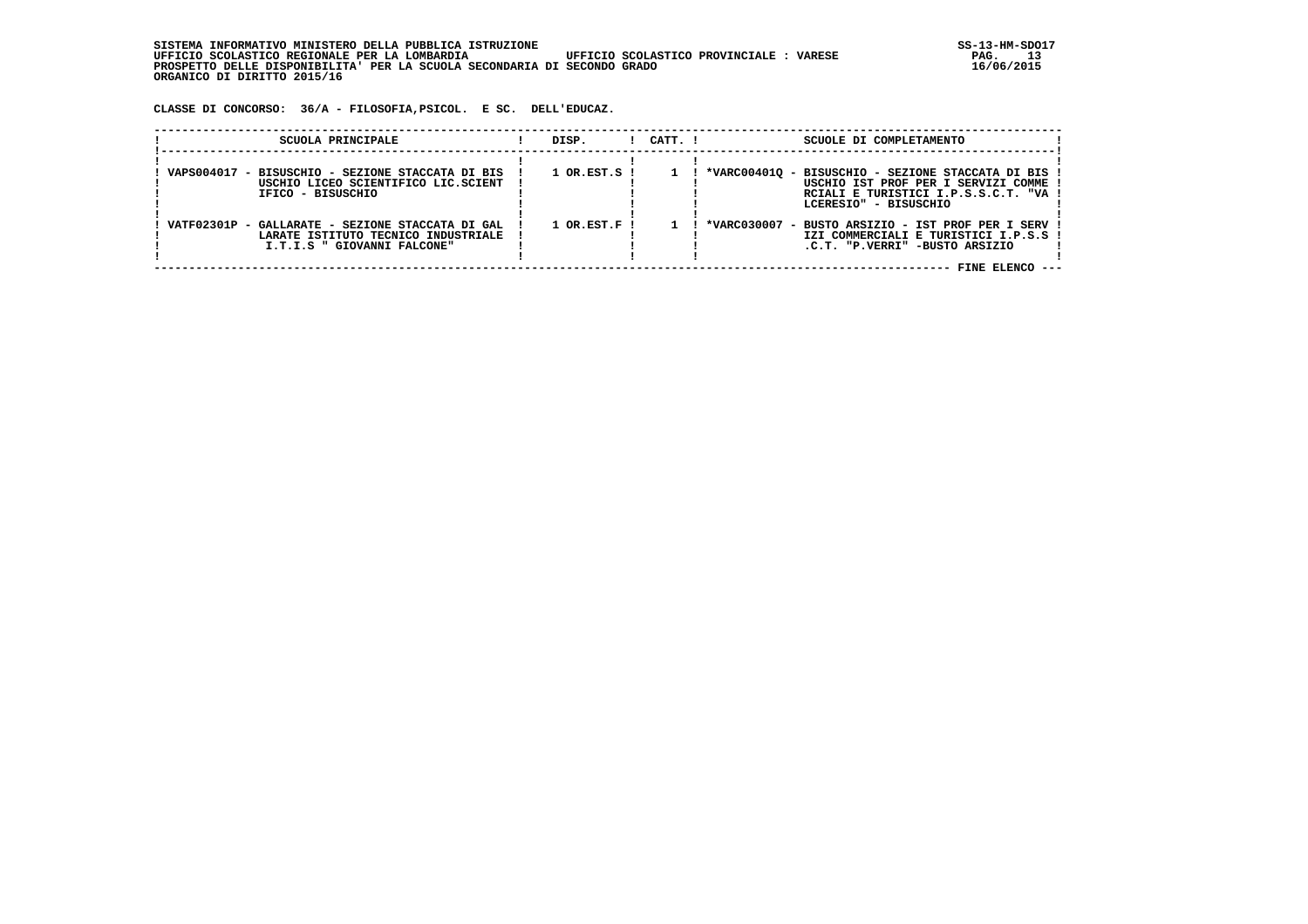**CLASSE DI CONCORSO: 38/A - FISICA**

| SCUOLA PRINCIPALE                                                                                                                    | DISP.                       | $1$ $CATT$ . $1$ | SCUOLE DI COMPLETAMENTO                                                                                                               |  |
|--------------------------------------------------------------------------------------------------------------------------------------|-----------------------------|------------------|---------------------------------------------------------------------------------------------------------------------------------------|--|
| VARI008010 - GALLARATE - SEZIONE STACCATA DI GAL<br>LARATE IST PROF INDUSTRIA E ARTIGIA<br>NATO IPSIA "PONTI" GALLARATE (DIURN<br>O) | $1$ OR.EST.S $\overline{1}$ |                  | *VARI008515 - GALLARATE - IST PROF INDUSTRIA E AR<br>TIGIANATO IPSIA "PONTI"GALLARATE (S )<br>ERALE)                                  |  |
|                                                                                                                                      |                             |                  | VATF008512 - GALLARATE - ISTITUTO TECNICO INDUST<br>RIALE ITIS "PONTI" GALLARATE (SERAL                                               |  |
| VATF026016 - TRADATE - SEZIONE STACCATA DI TRADA<br>TE ISTITUTO TECNICO INDUSTRIALE I.T<br>.I.S. ISIS "L.GEYMONAT" - TRADATE         | $1$ OR. EST. S $\;$ I       |                  | *VAPS026014 - TRADATE - SEZIONE STACCATA DI TRADA<br>TE LICEO SCIENTIFICO L. SCIENT. TEC<br>. "GEYMONAT" - TRADATE<br>FINE ELENCO --- |  |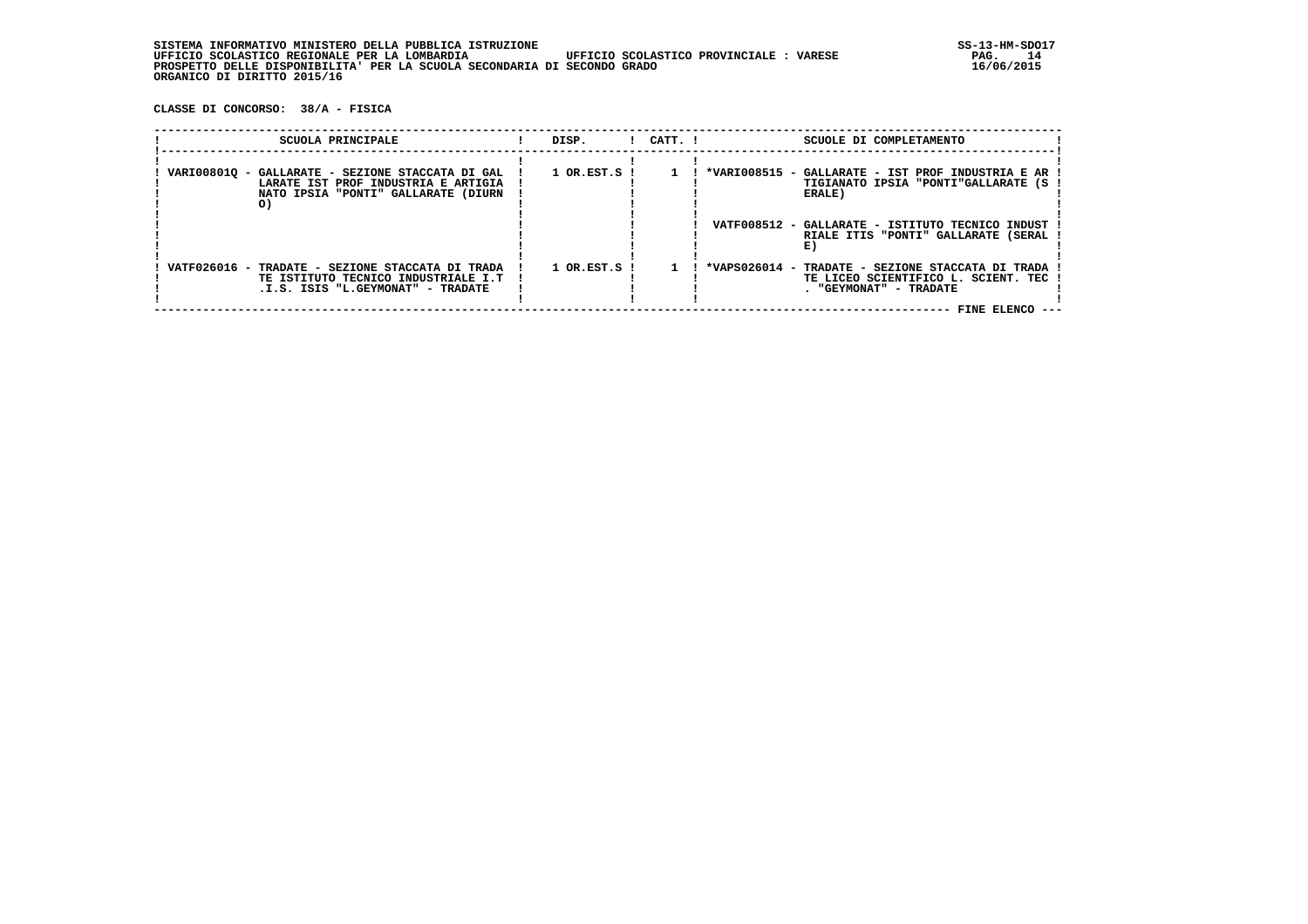**CLASSE DI CONCORSO: 39/A - GEOGRAFIA**

| SCUOLA PRINCIPALE                                                                                                                                | DISP.                       | $1$ $CATT$ . $1$ | SCUOLE DI COMPLETAMENTO                                                                                                       |  |
|--------------------------------------------------------------------------------------------------------------------------------------------------|-----------------------------|------------------|-------------------------------------------------------------------------------------------------------------------------------|--|
| VATD012012 - GAVIRATE - SEZIONE STACCATA DI GAVI<br>RATE IST TEC COMMERCIALE E PER GEOM<br>ETRI I.T. C.E G. I.S.I.S. "STEIN"-<br><b>GAVIRATE</b> | $1$ OR.EST.F $\overline{1}$ |                  | *VATD01301T - VARESE - SEZIONE STACCATA DI VARESE<br>ISTITUTO TECNICO COMMERCIALE I.T.C !<br>. ISIS " DAVERIO- CASULA "VARESE |  |
| VATD02000X - BUSTO ARSIZIO - ISTITUTO TECNICO CO<br>MMERCIALE "E.TOSI"                                                                           | L INTERNA                   |                  | FINE ELENCO                                                                                                                   |  |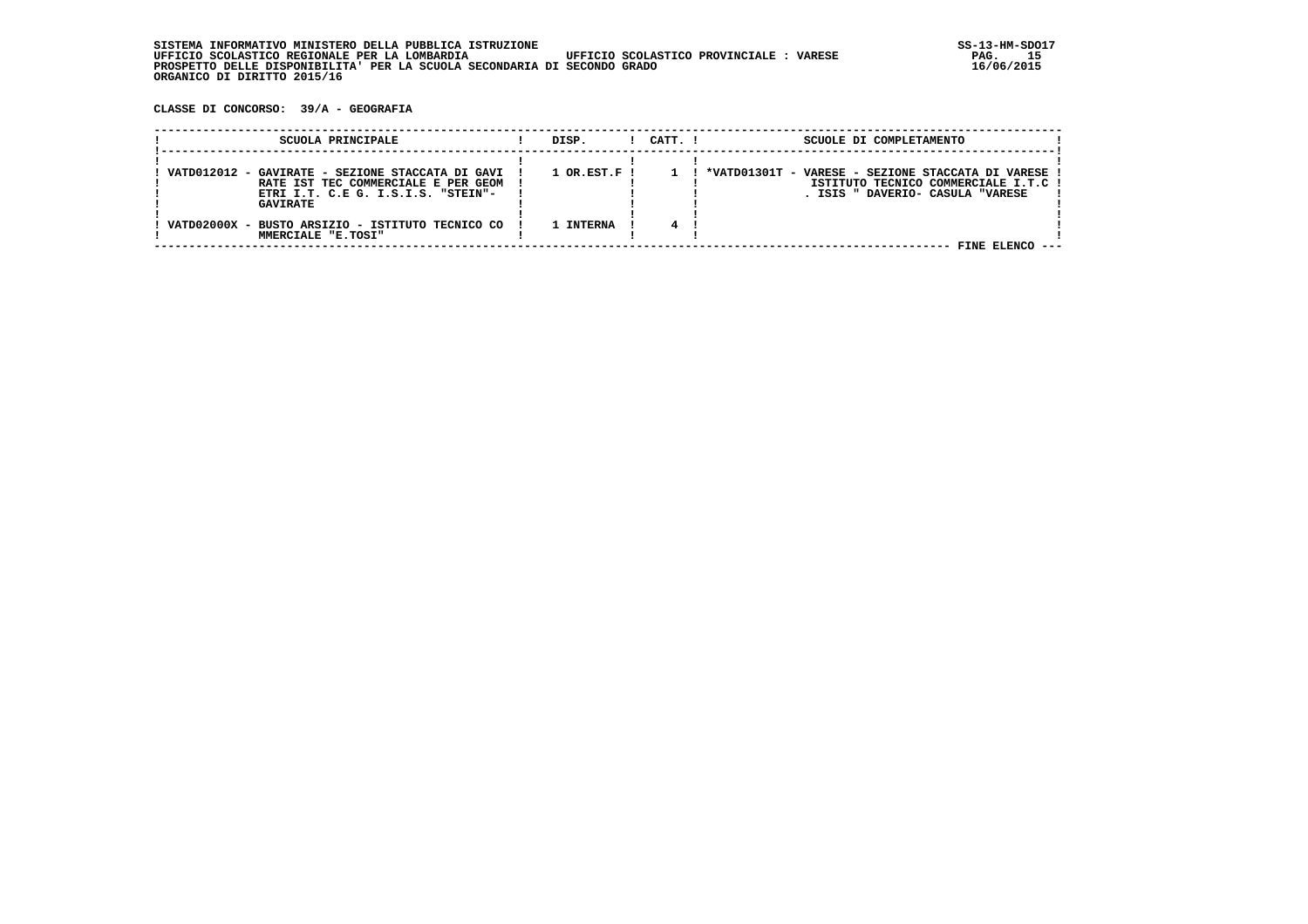| SISTEMA INFORMATIVO MINISTERO DELLA PUBBLICA ISTRUZIONE                                           | $SS-13-HM-SDC$ |
|---------------------------------------------------------------------------------------------------|----------------|
| UFFICIO SCOLASTICO REGIONALE PER LA LOMBARDIA<br>UFFICIO SCOLASTICO PROVINCIALE:<br><b>VARESE</b> | 16<br>PAG.     |
| PROSPETTO DELLE DISPONIBILITA' PER LA SCUOLA SECONDARIA DI SECONDO GRADO                          | 16/06/2015     |
| ORGANICO DI DIRITTO 2015/16                                                                       |                |

 **CLASSE DI CONCORSO: 40/A - IGIENE,ANAT. ,FIS. ,PAT. GEN. E AP**

| SCUOLA PRINCIPALE                                                                                                           | DISP.     | CATT. I | SCUOLE DI COMPLETAMENTO |  |
|-----------------------------------------------------------------------------------------------------------------------------|-----------|---------|-------------------------|--|
| VARC030007 - BUSTO ARSIZIO - IST PROF PER I SERV<br>IZI COMMERCIALI E TURISTICI I.P.S.S !<br>.C.T. "P.VERRI" -BUSTO ARSIZIO | 1 INTERNA |         |                         |  |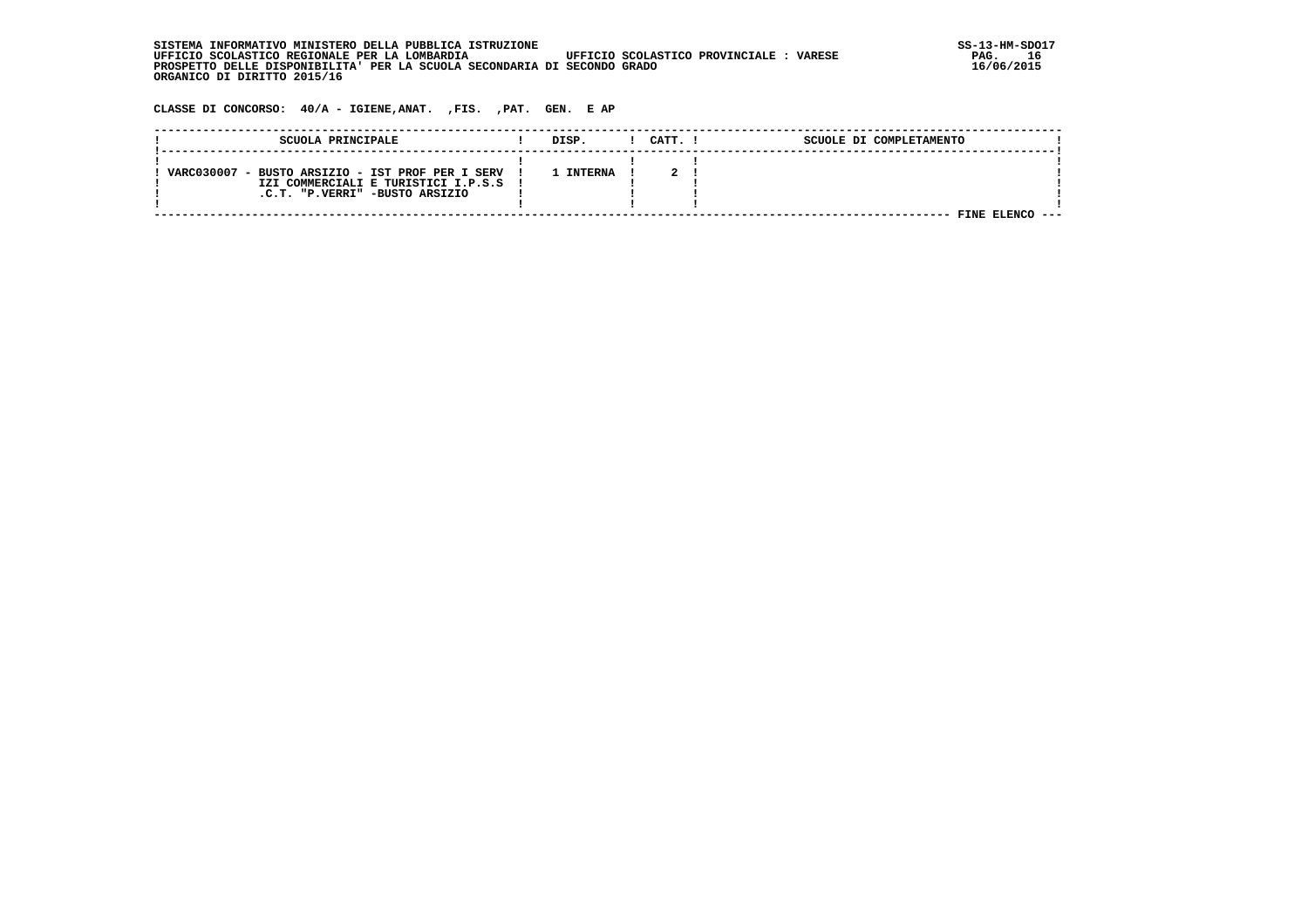**CLASSE DI CONCORSO: 42/A - INFORMATICA**

| SCUOLA PRINCIPALE                                                                                                                        | DISP.              | $!$ CATT. $!$  | SCUOLE DI COMPLETAMENTO                                                                                                                                |
|------------------------------------------------------------------------------------------------------------------------------------------|--------------------|----------------|--------------------------------------------------------------------------------------------------------------------------------------------------------|
| VAPS020004 - SARONNO - LICEO SCIENTIFICO LICEO S ! 1 OR.EST.F !<br>CIENTIFICO G. B. GRASSI                                               |                    |                | 1 : *VATD02000X - BUSTO ARSIZIO - ISTITUTO TECNICO CO !<br>MMERCIALE "E.TOSI"                                                                          |
| VAPS026014 - TRADATE - SEZIONE STACCATA DI TRADA !<br>TE LICEO SCIENTIFICO L. SCIENT. TEC<br>. "GEYMONAT" - TRADATE                      | $1$ OR. EST. $S$ ! |                | 1 ! *VATF026016 - TRADATE - SEZIONE STACCATA DI TRADA<br>TE ISTITUTO TECNICO INDUSTRIALE I.T !<br>.I.S. ISIS "L.GEYMONAT" - TRADATE                    |
| VATD011016 - TRADATE - SEZIONE STACCATA DI TRADA !<br>TE IST TEC COMMERCIALE E PER GEOMET<br>RI I.T.C.G. ISIS "DON MILANI" -TRAD<br>ATE  |                    |                | 1 OR.EST.F ! 1 ! *VATD02101R - GALLARATE - SEZIONE STACCATA DI GAL<br>LARATE ISTITUTO TECNICO COMMERCIALE<br>ITC-ITPA "GADDA-ROSSELLI" - GALLAR<br>ATE |
| VATD024018 - TRADATE - SEZIONE STACCATA DI TRADA !<br>TE ISTITUTO TECNICO COMMERCIALE I.T<br>.PER.AZ.LI E CORR.L.ESTERE - TRADAT         | $1$ OR.EST.F!      |                | 1 ! *VAPS03000P - VARESE - LICEO SCIENTIFICO L. SCIEN<br>T. "G. FERRARIS" - VARESE                                                                     |
| VATF00801L - GALLARATE - SEZIONE STACCATA DI GAL<br>LARATE ISTITUTO TECNICO INDUSTRIALE<br>ITIS "PONTI"GALLARATE (DIURNO)                | 1 INTERNA          | $\overline{4}$ |                                                                                                                                                        |
| VATF018017 - GAZZADA SCHIANNO - SEZIONE STACCATA !<br>DI GAZZADA SCHIANNO ISTITUTO TECNI !                                               | 2 INTERNE          | 10             |                                                                                                                                                        |
| CO INDUSTRIALE ITIS - ISIS "KEYNES"<br>- GAZZADA SCHIANNO                                                                                | $1$ OR.EST.F !     |                | 1 ! *VATD02101R - GALLARATE - SEZIONE STACCATA DI GAL<br>LARATE ISTITUTO TECNICO COMMERCIALE<br>ITC-ITPA "GADDA-ROSSELLI" - GALLAR<br>ATE              |
| VATF019013 - CASTELLANZA - SEZIONE STACCATA DI C<br>ASTELLANZA ISTITUTO TECNICO INDUSTR<br>IALE I.T.I.S. "FACCHINETTI" - CASTE<br>LLANZA | 1 INTERNA          | 7              |                                                                                                                                                        |
| VATF020006 - SARONNO - ISTITUTO TECNICO INDUSTRI !<br>ALE I.T.I.S "RIVA" - SARONNO                                                       | 2 INTERNE !        | 3              |                                                                                                                                                        |
| VATF02301P - GALLARATE - SEZIONE STACCATA DI GAL  <br>LARATE ISTITUTO TECNICO INDUSTRIALE<br>I.T.I.S " GIOVANNI FALCONE"                 | $1$ OR. EST. S !   |                | 1 ! *VATF00801L - GALLARATE - SEZIONE STACCATA DI GAL<br>LARATE ISTITUTO TECNICO INDUSTRIALE<br>ITIS "PONTI"GALLARATE (DIURNO)                         |
|                                                                                                                                          |                    |                | ---- FINE ELENCO --                                                                                                                                    |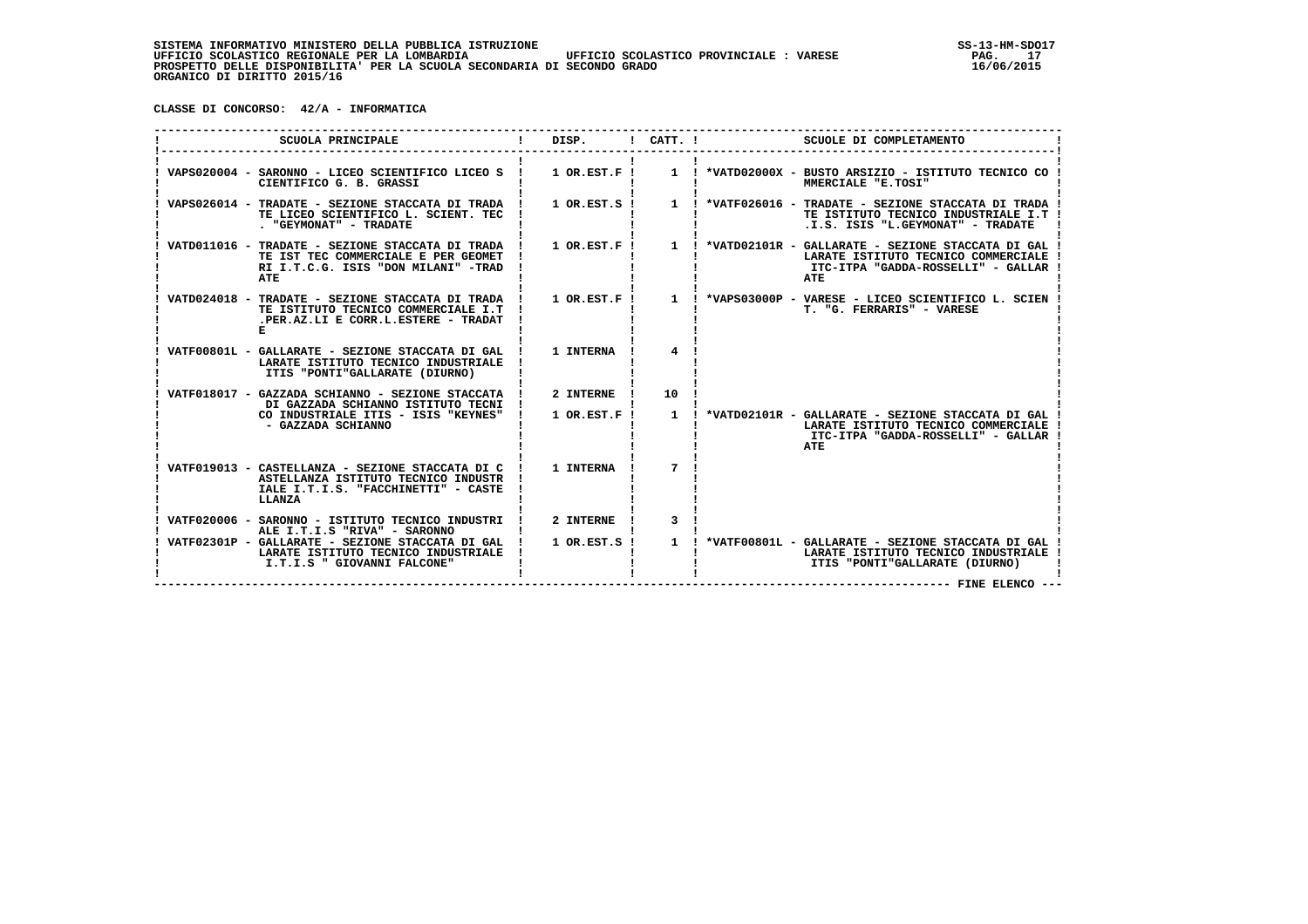**CLASSE DI CONCORSO: 47/A - MATEMATICA**

| SCUOLA PRINCIPALE                                                                                                                                                        | DISP.          | ! CATT. !      | SCUOLE DI COMPLETAMENTO                                                                                                                                        |
|--------------------------------------------------------------------------------------------------------------------------------------------------------------------------|----------------|----------------|----------------------------------------------------------------------------------------------------------------------------------------------------------------|
| VAPS004017 - BISUSCHIO - SEZIONE STACCATA DI BIS !<br>USCHIO LICEO SCIENTIFICO LIC.SCIENT !<br>IFICO - BISUSCHIO                                                         | $1$ OR.EST.S ! |                | 1 ! *VARC004010 - BISUSCHIO - SEZIONE STACCATA DI BIS !<br>USCHIO IST PROF PER I SERVIZI COMME<br>RCIALI E TURISTICI I.P.S.S.C.T. "VA<br>LCERESIO" - BISUSCHIO |
| VAPS012016 - GAVIRATE - SEZIONE STACCATA DI GAVI !<br>RATE LICEO SCIENTIFICO LIC.SCIENT.L !<br>INGUIST.SPORT. ISIS GAVIRATE                                              | 1 OR.EST.S !   |                | 1 ! *VATD012012 - GAVIRATE - SEZIONE STACCATA DI GAVI !<br>RATE IST TEC COMMERCIALE E PER GEOM !<br>ETRI I.T. C.E G. I.S.I.S. "STEIN"-<br><b>GAVIRATE</b>      |
| VARC00401Q - BISUSCHIO - SEZIONE STACCATA DI BIS ! 1 OR.EST.F !<br>USCHIO IST PROF PER I SERVIZI COMME !<br>RCIALI E TURISTICI I.P.S.S.C.T. "VA<br>LCERESIO" - BISUSCHIO |                |                | 1 ! *VARI01701E - VARESE - SEZIONE STACCATA DI VARESE !<br>IST PROF INDUSTRIA E ARTIGIANATO I !<br>.P.S.I.A. ISIS "NEWTON" - VARESE                            |
| VARI008010 - GALLARATE - SEZIONE STACCATA DI GAL !<br>LARATE IST PROF INDUSTRIA E ARTIGIA !<br>NATO IPSIA "PONTI" GALLARATE (DIURN<br>$\circ$                            | 1 INTERNA      | $\mathbf{3}$   |                                                                                                                                                                |
| VARIO1701E - VARESE - SEZIONE STACCATA DI VARESE !<br>IST PROF INDUSTRIA E ARTIGIANATO I !<br>.P.S.I.A. ISIS "NEWTON" - VARESE                                           | 1 INTERNA !    | 5              |                                                                                                                                                                |
| VATD003017 - LUINO - SEZIONE STACCATA DI LUINO I !<br>ST TEC COMMERCIALE E PER GEOMETRI C<br>ITTA DI LUINO-CARLO VOLONTE (AFM -<br>CAT)                                  |                |                | 1 OR.EST.S ! 1 ! *VATN003015 - LUINO - SEZIONE STACCATA DI LUINO I !<br>STITUTO TECNICO PER IL TURISMO CITT !<br>A DI LUINO-CARLO VOLONTE (TURISMO)            |
| VATD00801A - SOMMA LOMBARDO - SEZIONE STACCATA D ! 1 INTERNA<br>I GALLARATE IST TEC COMMERCIALE E P !<br>ER GEOMETRI ITG - SOMMA L. SEZ. STA<br>CC.- ISIS PONTI          |                | $\mathbf{1}$   |                                                                                                                                                                |
| VATF00301D - LUINO - SEZIONE STACCATA DI LUINO I ! 1 INTERNA !<br>STITUTO TECNICO INDUSTRIALE CITTA D !<br>I LUINO-CARLO VOLONTE (ELE-INF)                               |                | 3              |                                                                                                                                                                |
| VATF00901C - SESTO CALENDE - SEZIONE STACCATA DI ! 1 INTERNA !<br>SESTO CALENDE ISTITUTO TECNICO IND !<br>USTRIALE IST. TECNICO TECNOLOGICO "D<br>ALLA CHIESA"           |                | $\overline{3}$ |                                                                                                                                                                |
|                                                                                                                                                                          |                |                | CONTINUA SULLA PAGINA SUCCESSIVA                                                                                                                               |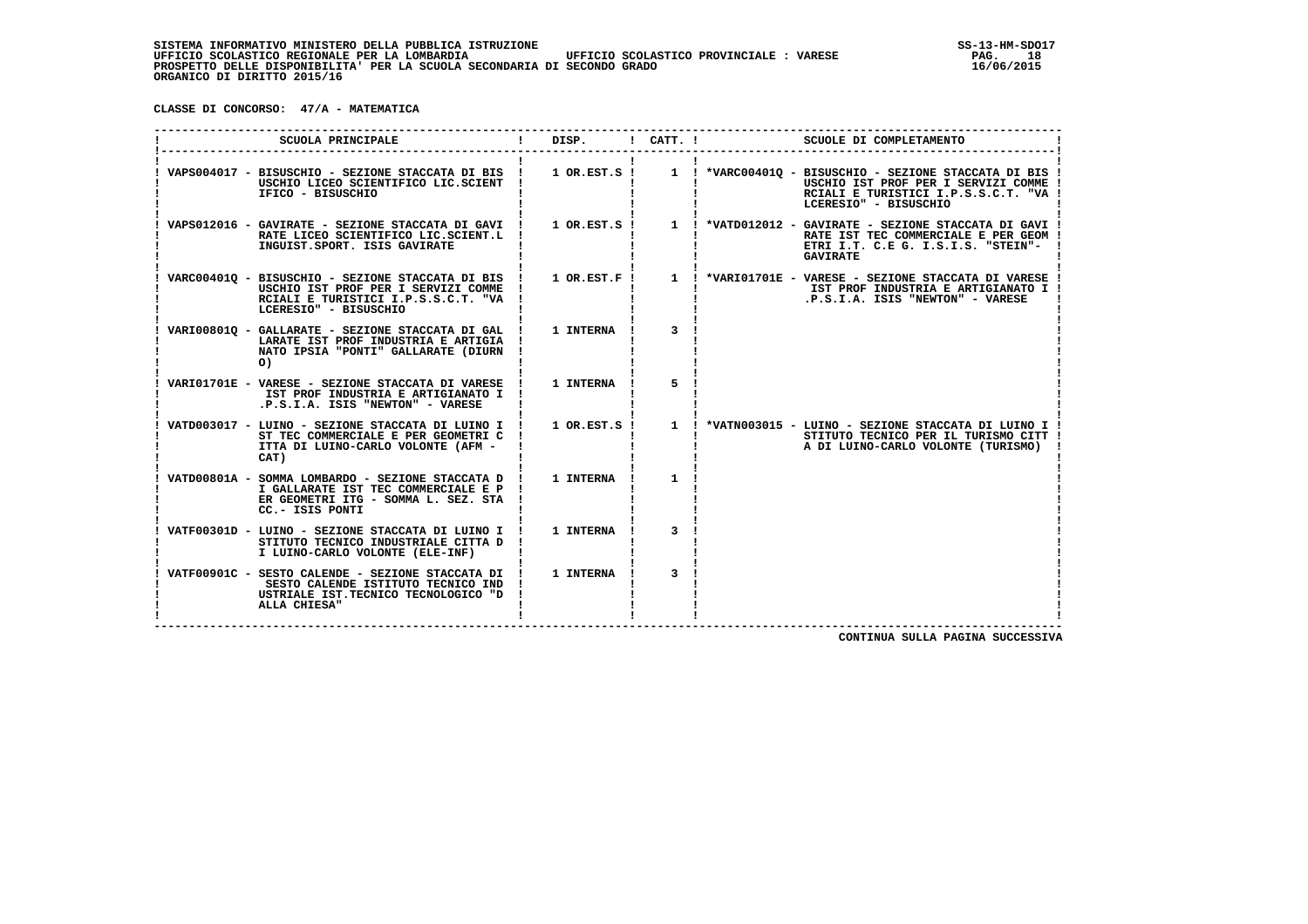**CLASSE DI CONCORSO: 47/A - MATEMATICA**

| SCUOLA PRINCIPALE                                                                                                            | DISP.            | $1$ $CATT$ . $1$ | SCUOLE DI COMPLETAMENTO                                                                                                     |
|------------------------------------------------------------------------------------------------------------------------------|------------------|------------------|-----------------------------------------------------------------------------------------------------------------------------|
| VATF02301P - GALLARATE - SEZIONE STACCATA DI GAL<br>LARATE ISTITUTO TECNICO INDUSTRIALE<br>I.T.I.S " GIOVANNI FALCONE"       | $1$ OR.EST.S $1$ |                  | - GALLARATE - SEZIONE STACCATA DI GAL<br>*VARC023015<br>LARATE IST PROF PER I SERVIZI COMME !<br>RCIALI " GIOVANNI FALCONE" |
| VATF026016 - TRADATE - SEZIONE STACCATA DI TRADA<br>TE ISTITUTO TECNICO INDUSTRIALE I.T<br>.I.S. ISIS "L.GEYMONAT" - TRADATE | 1 INTERNA        |                  |                                                                                                                             |
|                                                                                                                              |                  |                  | FINE ELENCO<br>----                                                                                                         |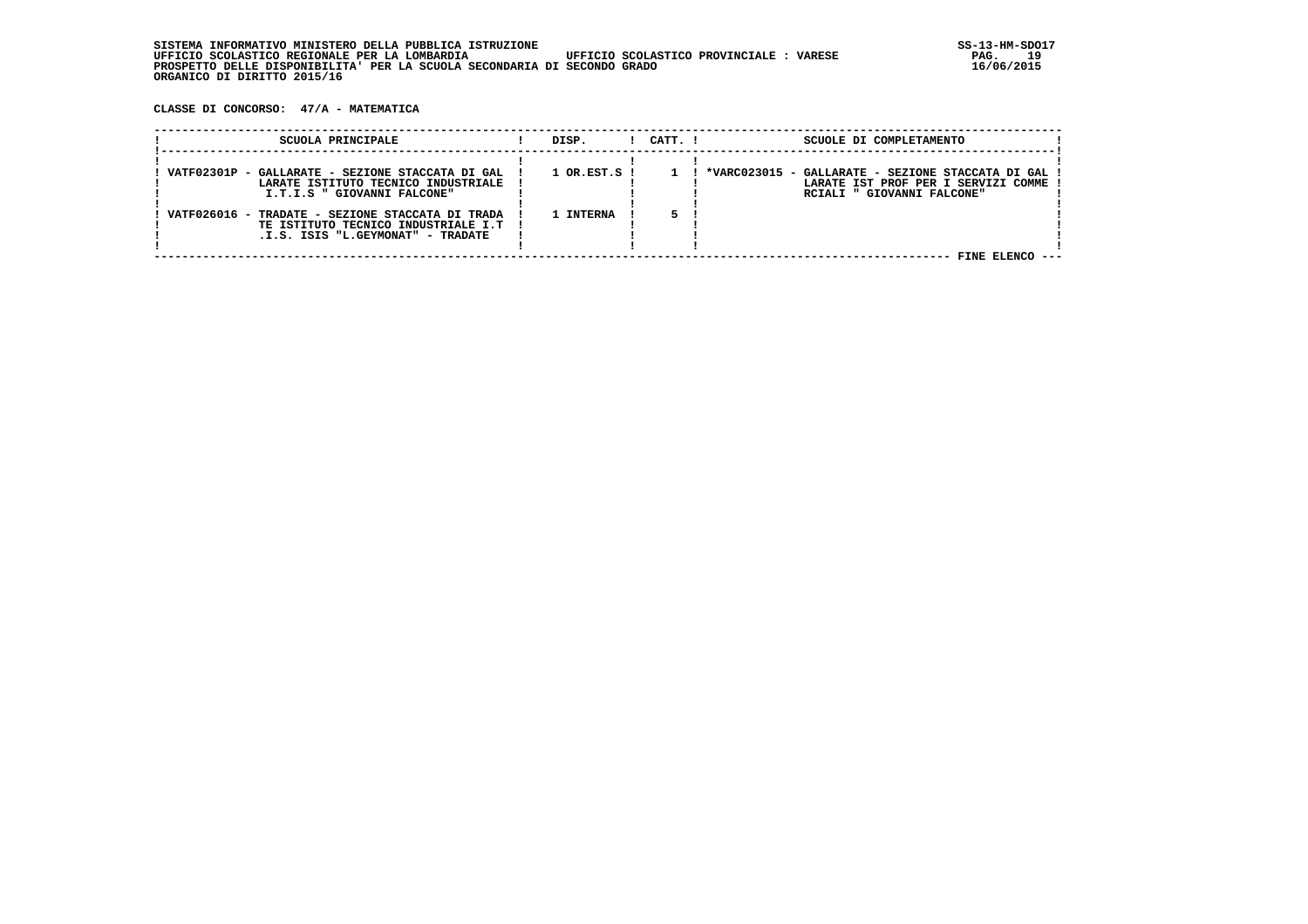**CLASSE DI CONCORSO: 48/A - MATEMATICA APPLICATA**

| SCUOLA PRINCIPALE                                                                                                                                | DISP.                       | $1$ $CATT$ . $1$ | SCUOLE DI COMPLETAMENTO                                                                                   |
|--------------------------------------------------------------------------------------------------------------------------------------------------|-----------------------------|------------------|-----------------------------------------------------------------------------------------------------------|
| VATD018011 - GAZZADA SCHIANNO - SEZIONE STACCATA<br>DI GAZZADA SCHIANNO ISTITUTO TECNI<br>CO COMMERCIALE ITC-ITPA "KEYNES" -<br>GAZZADA SCHIANNO | $1$ OR.EST.F $\overline{1}$ |                  | ! *VATD08000G - SARONNO - ISTITUTO TECNICO COMMERCI !<br>ALE I.T.C. "GINO ZAPPA" - SARONNO                |
| VATD02000X - BUSTO ARSIZIO - ISTITUTO TECNICO CO<br>MMERCIALE "E.TOSI"                                                                           | $1$ OR.EST.F !              |                  | *VATD08000G - SARONNO - ISTITUTO TECNICO COMMERCI<br>ALE I.T.C. "GINO ZAPPA" - SARONNO<br>FINE ELENCO --- |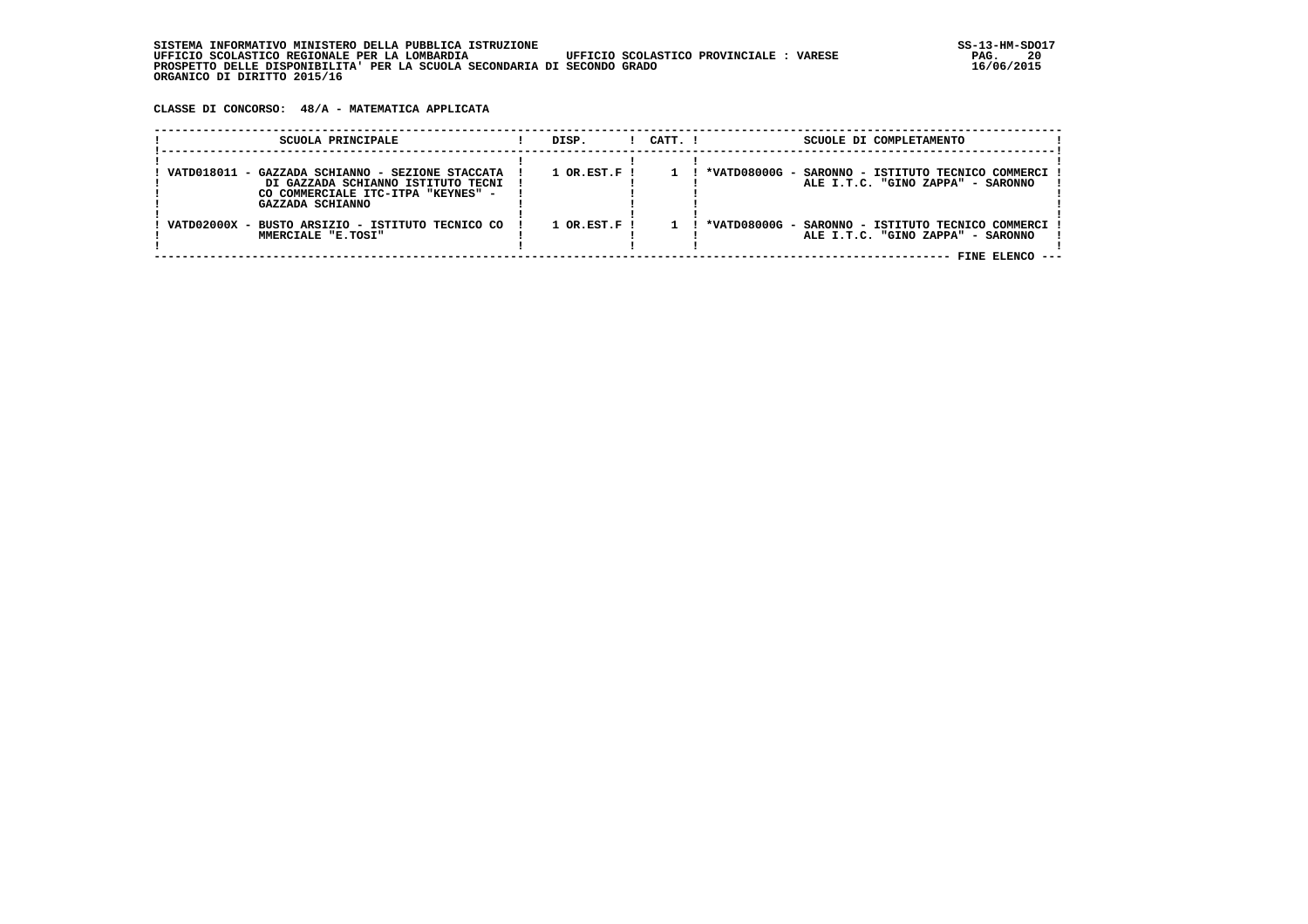**CLASSE DI CONCORSO: 49/A - MATEMATICA E FISICA**

| SCUOLA PRINCIPALE                                | DISP.     | $!$ $CATT$ . $!$ | SCUOLE DI COMPLETAMENTO |
|--------------------------------------------------|-----------|------------------|-------------------------|
|                                                  |           |                  |                         |
| VAPM00901B - SESTO CALENDE - SEZIONE STACCATA DI | 1 INTERNA |                  |                         |
| SESTO CALENDE ISTITUTO MAGISTRALE                |           |                  |                         |
| LICEO DELLE SCIENZE UMANE                        |           |                  |                         |
|                                                  |           |                  |                         |
| VAPS11000A - LUINO - LICEO SCIENTIFICO L. SCIENT | 2 INTERNE |                  |                         |
| . "SERENI" - LUINO                               |           |                  |                         |
| VAPS11001B - LAVENO-MOMBELLO - SEZIONE STACCATA  | 1 INTERNA |                  |                         |
| DI LUINO LICEO SCIENTIFICO L. S. LA              |           |                  |                         |
| VENO M. SEZ. STACC. SERENI LUINO                 |           |                  |                         |
|                                                  |           |                  |                         |
| VATF019013 - CASTELLANZA - SEZIONE STACCATA DI C | 2 INTERNE |                  |                         |
| ASTELLANZA ISTITUTO TECNICO INDUSTR              |           |                  |                         |
| IALE I.T.I.S. "FACCHINETTI" - CASTE              |           |                  |                         |
| LLANZA                                           |           |                  |                         |
|                                                  |           |                  |                         |
|                                                  |           |                  | FINE ELENCO ---         |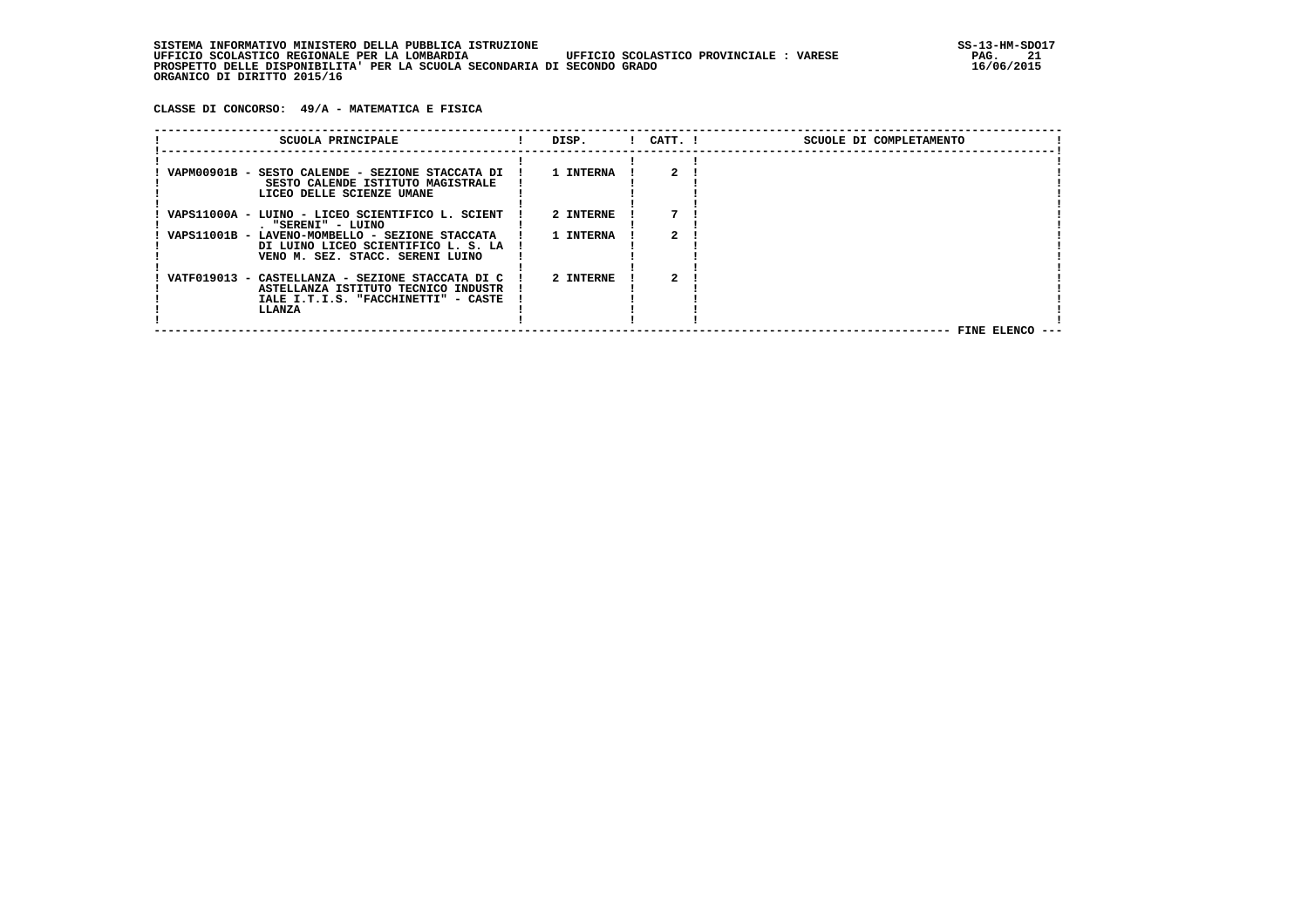SISTEMA INFORMATIVO MINISTERO DELLA PUBBLICA ISTRUZIONE<br>12 UFFICIO SCOLASTICO REGIONALE PER LA LOMBARDIA UFFICIO SCOLASTICO PROVINCIALE : VARESE  **UFFICIO SCOLASTICO REGIONALE PER LA LOMBARDIA UFFICIO SCOLASTICO PROVINCIALE : VARESE PAG. 22 PROSPETTO DELLE DISPONIBILITA' PER LA SCUOLA SECONDARIA DI SECONDO GRADO 16/06/2015 ORGANICO DI DIRITTO 2015/16**

 **CLASSE DI CONCORSO: 50/A - LETTERE IST. ISTR. SECOND. DI II GR**

| SCUOLA PRINCIPALE                                                                                                                                                          | DISP.            | $!$ $CATT$ . $!$ | SCUOLE DI COMPLETAMENTO                                                                                                                                        |
|----------------------------------------------------------------------------------------------------------------------------------------------------------------------------|------------------|------------------|----------------------------------------------------------------------------------------------------------------------------------------------------------------|
| VARC00401Q - BISUSCHIO - SEZIONE STACCATA DI BIS ! 1 OR.EST.S !<br>USCHIO IST PROF PER I SERVIZI COMME !<br>RCIALI E TURISTICI I.P.S.S.C.T. "VA !<br>LCERESIO" - BISUSCHIO |                  |                  | 1 ! *VATN004011 - BISUSCHIO - SEZIONE STACCATA DI BIS !<br>USCHIO ISTITUTO TECNICO PER IL TURI<br>SMO I.T.C TURISMO ISIS "VALCERESIO"<br><b>BISUSCHIO</b>      |
| VARC030007 - BUSTO ARSIZIO - IST PROF PER I SERV !<br>IZI COMMERCIALI E TURISTICI I.P.S.S<br>.C.T. "P.VERRI" -BUSTO ARSIZIO                                                | <b>1 INTERNA</b> | 21               |                                                                                                                                                                |
| VARI008515 - GALLARATE - GALLARATE IST PROF INDU !<br>STRIA E ARTIGIANATO IPSIA "PONTI"GA<br>LLARATE (SERALE)                                                              | 1 INTERNA        | 1                |                                                                                                                                                                |
| VARIO19016 - CASTELLANZA - SEZIONE STACCATA DI C !<br>ASTELLANZA IST PROF INDUSTRIA E ART<br>IGIANATO I.P.S.I.A ISIS "FACCHINETT<br>I" CASTELLANZA                         | 2 INTERNE        | 4                |                                                                                                                                                                |
| VARI04000E - SARONNO - IST PROF INDUSTRIA E ARTI !<br>GIANATO I.P.S.I.A. "ANTONIO PARMA"<br>- SARONNO                                                                      | 2 INTERNE        | 10               |                                                                                                                                                                |
| VATD02101R - GALLARATE - SEZIONE STACCATA DI GAL !<br>LARATE ISTITUTO TECNICO COMMERCIALE<br>ITC-ITPA "GADDA-ROSSELLI" - GALLAR<br>ATE                                     |                  |                  | 1 OR.EST.S ! 1 ! *VARC02101D - GALLARATE - SEZIONE STACCATA DI GAL<br>LARATE IST PROF PER I SERVIZI COMME<br>RCIALI I.P.S.S.C. "GADDA ROSSELLI"<br>- GALLARATE |
| VATF00301D - LUINO - SEZIONE STACCATA DI LUINO I !<br>STITUTO TECNICO INDUSTRIALE CITTA D<br>I LUINO-CARLO VOLONTE (ELE-INF)                                               | <b>1 INTERNA</b> | $\overline{4}$   |                                                                                                                                                                |
| VATF02050G - SARONNO - SARONNO ISTITUTO TECNICO<br>INDUSTRIALE I.T.I.S. "RIVA" SARONNO<br>(CORSO SERALE)                                                                   | 1 INTERNA        | 1                |                                                                                                                                                                |
| VATN003015 - LUINO - SEZIONE STACCATA DI LUINO I !<br>STITUTO TECNICO PER IL TURISMO CITT<br>A DI LUINO-CARLO VOLONTE (TURISMO)                                            | 1 INTERNA        | 3                | FINE ELENCO --                                                                                                                                                 |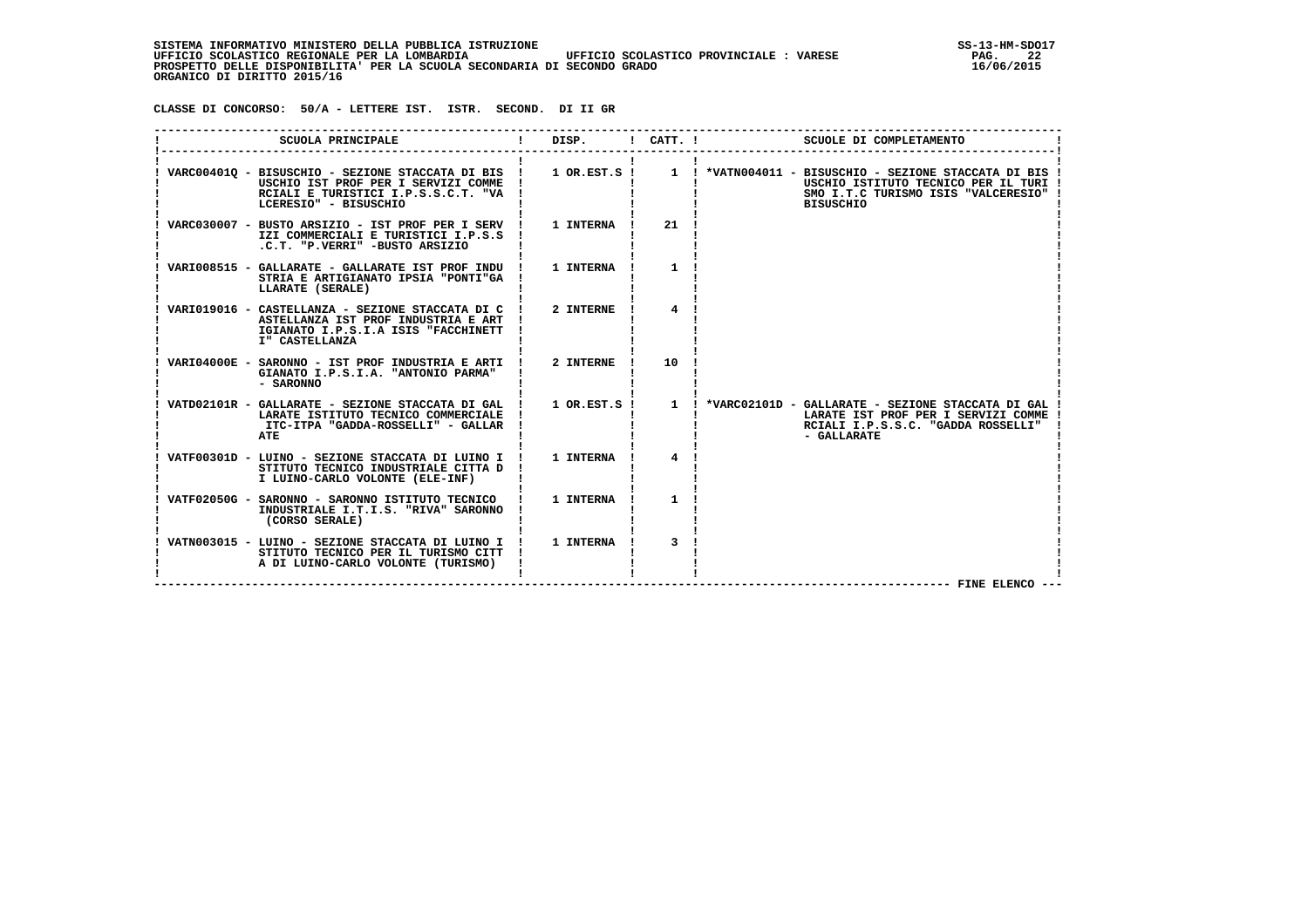| SISTEMA INFORMATIVO MINISTERO DELLA PUBBLICA ISTRUZIONE                                           | $SS-13-HM-SDC$ |
|---------------------------------------------------------------------------------------------------|----------------|
| UFFICIO SCOLASTICO REGIONALE PER LA LOMBARDIA<br>UFFICIO SCOLASTICO PROVINCIALE:<br><b>VARESE</b> | 23<br>PAG.     |
| PROSPETTO DELLE DISPONIBILITA' PER LA SCUOLA SECONDARIA DI SECONDO GRADO                          | 16/06/2015     |
| ORGANICO DI DIRITTO 2015/16                                                                       |                |

 **CLASSE DI CONCORSO: 51/A - LETTERE,LATINO NEI LICEI E IST. MAG.**

| SCUOLA PRINCIPALE                                                              | DISP.            | CATT. ! | SCUOLE DI COMPLETAMENTO                                                      |  |
|--------------------------------------------------------------------------------|------------------|---------|------------------------------------------------------------------------------|--|
| VAPS020004 -<br>SARONNO - LICEO SCIENTIFICO LICEO S<br>CIENTIFICO G. B. GRASSI | $1$ OR $RST.S$ ! |         | *VAPC040006 - SARONNO - LICEO CLASSICO LIC. CLASS<br>ICO "LEGNANI" - SARONNO |  |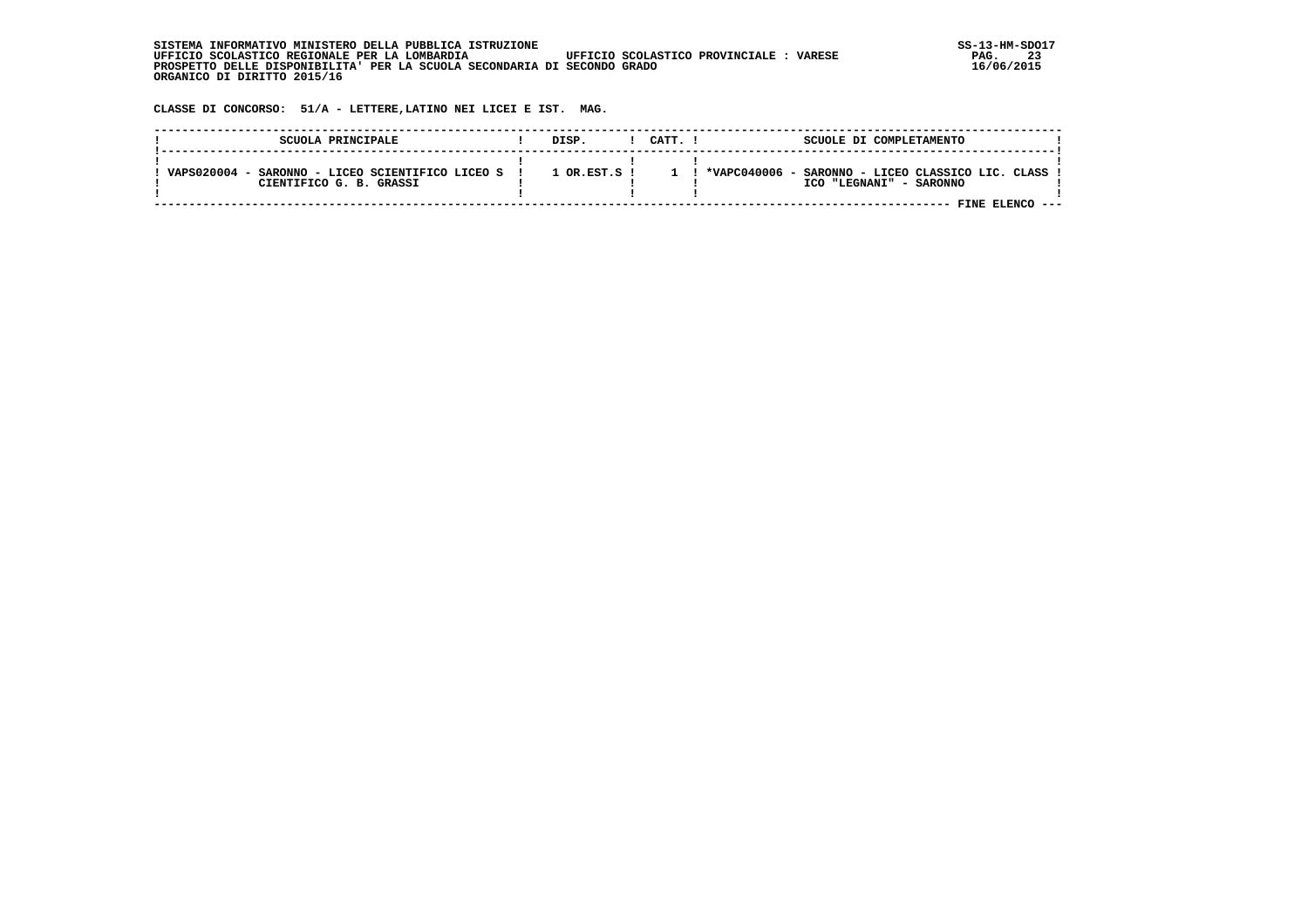**CLASSE DI CONCORSO: 57/A - SCIENZA DEGLI ALIMENTI**

| SCUOLA PRINCIPALE                                | DISP.            | CATT. I | SCUOLE DI COMPLETAMENTO                             |  |
|--------------------------------------------------|------------------|---------|-----------------------------------------------------|--|
|                                                  |                  |         |                                                     |  |
| VARC023015 - GALLARATE - SEZIONE STACCATA DI GAL | $1$ OR.EST.S $1$ |         | - GALLARATE - IST PROF PER I SERVIZI<br>*VARC02351E |  |
| LARATE IST PROF PER I SERVIZI COMME              |                  |         | COMMERCIALI E TURISTICI "GIOVANNI F !               |  |
| RCIALI " GIOVANNI FALCONE"                       |                  |         | ALCONE" CORSO SERALE                                |  |
|                                                  |                  |         |                                                     |  |
|                                                  |                  |         |                                                     |  |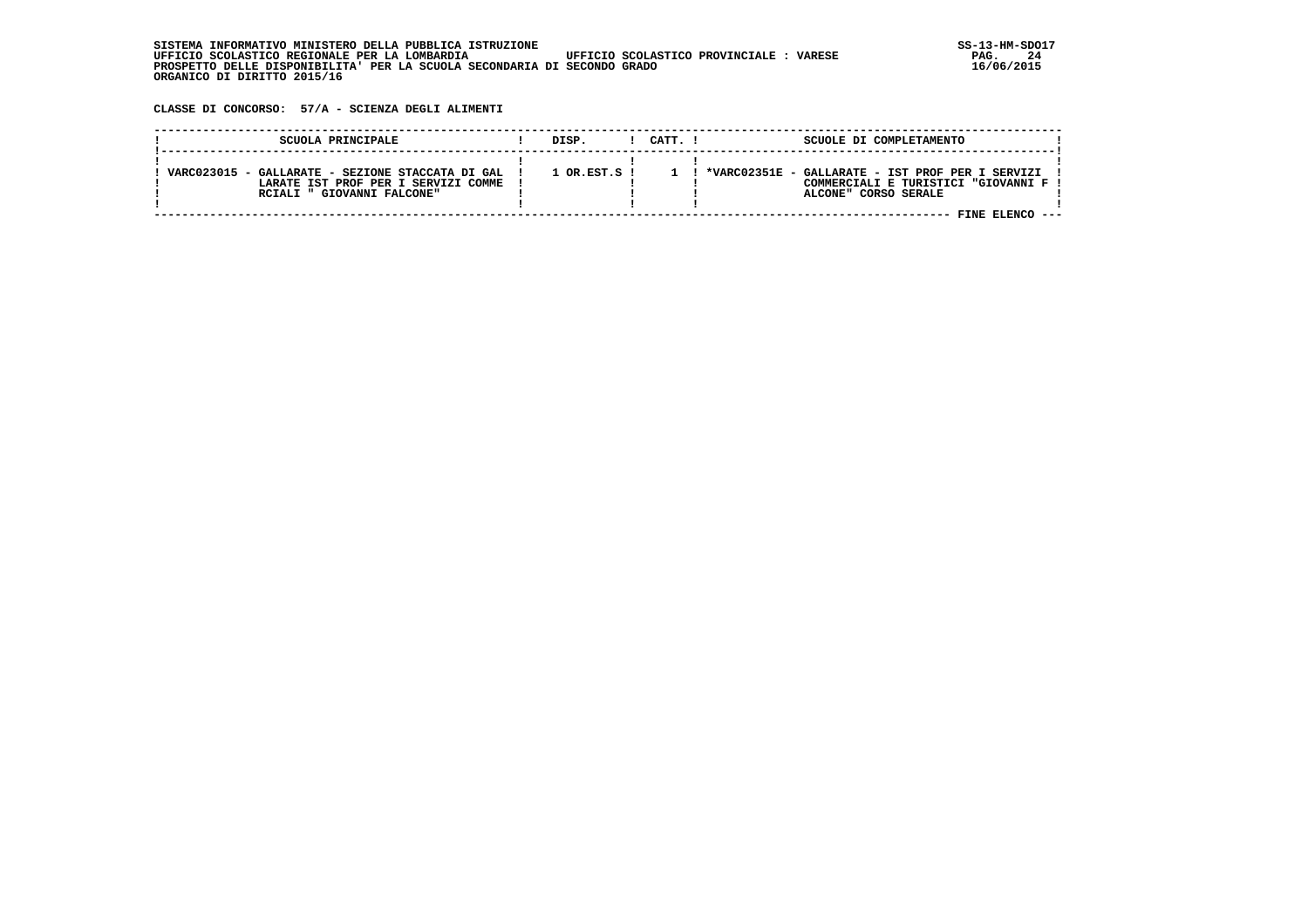**CLASSE DI CONCORSO: 60/A - SC. NA. ,CH. ,GEOG. ,MIC.**

| SCUOLA PRINCIPALE                                                                                                                             | DISP.                 | $!$ $CATT$ . $!$ | SCUOLE DI COMPLETAMENTO                                                                                                                                             |
|-----------------------------------------------------------------------------------------------------------------------------------------------|-----------------------|------------------|---------------------------------------------------------------------------------------------------------------------------------------------------------------------|
| VARI04000E - SARONNO - IST PROF INDUSTRIA E ARTI !<br>GIANATO I.P.S.I.A. "ANTONIO PARMA"<br>- SARONNO                                         | 1 INTERNA             |                  |                                                                                                                                                                     |
| VATD024018 - TRADATE - SEZIONE STACCATA DI TRADA<br>TE ISTITUTO TECNICO COMMERCIALE I.T<br>.PER.AZ.LI E CORR.L.ESTERE - TRADAT                | 2 INTERNE             |                  |                                                                                                                                                                     |
| VATD08000G - SARONNO - ISTITUTO TECNICO COMMERCI<br>ALE I.T.C. "GINO ZAPPA" - SARONNO                                                         | 1 INTERNA             |                  |                                                                                                                                                                     |
| VATF00301D - LUINO - SEZIONE STACCATA DI LUINO I<br>STITUTO TECNICO INDUSTRIALE CITTA D<br>I LUINO-CARLO VOLONTE (ELE-INF)                    | 1 OR.EST.F !          |                  | *VAPS11001B - LAVENO-MOMBELLO - SEZIONE STACCATA<br>DI LUINO LICEO SCIENTIFICO L. S. LA<br>VENO M. SEZ. STACC. SERENI LUINO                                         |
| VATF00901C - SESTO CALENDE - SEZIONE STACCATA DI<br>SESTO CALENDE ISTITUTO TECNICO IND<br>USTRIALE IST.TECNICO TECNOLOGICO "D<br>ALLA CHIESA" | $1$ OR. EST. S $\;$ I | $\mathbf{1}$     | *VAPM00901B - SESTO CALENDE - SEZIONE STACCATA DI<br>SESTO CALENDE ISTITUTO MAGISTRALE<br>LICEO DELLE SCIENZE UMANE                                                 |
| VATF018017 - GAZZADA SCHIANNO - SEZIONE STACCATA<br>DI GAZZADA SCHIANNO ISTITUTO TECNI                                                        | 1 INTERNA             |                  |                                                                                                                                                                     |
| CO INDUSTRIALE ITIS - ISIS "KEYNES"<br>- GAZZADA SCHIANNO                                                                                     | $1$ OR. EST. S $\;$ I | $\mathbf{1}$     | *VATD018011 - GAZZADA SCHIANNO - SEZIONE STACCATA<br>DI GAZZADA SCHIANNO ISTITUTO TECNI<br>CO COMMERCIALE ITC-ITPA "KEYNES" -<br>GAZZADA SCHIANNO<br>FINE ELENCO -- |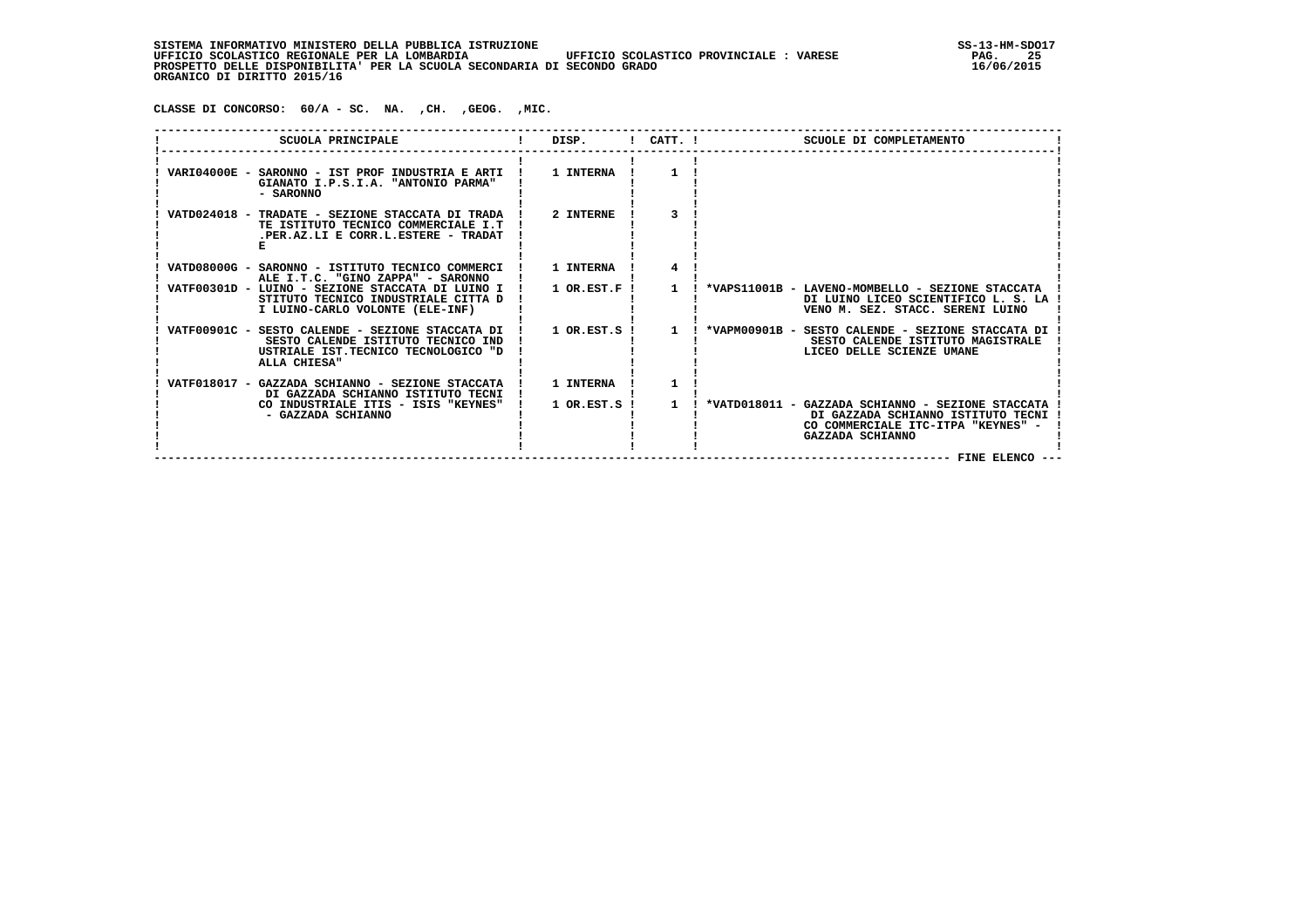| . INFORMATIVO MINISTERO DELLA PUBBLICA ISTRUZIONE<br>STSTEMA                                      | SS-13-HM-SDC |
|---------------------------------------------------------------------------------------------------|--------------|
| UFFICIO SCOLASTICO REGIONALE PER LA LOMBARDIA<br>UFFICIO SCOLASTICO PROVINCIALE:<br><b>VARESE</b> | 26<br>PAG.   |
| PROSPETTO DELLE DISPONIBILITA' PER LA SCUOLA SECONDARIA DI SECONDO GRADO                          | 16/06/2015   |
| ORGANICO DI DIRITTO 2015/16                                                                       |              |

 **CLASSE DI CONCORSO: 63/A - TEC. RIPRESA CINEMATOGR. TELEVISIVA**

| SCUOLA PRINCIPALE                                | DISP.          | CATT. | SCUOLE DI COMPLETAMENTO |  |
|--------------------------------------------------|----------------|-------|-------------------------|--|
|                                                  |                |       |                         |  |
| VATF02301P - GALLARATE - SEZIONE STACCATA DI GAL | <b>INTERNA</b> |       |                         |  |
| LARATE ISTITUTO TECNICO INDUSTRIALE              |                |       |                         |  |
| I.T.I.S " GIOVANNI FALCONE"                      |                |       |                         |  |
|                                                  |                |       |                         |  |
|                                                  |                |       | FINE                    |  |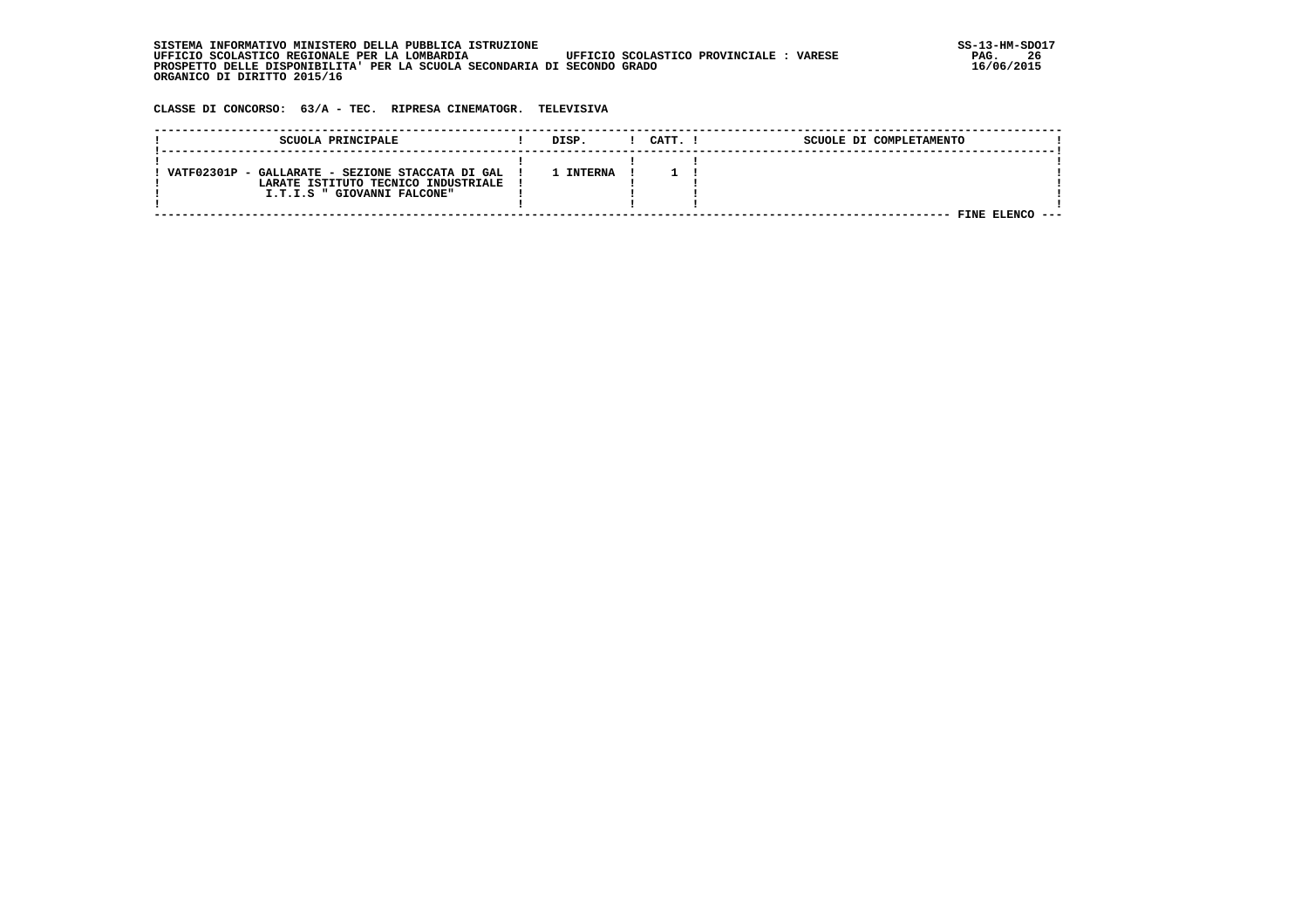**CLASSE DI CONCORSO: 71/A - TECNOLOGIE E DISEGNO TECNICO**

| SCUOLA PRINCIPALE                                                                | DISP.          | CATT. I | SCUOLE DI COMPLETAMENTO                                                                                                                                            |  |
|----------------------------------------------------------------------------------|----------------|---------|--------------------------------------------------------------------------------------------------------------------------------------------------------------------|--|
| VATF020006 - SARONNO - ISTITUTO TECNICO INDUSTRI<br>ALE I.T.I.S "RIVA" - SARONNO | $1$ OR.EST.F ! |         | *VATF019013 - CASTELLANZA - SEZIONE STACCATA DI C !<br>ASTELLANZA ISTITUTO TECNICO INDUSTR !<br>IALE I.T.I.S. "FACCHINETTI" - CASTE !<br>LLANZA<br>FINE ELENCO --- |  |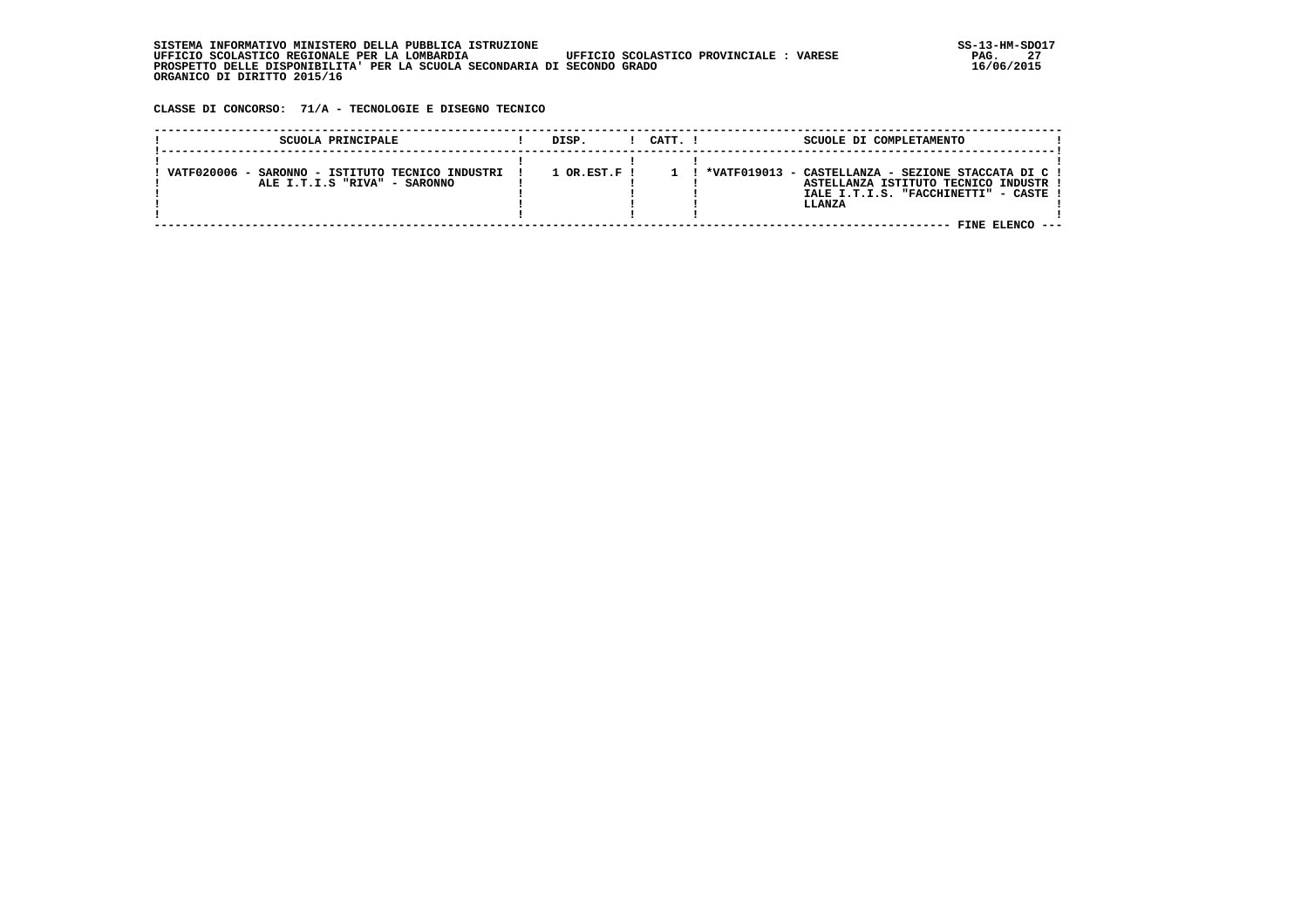| , INFORMATIVO MINISTERO DELLA PUBBLICA ISTRUZIONE<br>STSTEMA                                      | SS-13-HM-SDC |
|---------------------------------------------------------------------------------------------------|--------------|
| UFFICIO SCOLASTICO REGIONALE PER LA LOMBARDIA<br>UFFICIO SCOLASTICO PROVINCIALE:<br><b>VARESE</b> | 28<br>PAG.   |
| PROSPETTO DELLE DISPONIBILITA' PER LA SCUOLA SECONDARIA DI SECONDO GRADO                          | 16/06/2015   |
| ORGANICO DI DIRITTO 2015/16                                                                       |              |

 **CLASSE DI CONCORSO: 46/A - LINGUA E CIV. STRANIERA (FRANCESE)**

| SCUOLA PRINCIPALE                                | DISP.                       | $1$ $CATT$ . $1$ | SCUOLE DI COMPLETAMENTO                             |
|--------------------------------------------------|-----------------------------|------------------|-----------------------------------------------------|
|                                                  |                             |                  |                                                     |
| VATD01301T - VARESE - SEZIONE STACCATA DI VARESE | $1$ OR.EST.F $\overline{1}$ |                  | *VARC024011 - TRADATE - SEZIONE STACCATA DI TRADA ! |
| ISTITUTO TECNICO COMMERCIALE I.T.C               |                             |                  | TE IST PROF PER I SERVIZI COMMERCIA !               |
| ISIS " DAVERIO- CASULA "VARESE                   |                             |                  | LI I.P.S.S.C.T. "MONTALE" - TRADATE                 |
|                                                  |                             |                  |                                                     |
| VATD02101R - GALLARATE - SEZIONE STACCATA DI GAL | $1$ OR.EST.F !              |                  | *VAPS120001 - TRADATE - LICEO SCIENTIFICO L. SCIE   |
| LARATE ISTITUTO TECNICO COMMERCIALE              |                             |                  | NT. "MARIE CURIE" - TRADATE                         |
| ITC-ITPA "GADDA-ROSSELLI" - GALLAR               |                             |                  |                                                     |
| ATE                                              |                             |                  |                                                     |
|                                                  |                             |                  |                                                     |
|                                                  |                             |                  | FINE ELENCO                                         |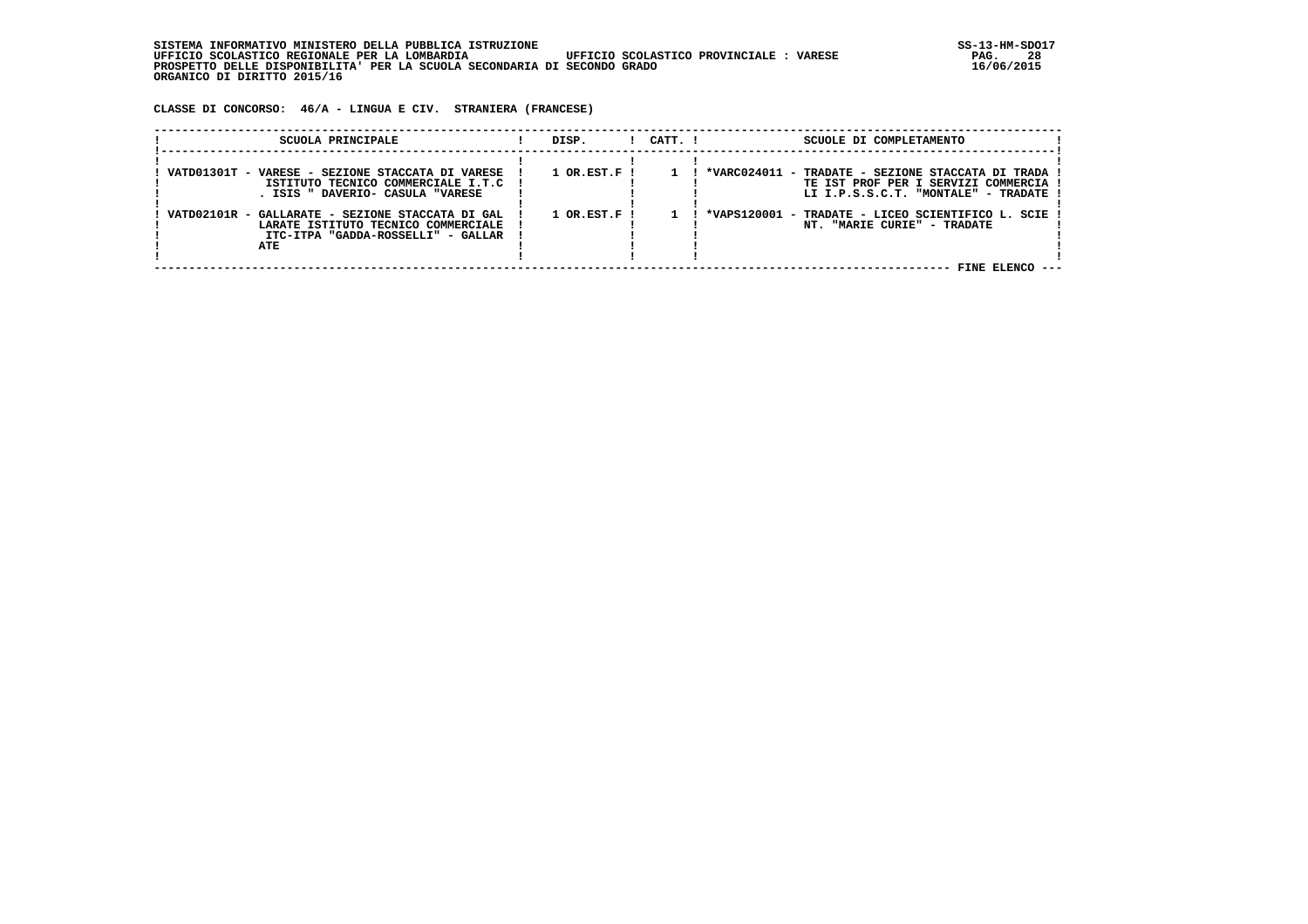**CLASSE DI CONCORSO: 46/A - LINGUA E CIV. STRANIERA (INGLESE)**

| SCUOLA PRINCIPALE                                                                                                                                    | DISP.           | $!$ $CATT$ . $!$ | SCUOLE DI COMPLETAMENTO                                                                                                                                                                             |
|------------------------------------------------------------------------------------------------------------------------------------------------------|-----------------|------------------|-----------------------------------------------------------------------------------------------------------------------------------------------------------------------------------------------------|
| VAPS026014 - TRADATE - SEZIONE STACCATA DI TRADA !<br>TE LICEO SCIENTIFICO L. SCIENT. TEC<br>. "GEYMONAT" - TRADATE                                  | $1$ OR.EST.S !  |                  | 1 ! *VATF026016 - TRADATE - SEZIONE STACCATA DI TRADA !<br>TE ISTITUTO TECNICO INDUSTRIALE I.T !<br>.I.S. ISIS "L.GEYMONAT" - TRADATE                                                               |
| VARC023015 - GALLARATE - SEZIONE STACCATA DI GAL<br>LARATE IST PROF PER I SERVIZI COMME<br>RCIALI " GIOVANNI FALCONE"                                |                 |                  | 1 OR.EST.S ! 1 ! *VATF02301P - GALLARATE - SEZIONE STACCATA DI GAL !<br>LARATE ISTITUTO TECNICO INDUSTRIALE<br>I.T.I.S " GIOVANNI FALCONE"                                                          |
| VARC030007 - BUSTO ARSIZIO - IST PROF PER I SERV<br>IZI COMMERCIALI E TURISTICI I.P.S.S<br>.C.T. "P.VERRI" -BUSTO ARSIZIO                            | 2 INTERNE       | 11               |                                                                                                                                                                                                     |
| VARI008010 - GALLARATE - SEZIONE STACCATA DI GAL !<br>LARATE IST PROF INDUSTRIA E ARTIGIA !<br>NATO IPSIA "PONTI" GALLARATE (DIURN<br>O)             | 1 INTERNA       | $\overline{2}$   |                                                                                                                                                                                                     |
| VARI04000E - SARONNO - IST PROF INDUSTRIA E ARTI !<br>GIANATO I.P.S.I.A. "ANTONIO PARMA"<br>- SARONNO                                                | 2 INTERNE       | 5                |                                                                                                                                                                                                     |
| VATD009016 - SESTO CALENDE - SEZIONE STACCATA DI !<br>SESTO CALENDE ISTITUTO TECNICO COM !<br>MERCIALE IST. TECN. ECONOMICO "DALLA<br>CHIESA"        |                 |                  | 1 OR.EST.S ! 1 ! *VAPM00901B - SESTO CALENDE - SEZIONE STACCATA DI !<br>SESTO CALENDE ISTITUTO MAGISTRALE<br>LICEO DELLE SCIENZE UMANE                                                              |
| VATD018011 - GAZZADA SCHIANNO - SEZIONE STACCATA !<br>DI GAZZADA SCHIANNO ISTITUTO TECNI !<br>CO COMMERCIALE ITC-ITPA "KEYNES" -<br>GAZZADA SCHIANNO | $1$ OR. EST. F! |                  | 1 ! *VAPC00101L - GALLARATE - SEZIONE STACCATA DI GAL<br>LARATE LICEO CLASSICO LICEO CLASSIC<br>O "GIOVANNI PASCOLI"                                                                                |
| TE ISTITUTO TECNICO COMMERCIALE I.T<br>.PER.AZ.LI E CORR.L.ESTERE - TRADAT                                                                           |                 |                  | VATD024018 - TRADATE - SEZIONE STACCATA DI TRADA ! 1 OR.EST.S ! 1 ! *VARC024011 - TRADATE - SEZIONE STACCATA DI TRADA<br>TE IST PROF PER I SERVIZI COMMERCIA<br>LI I.P.S.S.C.T. "MONTALE" - TRADATE |
| VATF00801L - GALLARATE - SEZIONE STACCATA DI GAL !<br>LARATE ISTITUTO TECNICO INDUSTRIALE<br>ITIS "PONTI"GALLARATE (DIURNO)                          | 1 INTERNA       | 6                |                                                                                                                                                                                                     |
| VATF019013 - CASTELLANZA - SEZIONE STACCATA DI C<br>ASTELLANZA ISTITUTO TECNICO INDUSTR !<br>IALE I.T.I.S. "FACCHINETTI" - CASTE<br>LLANZA           | 1 INTERNA       | 5                |                                                                                                                                                                                                     |

 **CONTINUA SULLA PAGINA SUCCESSIVA**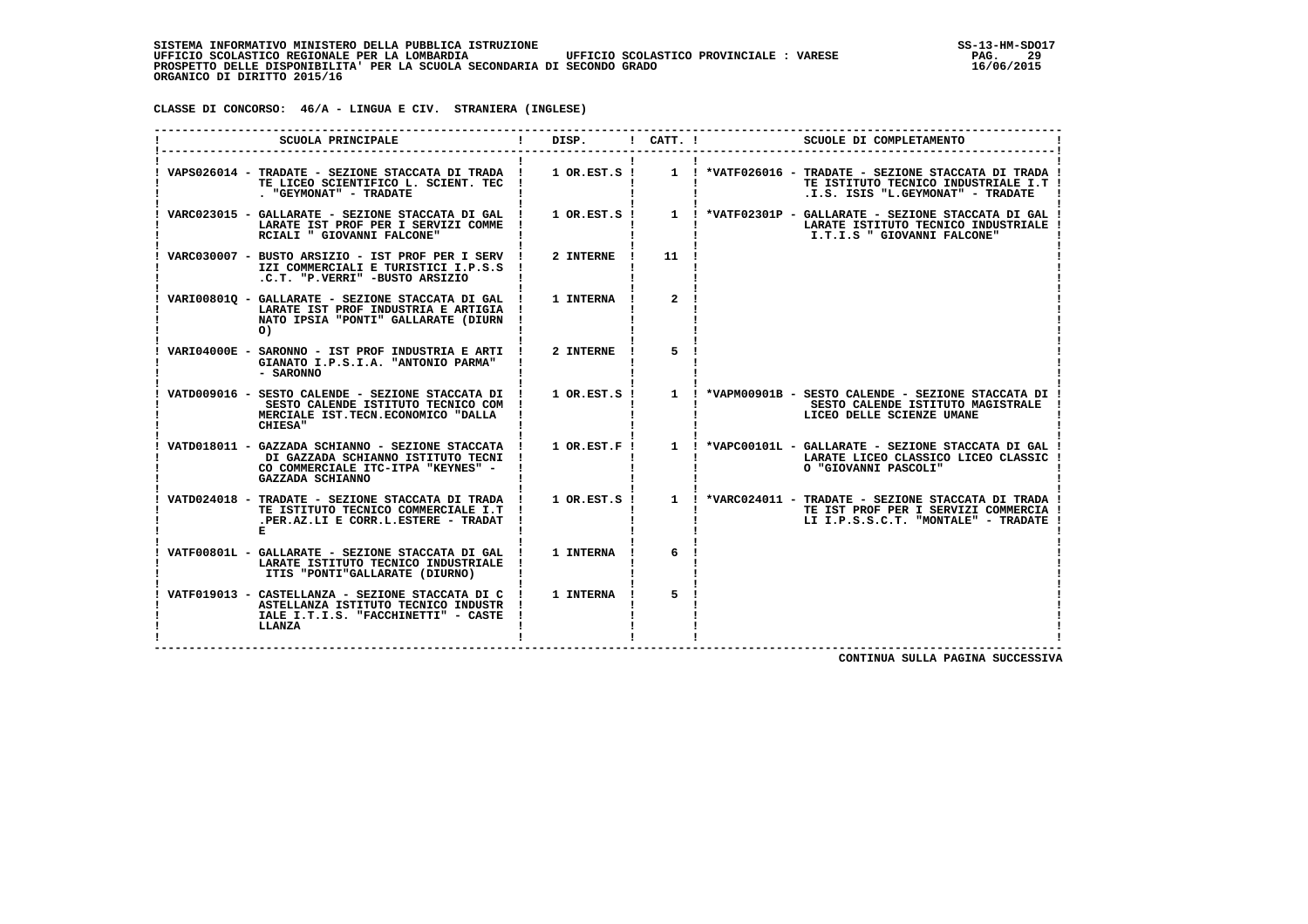| . INFORMATIVO MINISTERO DELLA PUBBLICA ISTRUZIONE<br>STSTEMA                                      | SS-13-HM-SDC |
|---------------------------------------------------------------------------------------------------|--------------|
| UFFICIO SCOLASTICO REGIONALE PER LA LOMBARDIA<br>UFFICIO SCOLASTICO PROVINCIALE:<br><b>VARESE</b> | 30<br>PAG.   |
| PROSPETTO DELLE DISPONIBILITA' PER LA SCUOLA SECONDARIA DI SECONDO GRADO                          | 16/06/2015   |
| ORGANICO DI DIRITTO 2015/16                                                                       |              |

 **CLASSE DI CONCORSO: 46/A - LINGUA E CIV. STRANIERA (INGLESE)**

| SCUOLA PRINCIPALE                                                                                                                                | DISP.            | CATT. I | SCUOLE DI COMPLETAMENTO                                                                                                                                 |  |
|--------------------------------------------------------------------------------------------------------------------------------------------------|------------------|---------|---------------------------------------------------------------------------------------------------------------------------------------------------------|--|
| - CASTELLANZA - SEZIONE STACCATA DI C 1<br>VATI.019017<br>ASTELLANZA ISTITUTO TECNICO PER GEO<br>METRI I.T.G. ISIS "FACCHINETTI" CAS<br>TELLANZA | $1$ OR.EST.S $1$ |         | *VARIO19016 - CASTELLANZA - SEZIONE STACCATA DI C !<br>ASTELLANZA IST PROF INDUSTRIA E ART !<br>IGIANATO I.P.S.I.A ISIS "FACCHINETT !<br>I" CASTELLANZA |  |
|                                                                                                                                                  |                  |         |                                                                                                                                                         |  |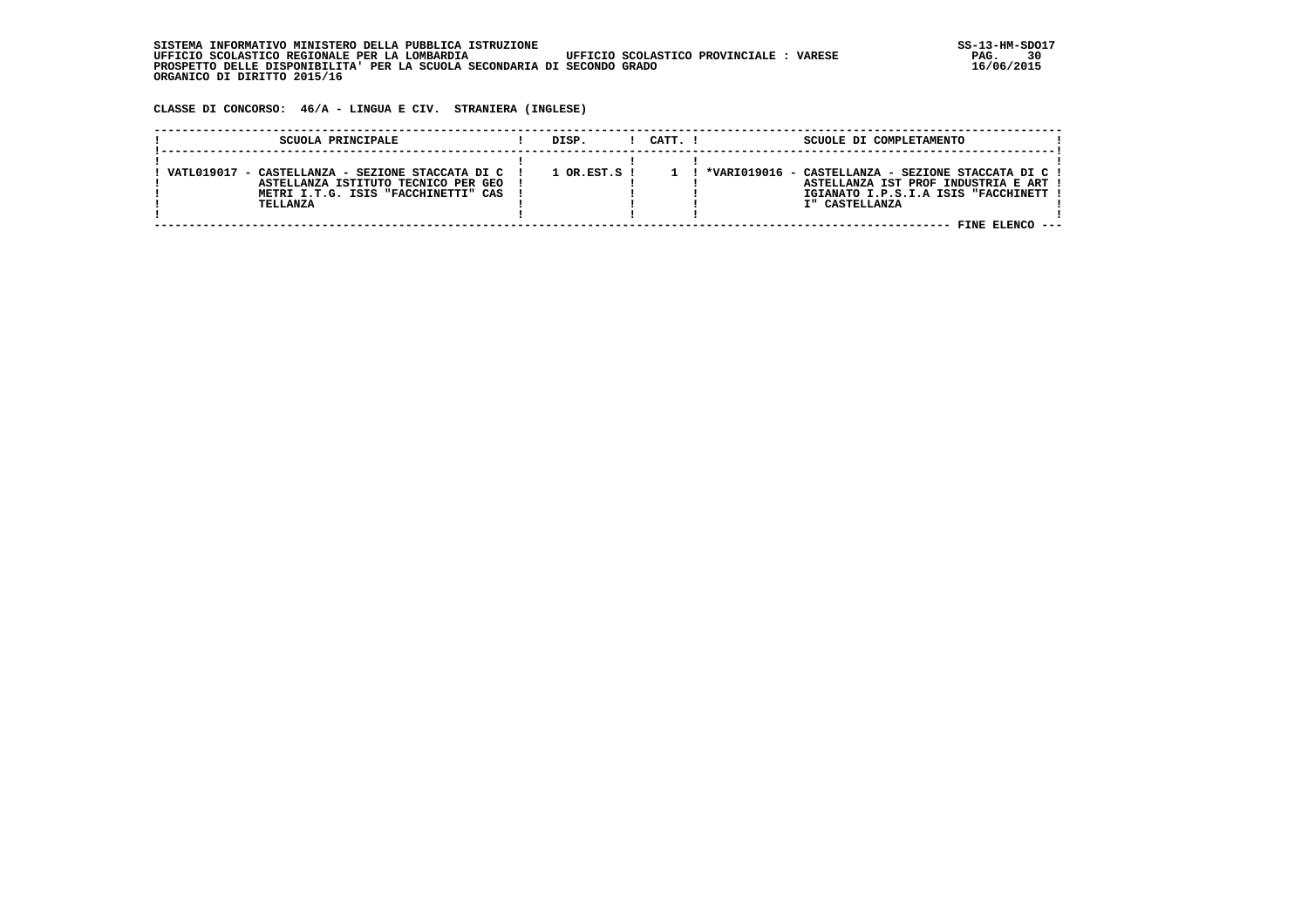**CLASSE DI CONCORSO: 46/A - LINGUA E CIV. STRANIERA (SPAGNOLO)**

|  | SCUOLA PRINCIPALE                                                                                                                              | DISP.            | $!$ CATT. $!$ | SCUOLE DI COMPLETAMENTO                                                                                                                                                                                   |
|--|------------------------------------------------------------------------------------------------------------------------------------------------|------------------|---------------|-----------------------------------------------------------------------------------------------------------------------------------------------------------------------------------------------------------|
|  | LARATE LICEO CLASSICO LICEO CLASSIC<br>O "GIOVANNI PASCOLI"                                                                                    |                  |               | VAPC00101L - GALLARATE - SEZIONE STACCATA DI GAL ! 1 OR.EST.S ! 1 ! *VATD02101R - GALLARATE - SEZIONE STACCATA DI GAL<br>LARATE ISTITUTO TECNICO COMMERCIALE<br>ITC-ITPA "GADDA-ROSSELLI" - GALLAR<br>ATE |
|  | VAPM027011 - BUSTO ARSIZIO - SEZIONE STACCATA DI !<br>BUSTO ARSIZIO ISTITUTO MAGISTRALE<br>LICEO SCIENZE UMANE                                 | 1 INTERNA        |               |                                                                                                                                                                                                           |
|  | VATD009016 - SESTO CALENDE - SEZIONE STACCATA DI<br>SESTO CALENDE ISTITUTO TECNICO COM<br>MERCIALE IST.TECN.ECONOMICO "DALLA<br><b>CHIESA"</b> | 1 OR.EST.S !     |               | *VAPM00901B - SESTO CALENDE - SEZIONE STACCATA DI<br>SESTO CALENDE ISTITUTO MAGISTRALE<br>LICEO DELLE SCIENZE UMANE                                                                                       |
|  | VATD02000X - BUSTO ARSIZIO - ISTITUTO TECNICO CO !<br>MMERCIALE "E.TOSI"                                                                       | <b>1 INTERNA</b> |               |                                                                                                                                                                                                           |
|  | VATD02101R - GALLARATE - SEZIONE STACCATA DI GAL<br>LARATE ISTITUTO TECNICO COMMERCIALE<br>ITC-ITPA "GADDA-ROSSELLI" - GALLAR<br>ATE           | 1 INTERNA        |               |                                                                                                                                                                                                           |
|  | VATD08000G - SARONNO - ISTITUTO TECNICO COMMERCI<br>ALE I.T.C. "GINO ZAPPA" - SARONNO                                                          | 1 INTERNA        |               | FINE ELENCO                                                                                                                                                                                               |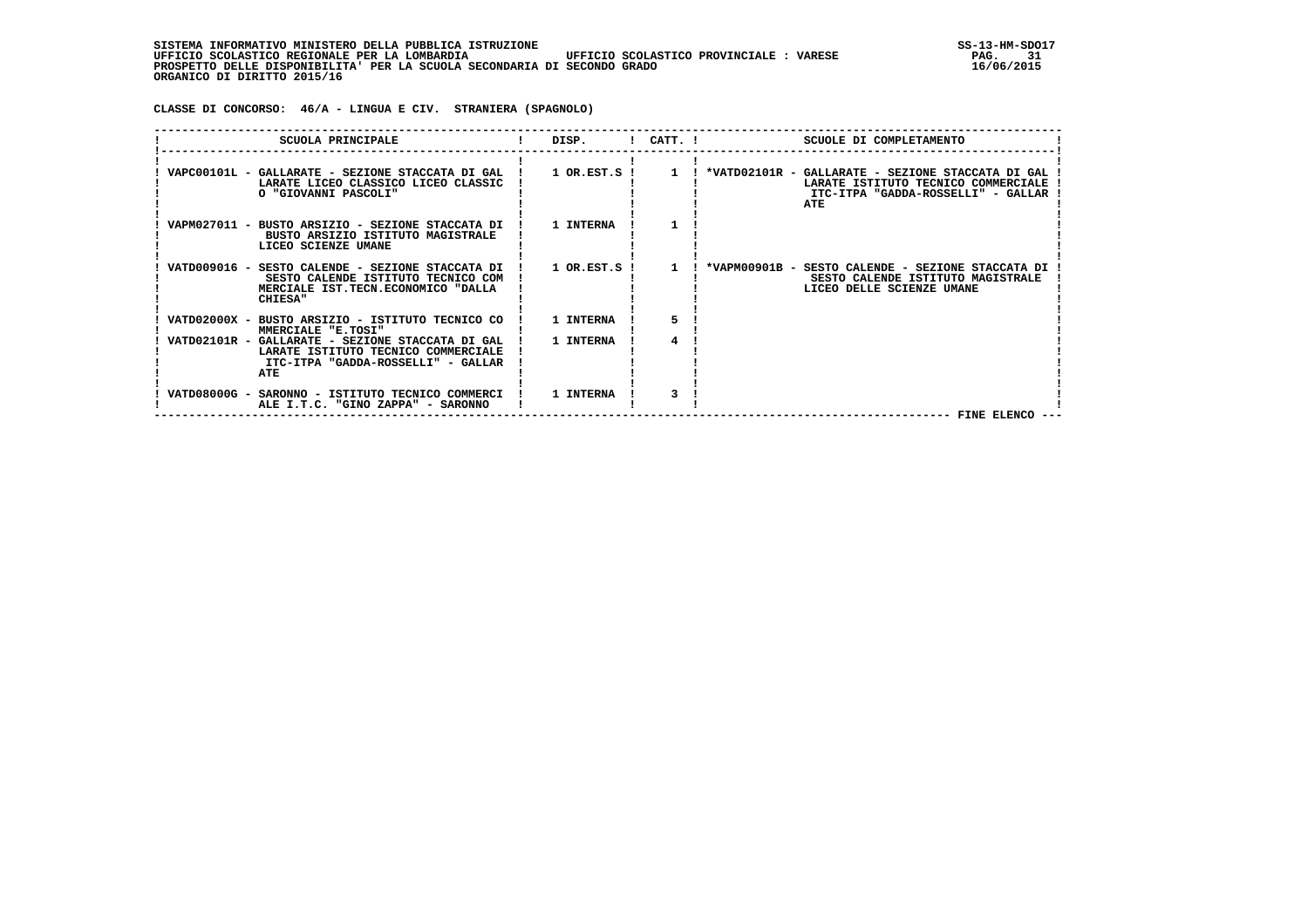| , INFORMATIVO MINISTERO DELLA PUBBLICA ISTRUZIONE<br>STSTEMA                                      | SS-13-HM-SDC |
|---------------------------------------------------------------------------------------------------|--------------|
| UFFICIO SCOLASTICO REGIONALE PER LA LOMBARDIA<br>UFFICIO SCOLASTICO PROVINCIALE:<br><b>VARESE</b> | 32<br>PAG.   |
| PROSPETTO DELLE DISPONIBILITA' PER LA SCUOLA SECONDARIA DI SECONDO GRADO                          | 16/06/2015   |
| ORGANICO DI DIRITTO 2015/16                                                                       |              |

 **CLASSE DI CONCORSO: 46/A - LINGUA E CIV. STRANIERA (TEDESCO)**

| SCUOLA PRINCIPALE                                                                                                                     | DISP.        | $!$ $CATT$ . $!$ | SCUOLE DI COMPLETAMENTO                                                                                                        |
|---------------------------------------------------------------------------------------------------------------------------------------|--------------|------------------|--------------------------------------------------------------------------------------------------------------------------------|
| VARC023015 - GALLARATE - SEZIONE STACCATA DI GAL<br>LARATE IST PROF PER I SERVIZI COMME<br>RCIALI " GIOVANNI FALCONE"                 | 1 INTERNA    |                  |                                                                                                                                |
| VARC030007 - BUSTO ARSIZIO - IST PROF PER I SERV<br>IZI COMMERCIALI E TURISTICI I.P.S.S<br>.C.T. "P.VERRI" -BUSTO ARSIZIO             | 1 OR.EST.F ! |                  | *VATD08000G -<br>SARONNO - ISTITUTO TECNICO COMMERCI<br>ALE I.T.C. "GINO ZAPPA" - SARONNO                                      |
| VATD003017 - LUINO - SEZIONE STACCATA DI LUINO I<br>ST TEC COMMERCIALE E PER GEOMETRI C<br>ITTA DI LUINO-CARLO VOLONTE (AFM -<br>CAT) | 1 OR.EST.S ! | $\mathbf{1}$     | *VATN003015 - LUINO - SEZIONE STACCATA DI LUINO I<br>STITUTO TECNICO PER IL TURISMO CITT<br>A DI LUINO-CARLO VOLONTE (TURISMO) |
| VATN003015 - LUINO - SEZIONE STACCATA DI LUINO I<br>STITUTO TECNICO PER IL TURISMO CITT<br>A DI LUINO-CARLO VOLONTE (TURISMO)         | 1 INTERNA    |                  | FINE ELENCO                                                                                                                    |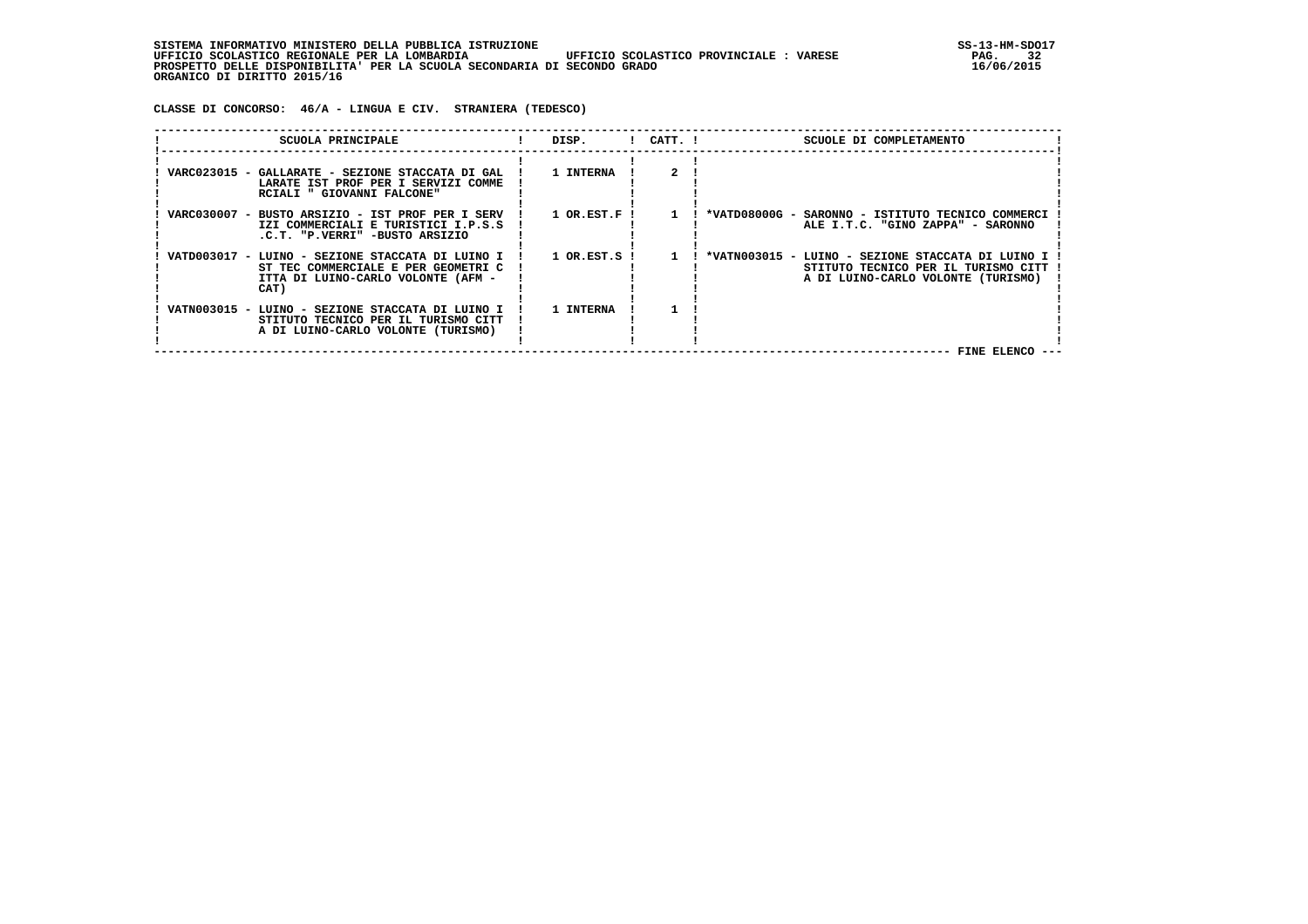| . INFORMATIVO MINISTERO DELLA PUBBLICA ISTRUZIONE<br>STSTEMA                                      | SS-13-HM-SDC |
|---------------------------------------------------------------------------------------------------|--------------|
| UFFICIO SCOLASTICO REGIONALE PER LA LOMBARDIA<br>UFFICIO SCOLASTICO PROVINCIALE:<br><b>VARESE</b> | 33<br>PAG.   |
| PROSPETTO DELLE DISPONIBILITA' PER LA SCUOLA SECONDARIA DI SECONDO GRADO                          | 16/06/2015   |
| ORGANICO DI DIRITTO 2015/16                                                                       |              |

 **CLASSE DI CONCORSO: 5/C - ESERCITAZIONI AGRARIE**

| SCUOLA PRINCIPALE                                | DISP.   | CATT. I | SCUOLE DI COMPLETAMENTO |  |
|--------------------------------------------------|---------|---------|-------------------------|--|
|                                                  |         |         |                         |  |
| VARIO1701E - VARESE - SEZIONE STACCATA DI VARESE | TNTERNA |         |                         |  |
| IST PROF INDUSTRIA E ARTIGIANATO I               |         |         |                         |  |
| .P.S.I.A. ISIS "NEWTON" - VARESE                 |         |         |                         |  |
|                                                  |         |         |                         |  |
|                                                  |         |         | FINE                    |  |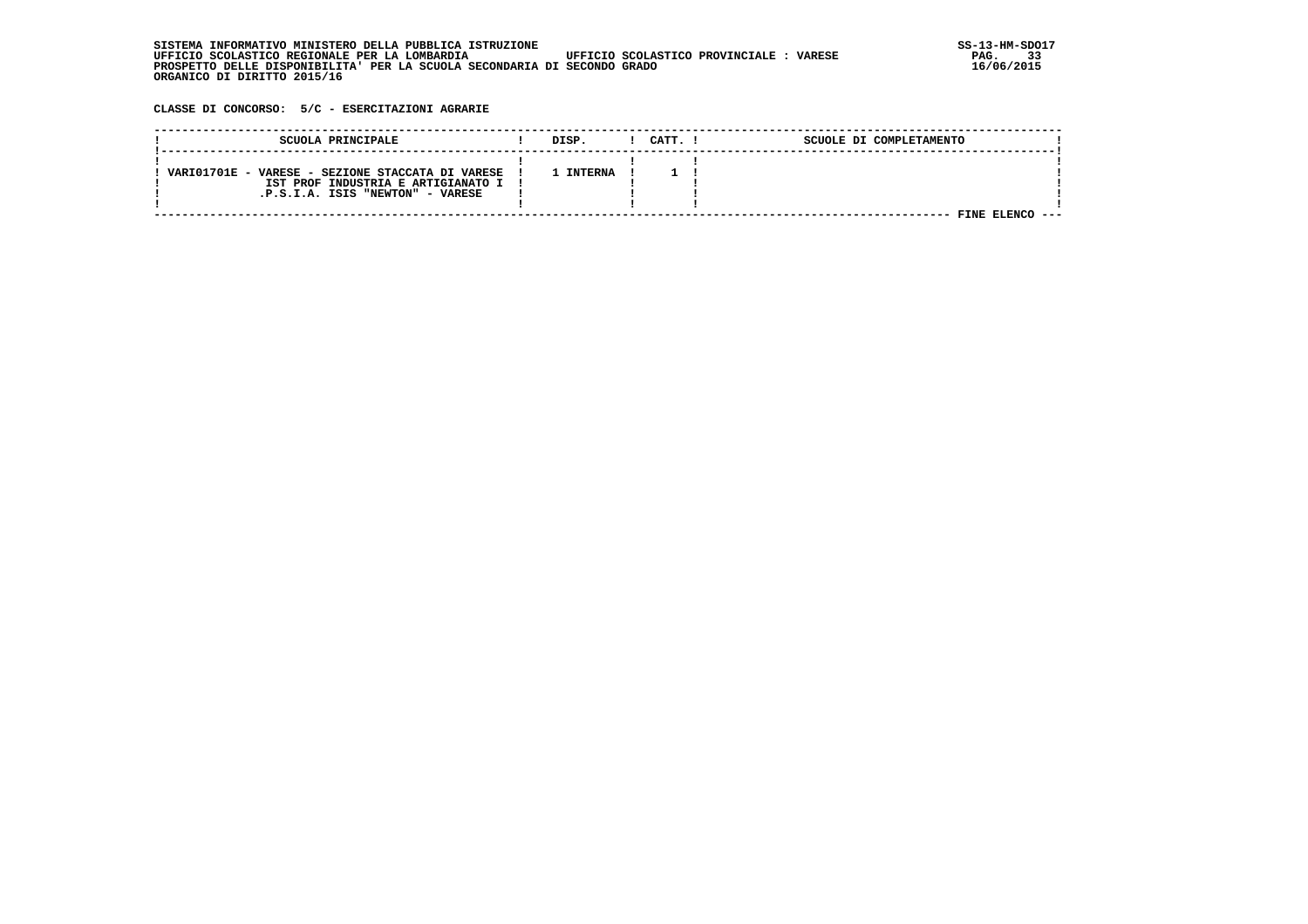| . INFORMATIVO MINISTERO DELLA PUBBLICA ISTRUZIONE<br>STSTEMA                                      | SS-13-HM-SDC |
|---------------------------------------------------------------------------------------------------|--------------|
| UFFICIO SCOLASTICO REGIONALE PER LA LOMBARDIA<br>UFFICIO SCOLASTICO PROVINCIALE:<br><b>VARESE</b> | 34<br>PAG.   |
| PROSPETTO DELLE DISPONIBILITA' PER LA SCUOLA SECONDARIA DI SECONDO GRADO                          | 16/06/2015   |
| ORGANICO DI DIRITTO 2015/16                                                                       |              |

 **CLASSE DI CONCORSO: 20/C - ESERCITAZIONI PRATICHE DI OTTICA**

| SCUOLA PRINCIPALE                                                                                                | DISP.     | CATT. I | SCUOLE DI COMPLETAMENTO |  |
|------------------------------------------------------------------------------------------------------------------|-----------|---------|-------------------------|--|
| VARC02000L - VARESE - IST PROF PER I SERVIZI COM<br>MERCIALI E TURISTICI I.P.S.S.C.T. " !<br>L.EINAUDI" - VARESE | 2 INTERNE |         |                         |  |
|                                                                                                                  |           |         | 7INE.                   |  |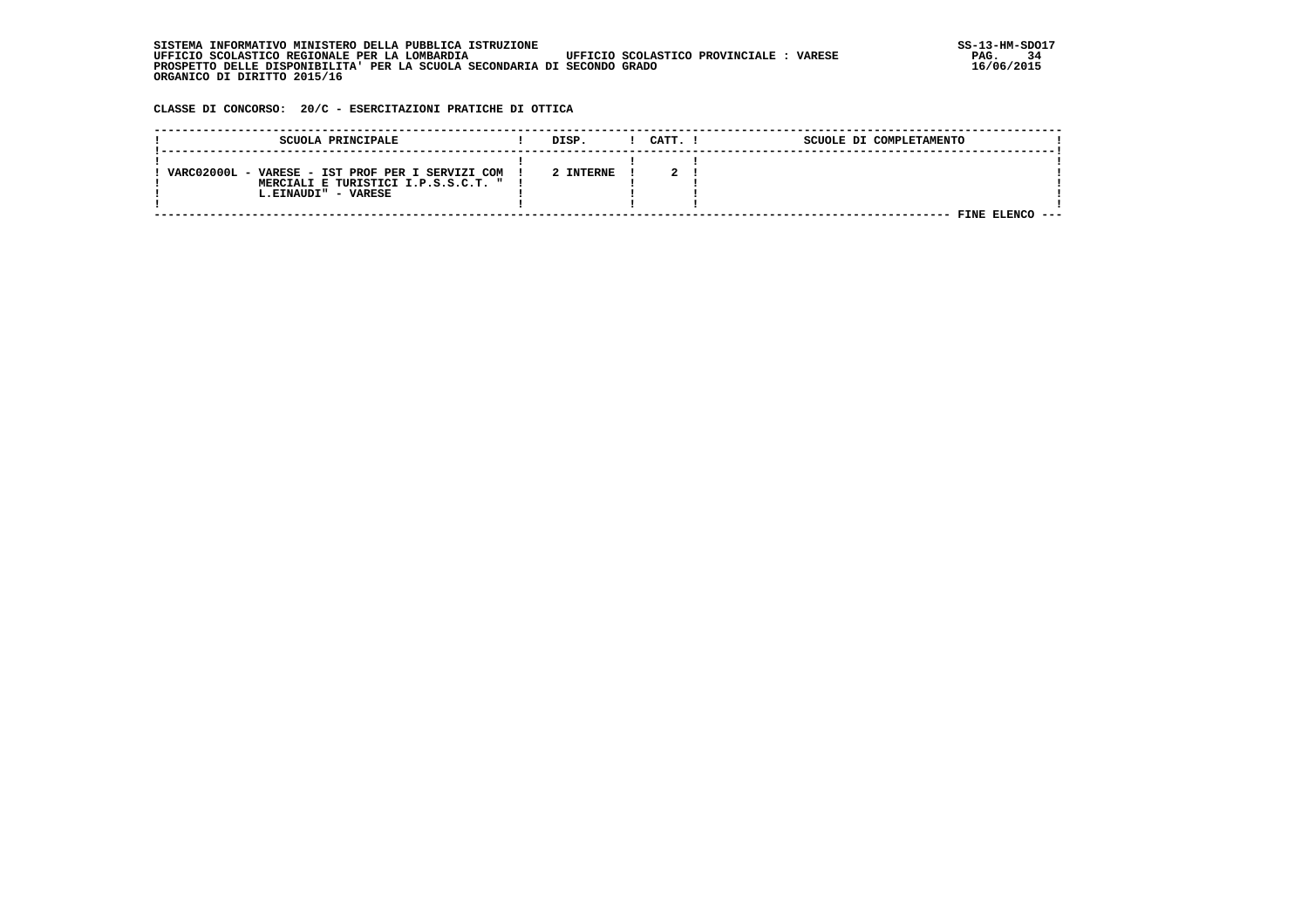| SISTEMA INFORMATIVO MINISTERO DELLA PUBBLICA ISTRUZIONE                                           | $SS-13-HM-SDC$ |
|---------------------------------------------------------------------------------------------------|----------------|
| UFFICIO SCOLASTICO PROVINCIALE:<br>UFFICIO SCOLASTICO REGIONALE PER LA LOMBARDIA<br><b>VARESE</b> | 35<br>PAG.     |
| PROSPETTO DELLE DISPONIBILITA' PER LA SCUOLA SECONDARIA DI SECONDO GRADO                          | 16/06/2015     |
| ORGANICO DI DIRITTO 2015/16                                                                       |                |

 **CLASSE DI CONCORSO: 23/C - LAB. DI AEROTECN. ,COSTR. E TEC. A**

| SCUOLA PRINCIPALE                                                                                                         | DISP.     | CATT. 1 | SCUOLE DI COMPLETAMENTO |  |
|---------------------------------------------------------------------------------------------------------------------------|-----------|---------|-------------------------|--|
| VATF00801L - GALLARATE - SEZIONE STACCATA DI GAL<br>LARATE ISTITUTO TECNICO INDUSTRIALE<br>ITIS "PONTI"GALLARATE (DIURNO) | 2 INTERNE |         | FINE                    |  |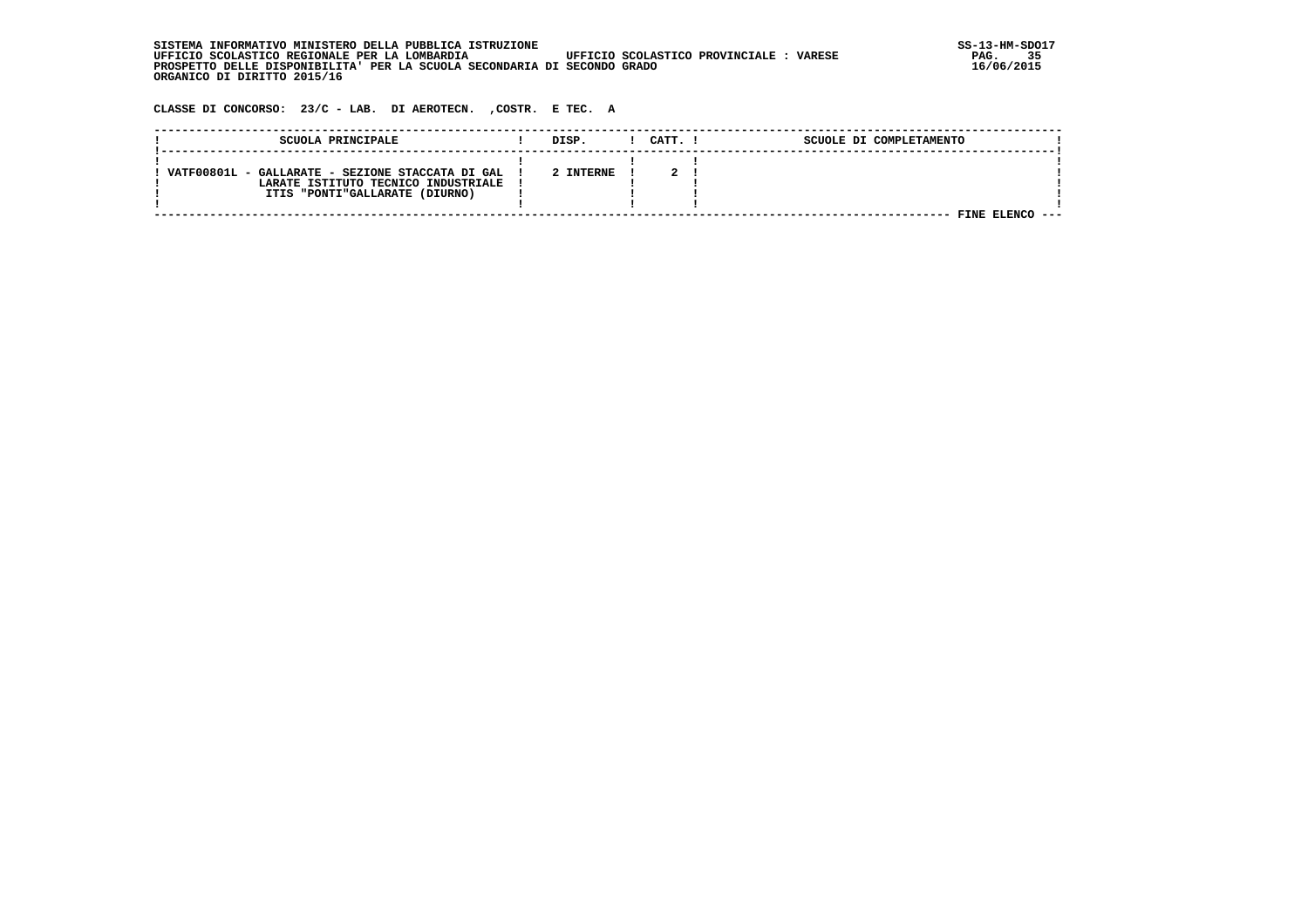**CLASSE DI CONCORSO: 29/C - LAB. DI FISICA E FISICA APPLICATA**

| SCUOLA PRINCIPALE                                                                                                              | DISP.                       | $1$ $CATT$ . $1$ | SCUOLE DI COMPLETAMENTO                                                                                                                                                                                                                          |
|--------------------------------------------------------------------------------------------------------------------------------|-----------------------------|------------------|--------------------------------------------------------------------------------------------------------------------------------------------------------------------------------------------------------------------------------------------------|
| VATF026016 - TRADATE - SEZIONE STACCATA DI TRADA<br>TE ISTITUTO TECNICO INDUSTRIALE I.T  <br>.I.S. ISIS "L.GEYMONAT" - TRADATE | $1$ OR.EST.F $\overline{1}$ |                  | *VARC023015 - GALLARATE - SEZIONE STACCATA DI GAL<br>LARATE IST PROF PER I SERVIZI COMME<br>RCIALI " GIOVANNI FALCONE"<br>VATF02301P - GALLARATE - SEZIONE STACCATA DI GAL<br>LARATE ISTITUTO TECNICO INDUSTRIALE<br>I.T.I.S " GIOVANNI FALCONE" |
|                                                                                                                                |                             |                  | FINE ELENCO                                                                                                                                                                                                                                      |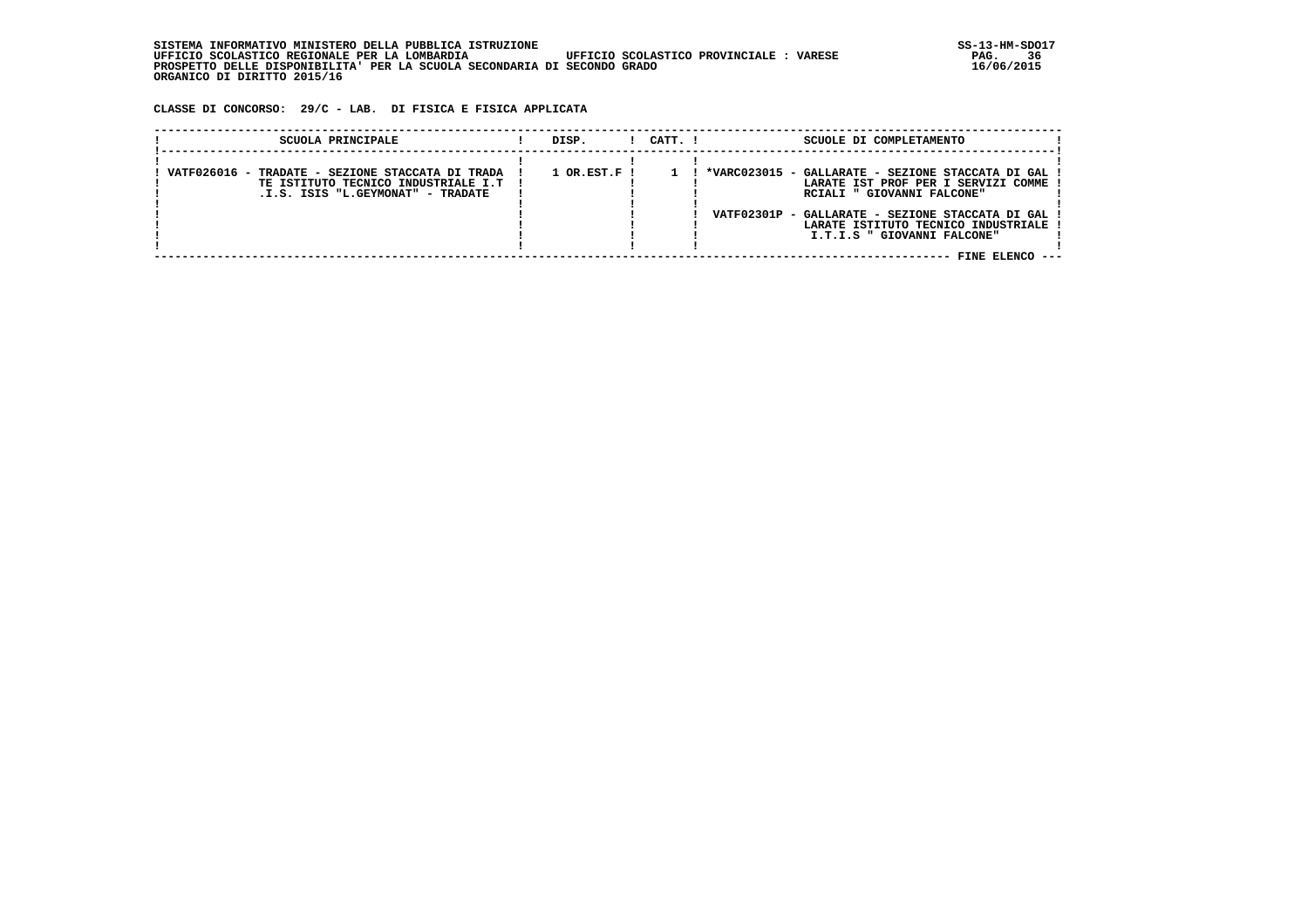| . INFORMATIVO MINISTERO DELLA PUBBLICA ISTRUZIONE<br>STSTEMA                                       | SS-13-HM-SDC |
|----------------------------------------------------------------------------------------------------|--------------|
| UFFICIO SCOLASTICO PROVINCIALE :<br>UFFICIO SCOLASTICO REGIONALE PER LA LOMBARDIA<br><b>VARESE</b> | 37<br>PAG.   |
| PROSPETTO DELLE DISPONIBILITA' PER LA SCUOLA SECONDARIA DI SECONDO GRADO                           | 16/06/2015   |
| ORGANICO DI DIRITTO 2015/16                                                                        |              |

 **CLASSE DI CONCORSO: 31/C - LAB. DI INFORMATICA INDUSTRIALE**

| SCUOLA PRINCIPALE                                  | DISP.     | CATT. I | SCUOLE DI COMPLETAMENTO |  |
|----------------------------------------------------|-----------|---------|-------------------------|--|
| VATF019013 - CASTELLANZA - SEZIONE STACCATA DI C ! | 2 INTERNE |         |                         |  |
| ASTELLANZA ISTITUTO TECNICO INDUSTR                |           |         |                         |  |
| IALE I.T.I.S. "FACCHINETTI" - CASTE<br>LLANZA      |           |         |                         |  |
| VATF020006 - SARONNO - ISTITUTO TECNICO INDUSTRI   | 1 INTERNA |         |                         |  |
| ALE I.T.I.S "RIVA" - SARONNO                       |           |         | FINE ELENCO             |  |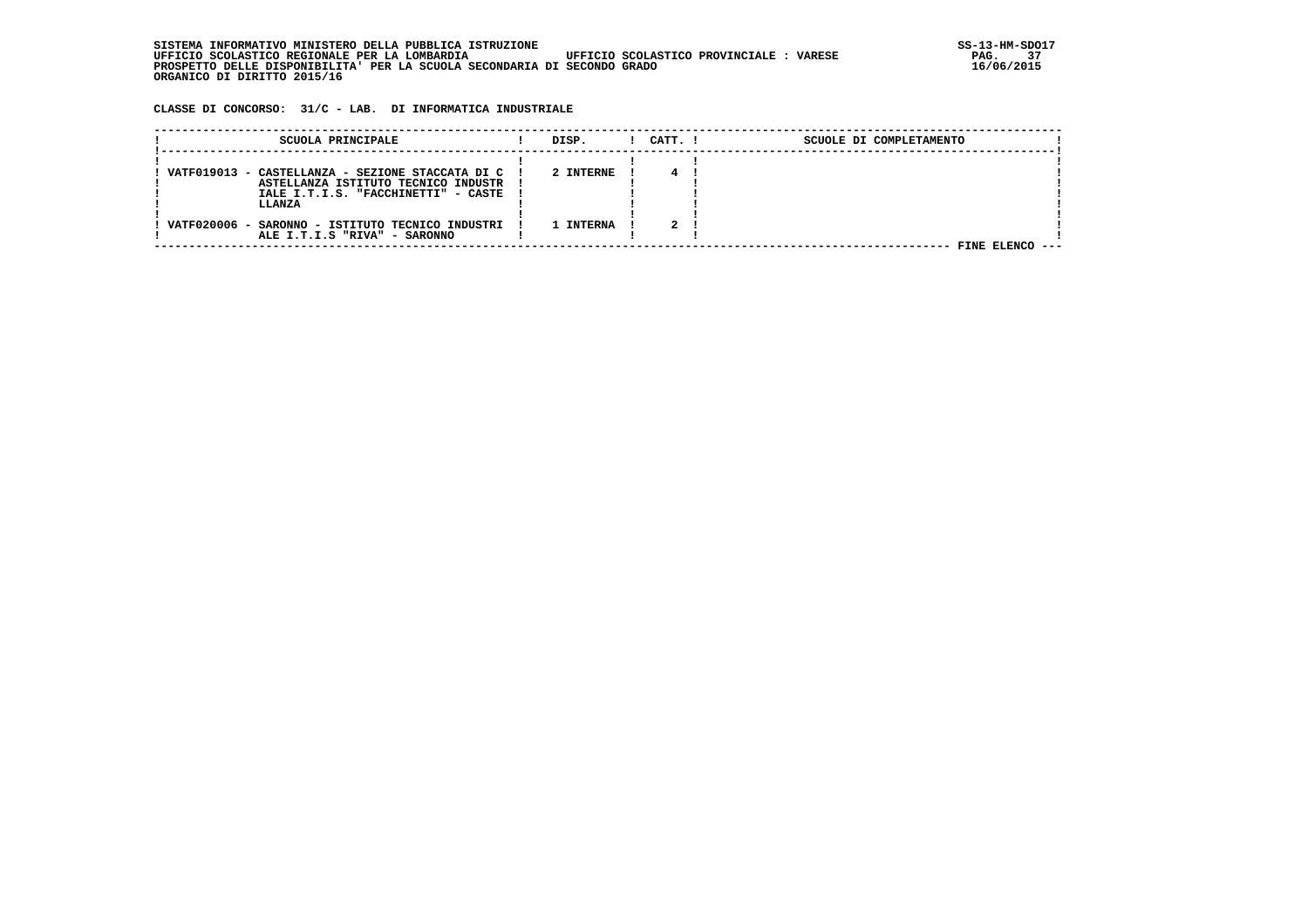**CLASSE DI CONCORSO: 32/C - LAB. MECCANICO-TECNOLOGICO**

| SCUOLA PRINCIPALE                                                                                                                        | DISP.        | $!$ $CATT$ . $!$ | SCUOLE DI COMPLETAMENTO                                                                                                                                                                                                                                                |
|------------------------------------------------------------------------------------------------------------------------------------------|--------------|------------------|------------------------------------------------------------------------------------------------------------------------------------------------------------------------------------------------------------------------------------------------------------------------|
| VARIO1751X - VARESE - VARESE IST PROF INDUSTRIA<br>E ARTIGIANATO IPSIA ISIS "NEWTON" -<br>VARESE (C.SERALE)                              | 1 INTERNA    |                  |                                                                                                                                                                                                                                                                        |
| VATF019013 - CASTELLANZA - SEZIONE STACCATA DI C<br>ASTELLANZA ISTITUTO TECNICO INDUSTR<br>IALE I.T.I.S. "FACCHINETTI" - CASTE<br>LLANZA | 1 INTERNA    |                  |                                                                                                                                                                                                                                                                        |
| VATF026016 - TRADATE - SEZIONE STACCATA DI TRADA<br>TE ISTITUTO TECNICO INDUSTRIALE I.T<br>.I.S. ISIS "L.GEYMONAT" - TRADATE             | 1 OR.EST.S ! |                  | *VATF01101C - TRADATE - SEZIONE STACCATA DI TRADA<br>TE ISTITUTO TECNICO INDUSTRIALE I.T<br>.I.S. ISIS "DON MILANI" - TRADATE<br>VATD011016 - TRADATE - SEZIONE STACCATA DI TRADA<br>TE IST TEC COMMERCIALE E PER GEOMET<br>RI I.T.C.G. ISIS "DON MILANI" -TRAD<br>ATE |
|                                                                                                                                          |              |                  | FINE ELENCO ---                                                                                                                                                                                                                                                        |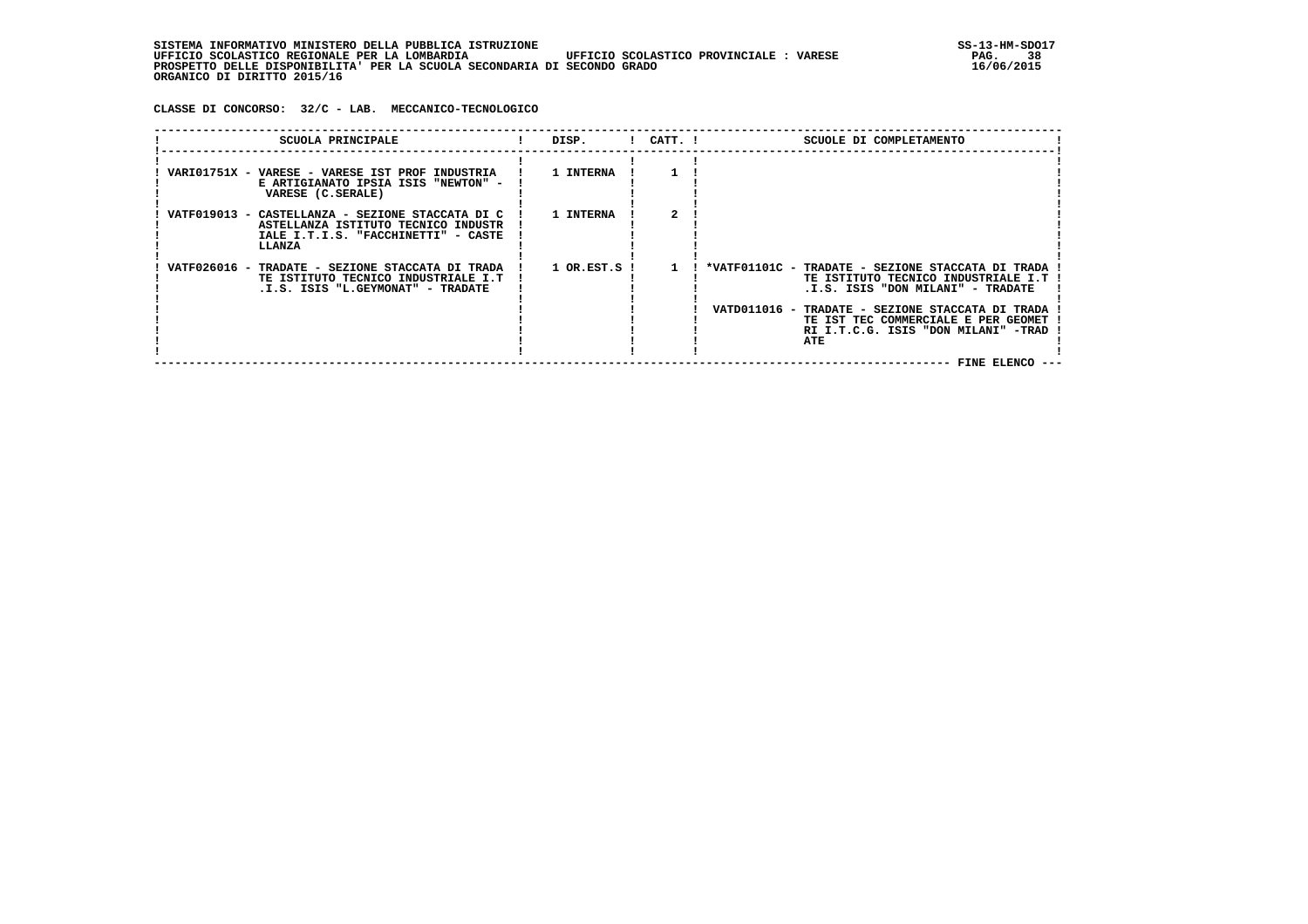SISTEMA INFORMATIVO MINISTERO DELLA PUBBLICA ISTRUZIONE<br>UFFICIO SCOLASTICO REGIONALE PER LA LOMBARDIA UFFICIO SCOLASTICO PROVINCIALE : VARESE **STAGA SOLASTICO REGIONALE UFFICIO SCOLASTICO REGIONALE PER LA LOMBARDIA UFFICIO SCOLASTICO PROVINCIALE : VARESE PAG. 39 PROSPETTO DELLE DISPONIBILITA' PER LA SCUOLA SECONDARIA DI SECONDO GRADO 16/06/2015 ORGANICO DI DIRITTO 2015/16**

 **CLASSE DI CONCORSO: 43/C - LAB. EDILIZIA ED ESERCIT. TOPOGRAFIA**

| SCUOLA PRINCIPALE                                                                                                                                   | DISP.            | ! CATT. !             | SCUOLE DI COMPLETAMENTO |
|-----------------------------------------------------------------------------------------------------------------------------------------------------|------------------|-----------------------|-------------------------|
| VATD003017 - LUINO - SEZIONE STACCATA DI LUINO I !<br>ST TEC COMMERCIALE E PER GEOMETRI C<br>ITTA DI LUINO-CARLO VOLONTE (AFM -<br>CAT)             | 2 INTERNE        | $\mathbf{2}^{\prime}$ |                         |
| VATD00801A - SOMMA LOMBARDO - SEZIONE STACCATA D !<br>I GALLARATE IST TEC COMMERCIALE E P<br>ER GEOMETRI ITG - SOMMA L. SEZ. STA<br>CC.- ISIS PONTI | 1 INTERNA        |                       |                         |
| VATD011016 - TRADATE - SEZIONE STACCATA DI TRADA<br>TE IST TEC COMMERCIALE E PER GEOMET<br>RI I.T.C.G. ISIS "DON MILANI" -TRAD<br>ATE               | <b>1 INTERNA</b> | 2                     |                         |
| VATD012012 - GAVIRATE - SEZIONE STACCATA DI GAVI !<br>RATE IST TEC COMMERCIALE E PER GEOM<br>ETRI I.T. C.E G. I.S.I.S. "STEIN"-<br><b>GAVIRATE</b>  | 1 INTERNA        |                       |                         |
| VATD08000G - SARONNO - ISTITUTO TECNICO COMMERCI<br>ALE I.T.C. "GINO ZAPPA" - SARONNO                                                               | 1 INTERNA        |                       |                         |
| VATL013018 - VARESE - SEZIONE STACCATA DI VARESE !<br>ISTITUTO TECNICO PER GEOMETRI I.T.<br>G. ISIS "NERVI" -VARESE                                 | 3 INTERNE        |                       |                         |
|                                                                                                                                                     |                  |                       | FINE ELENCO             |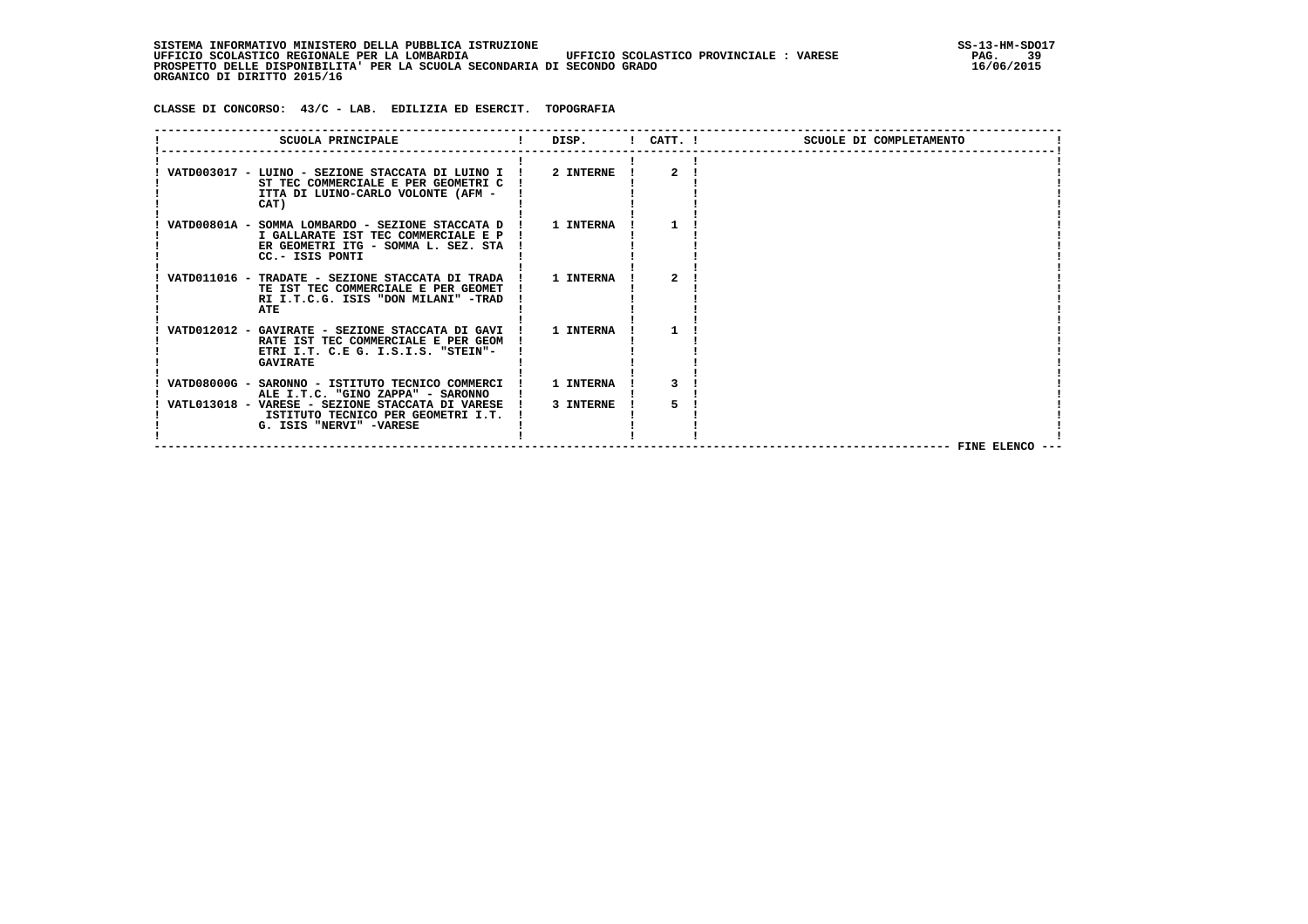| , INFORMATIVO MINISTERO DELLA PUBBLICA ISTRUZIONE<br>STSTEMA                                      | SS-13-HM-SDC |
|---------------------------------------------------------------------------------------------------|--------------|
| UFFICIO SCOLASTICO REGIONALE PER LA LOMBARDIA<br>UFFICIO SCOLASTICO PROVINCIALE:<br><b>VARESE</b> | 40<br>PAG.   |
| PROSPETTO DELLE DISPONIBILITA' PER LA SCUOLA SECONDARIA DI SECONDO GRADO                          | 16/06/2015   |
| ORGANICO DI DIRITTO 2015/16                                                                       |              |

 **CLASSE DI CONCORSO: 48/C - REP. LAV. PER LA RIPRESA CINEM. E T**

| SCUOLA PRINCIPALE                                | DISP.          | CATT. | SCUOLE DI COMPLETAMENTO |  |
|--------------------------------------------------|----------------|-------|-------------------------|--|
|                                                  |                |       |                         |  |
| VATF02301P - GALLARATE - SEZIONE STACCATA DI GAL | <b>INTERNE</b> |       |                         |  |
| LARATE ISTITUTO TECNICO INDUSTRIALE              |                |       |                         |  |
| I.T.I.S " GIOVANNI FALCONE"                      |                |       |                         |  |
|                                                  |                |       |                         |  |
|                                                  |                |       | FINE                    |  |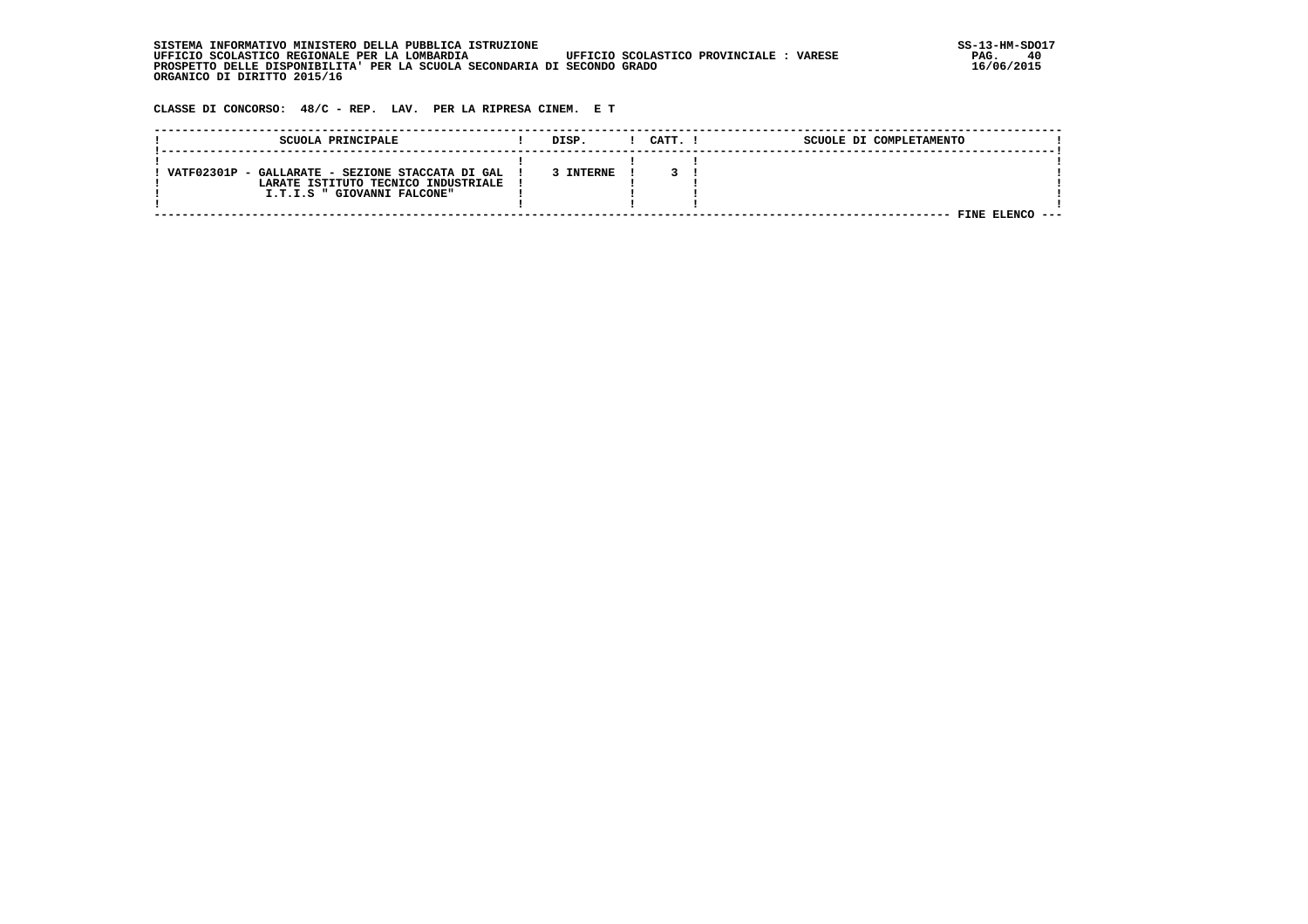| , INFORMATIVO MINISTERO DELLA PUBBLICA ISTRUZIONE<br>STSTEMA                                      | SS-13-HM-SDC |
|---------------------------------------------------------------------------------------------------|--------------|
| UFFICIO SCOLASTICO REGIONALE PER LA LOMBARDIA<br>UFFICIO SCOLASTICO PROVINCIALE:<br><b>VARESE</b> | PAG.         |
| PROSPETTO DELLE DISPONIBILITA' PER LA SCUOLA SECONDARIA DI SECONDO GRADO                          | 16/06/2015   |
| ORGANICO DI DIRITTO 2015/16                                                                       |              |

 **CLASSE DI CONCORSO: 49/C - REP. DI LAV. PER ARTI FOTOGRAFICHE**

| SCUOLA PRINCIPALE                                                                         | DISP.     | $1$ $CATT$ . $1$ | SCUOLE DI COMPLETAMENTO |
|-------------------------------------------------------------------------------------------|-----------|------------------|-------------------------|
|                                                                                           |           |                  |                         |
| VARC023015 - GALLARATE - SEZIONE STACCATA DI GAL !<br>LARATE IST PROF PER I SERVIZI COMME | 2 INTERNE |                  |                         |
| RCIALI " GIOVANNI FALCONE"                                                                |           |                  |                         |
| VATF01101C - TRADATE - SEZIONE STACCATA DI TRADA                                          | 1 TNTERNA |                  |                         |
| TE ISTITUTO TECNICO INDUSTRIALE I.T  <br>.I.S. ISIS "DON MILANI" - TRADATE                |           |                  |                         |
|                                                                                           |           |                  | FINE ELENCO ---         |
|                                                                                           |           |                  |                         |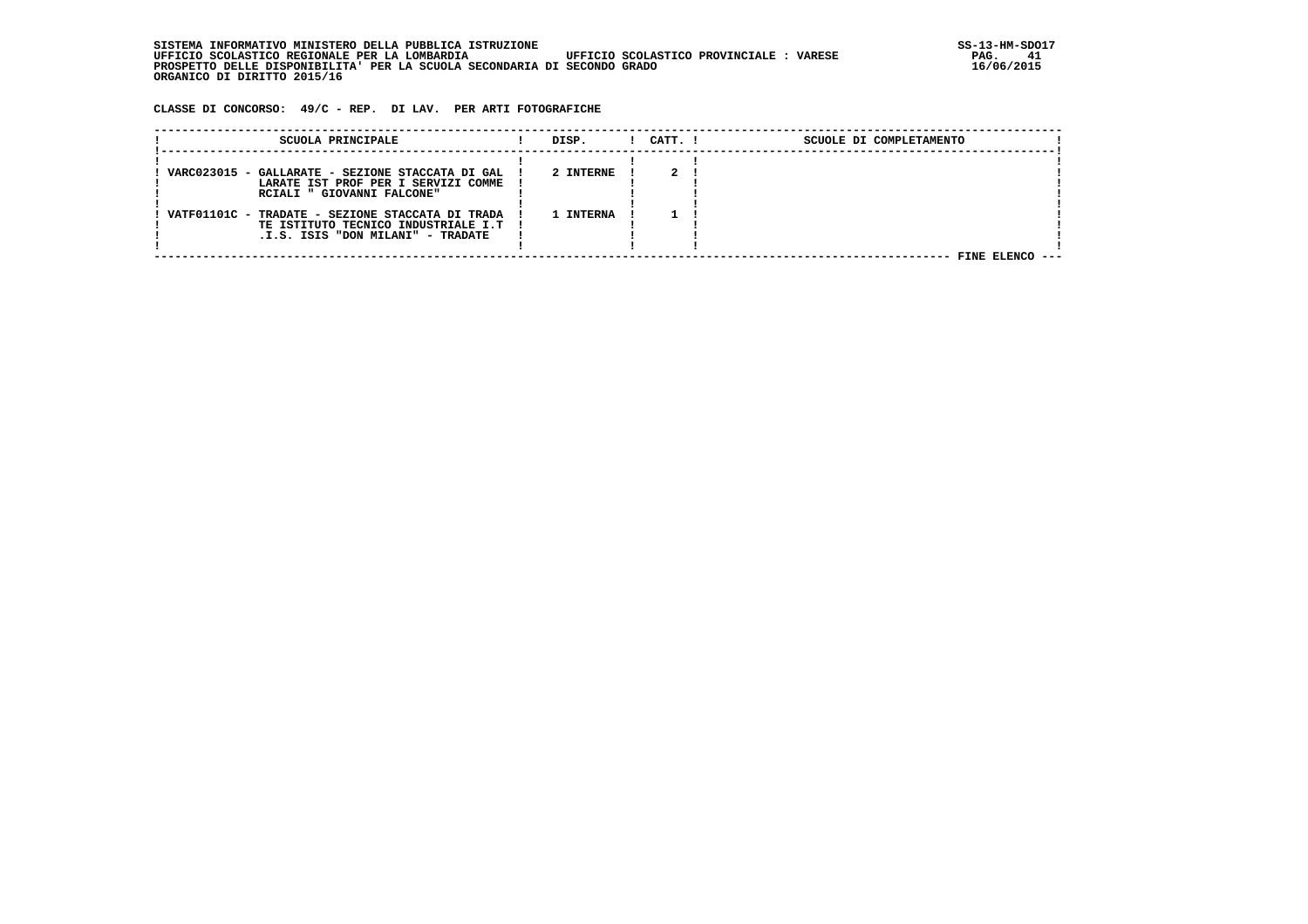SISTEMA INFORMATIVO MINISTERO DELLA PUBBLICA ISTRUZIONE<br>12 **JIFFICIO SCOLASTICO REGIONALE PER LA LOMBARDIA** UFFICIO SCOLASTICO PROVINCIALE : VARESE  **UFFICIO SCOLASTICO REGIONALE PER LA LOMBARDIA UFFICIO SCOLASTICO PROVINCIALE : VARESE PAG. 42 PROSPETTO DELLE DISPONIBILITA' PER LA SCUOLA SECONDARIA DI SECONDO GRADO 16/06/2015 ORGANICO DI DIRITTO 2015/16**

 **CLASSE DI CONCORSO: 50/C - TEC. SERVIZI ED ESER. PRAT. DI CUCI**

| SCUOLA PRINCIPALE                                                                                                         | DISP.     | $1$ $CATT$ . $1$ | SCUOLE DI COMPLETAMENTO |  |
|---------------------------------------------------------------------------------------------------------------------------|-----------|------------------|-------------------------|--|
| VARC023015 - GALLARATE - SEZIONE STACCATA DI GAL !<br>LARATE IST PROF PER I SERVIZI COMME<br>RCIALI " GIOVANNI FALCONE"   | 5 INTERNE | 10               |                         |  |
| VARC02351E - GALLARATE - GALLARATE IST PROF PER<br>I SERVIZI COMMERCIALI E TURISTICI "<br>GIOVANNI FALCONE" CORSO SERALE  | 1 INTERNA |                  |                         |  |
| VARC030007 - BUSTO ARSIZIO - IST PROF PER I SERV<br>IZI COMMERCIALI E TURISTICI I.P.S.S<br>.C.T. "P.VERRI" -BUSTO ARSIZIO | 6 INTERNE | 6                | FINE ELENCO             |  |